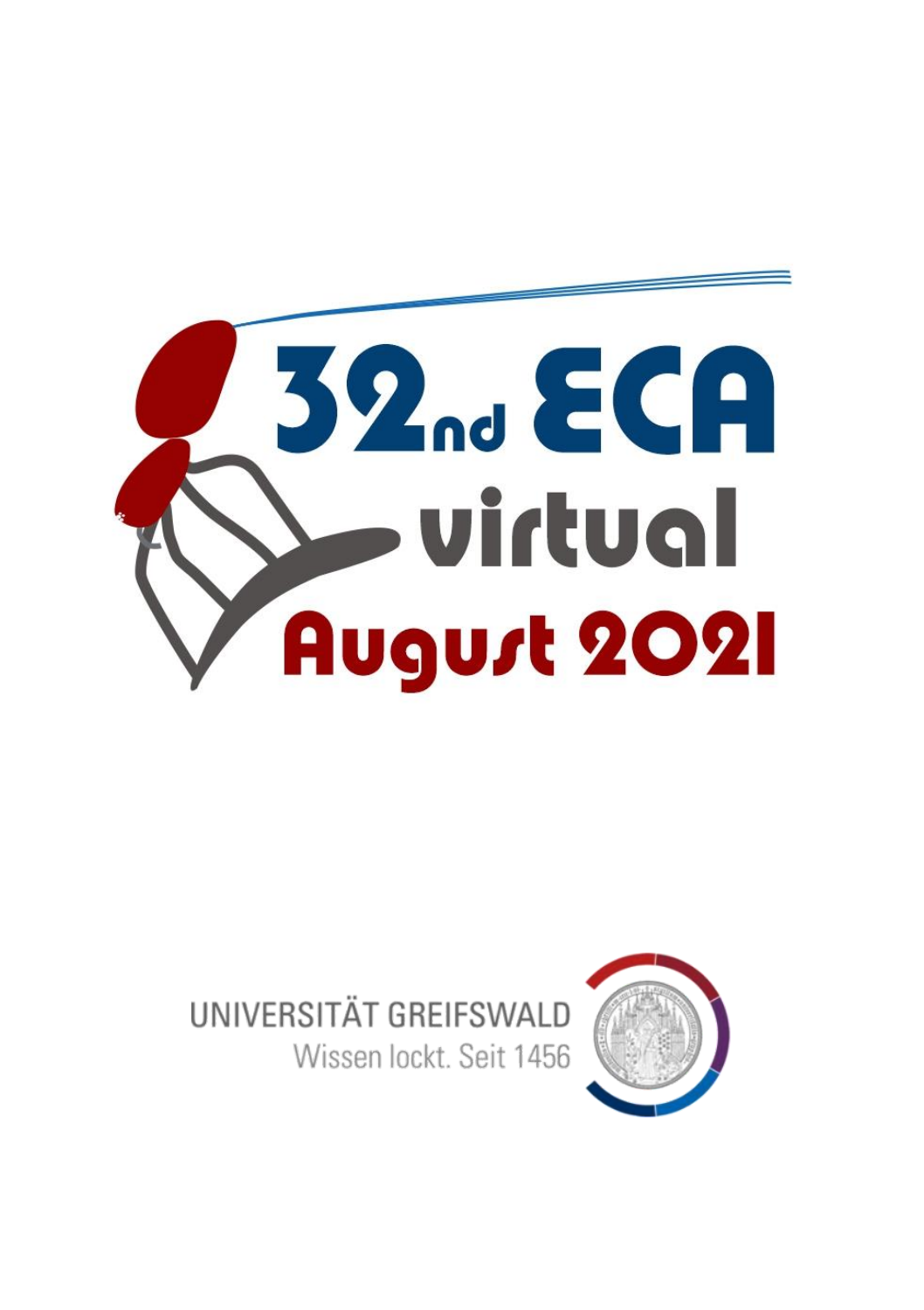## 23-26 August 2021 | virtual event

### **Main Organizers**

- Gabriele Uhl
- Peter Michalik

## **Organizing Committee**

- **•** Trine Bilde (University of Aarhus, Denmark)
- Monika Eberhard (University of Greifswald, Germany)
- **E** Lara Lopardo (University of Greifswald, Germany)
- Yoko Matsumura (University of Greifswald, Germany)
- Carolina Ortiz-Movliav (University of Greifswald, Germany)
- **E** Clemence Rose (University of Aarhus, Denmark)
- Virginia Settepani (University of Aarhus, Denmark)
- Monica Sheffer (University of Greifswald, Germany)
- Philip Steinhoff (University of Greifswald, Germany)
- **■** Jonas Wolff (University of Greifswald, Germany)

#### **Scientific Committee**

- Miquel Arnedo (Universitat de Barcelona, Spain)
- **•** Trine Bilde (University of Aarhus, Denmark)
- Klaus Birkhofer (BTU Cottbus-Senftenberg, Germany)
- **■** Jutta Schneider (University of Hamburg, Germany)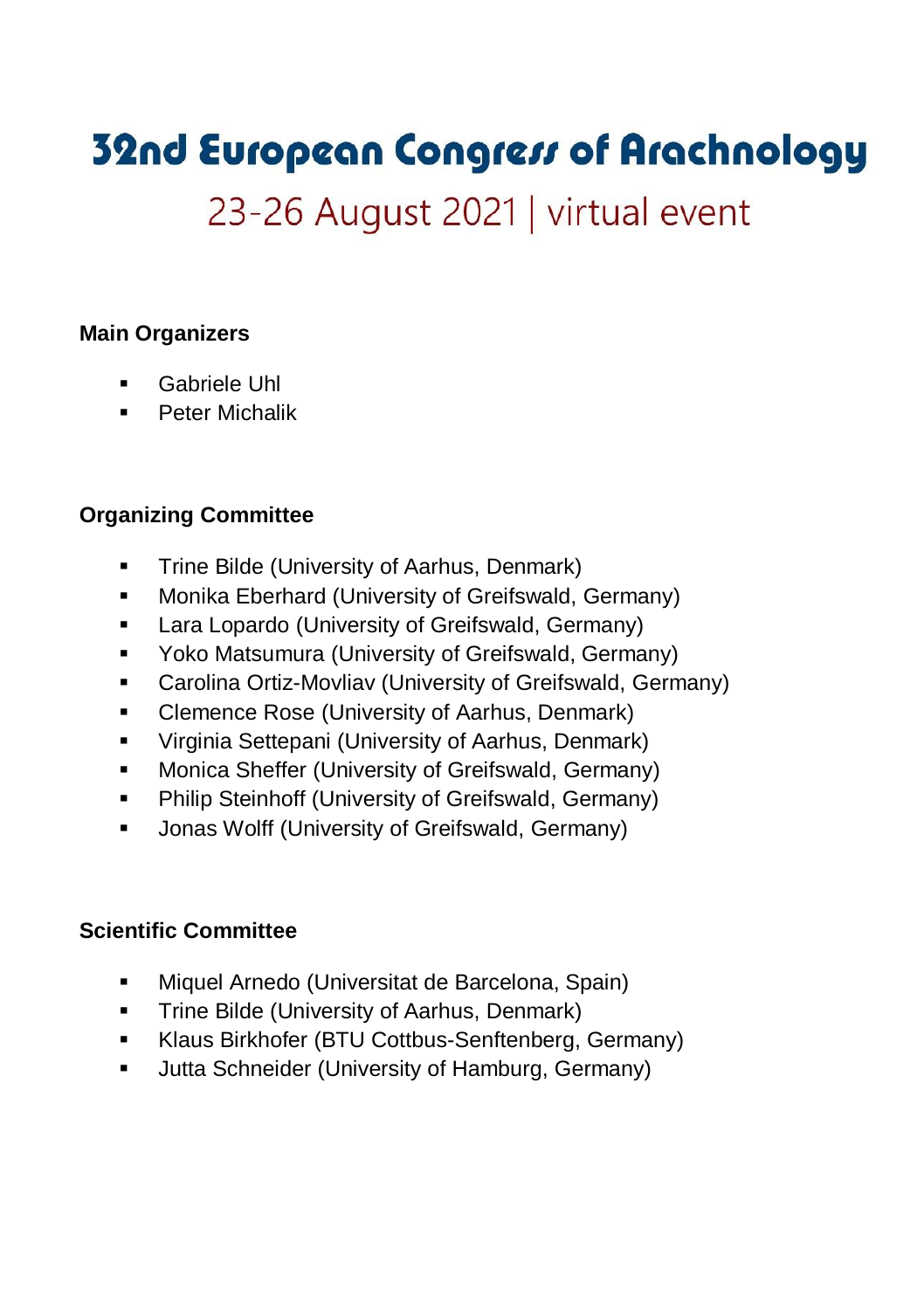## 23-26 August 2021 | virtual event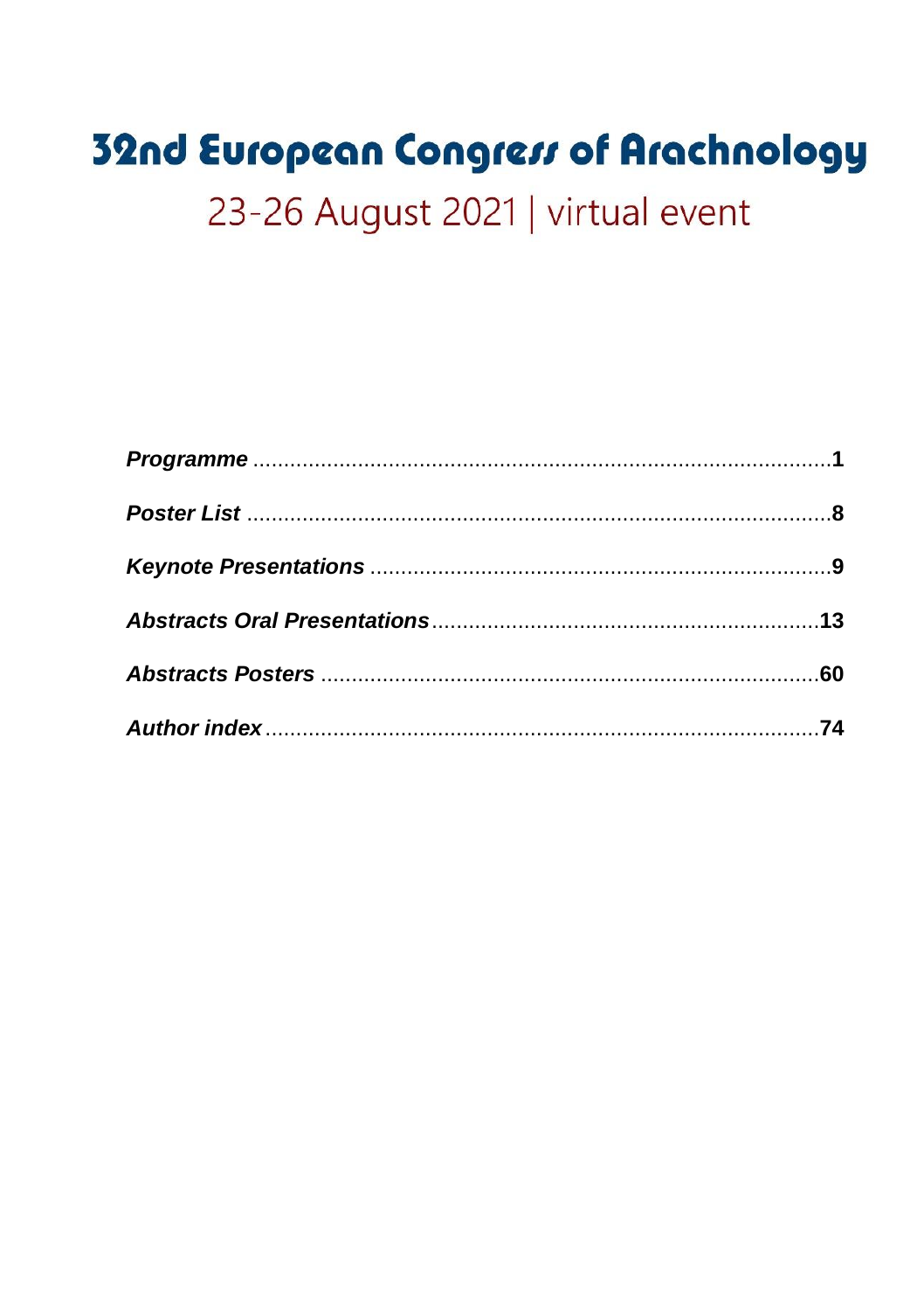| <b>Time</b> | Monday<br>23rd August                         | <b>Tuesday</b><br>24th August                    | Wednesday<br>25th August                      | Thursday<br>26th August           |
|-------------|-----------------------------------------------|--------------------------------------------------|-----------------------------------------------|-----------------------------------|
| 13:00-13:15 | Welcome address                               | Welcome and announcements                        | Welcome and announcements                     | Welcome and announcements         |
| 13:15-14:00 | Session 1                                     | Session 5                                        | Session 8                                     | Session 12                        |
| 14:00-14:15 | <b>Break</b>                                  | <b>Break</b>                                     | <b>Break</b>                                  | <b>Break</b>                      |
| 14:15-15:00 | Session 2                                     | Session 6                                        | Session 9                                     | Session 13                        |
| 15:00-15:30 | <b>Break</b>                                  | <b>Break</b>                                     | <b>Break</b>                                  | <b>Break</b>                      |
| 15:30-16:30 | Session 3                                     | Session 7                                        | Session 10                                    | Session 14 (until 16:15)          |
| 16:30-16:45 | <b>Break</b>                                  | <b>Break</b>                                     | <b>Break</b>                                  | <b>Break</b>                      |
| 16:45-17:15 | Keynote speaker:<br>Anna-Christin Joel        | Keynote speaker:<br>Massimo De Agrò              | Keynote speaker:<br>Elena Piano               | Keynote speaker:<br>Darko Cotoras |
| 17:15-17:30 | <b>Break</b>                                  | <b>Break</b>                                     | <b>Break</b>                                  | Group photo                       |
| 17:30-18:30 | Session 4                                     |                                                  | Session 11                                    |                                   |
| 18:30-18:45 | <b>Break</b>                                  |                                                  | <b>Break</b>                                  | <b>Society Assembly</b>           |
| 18:45       |                                               | <b>Poster session in Gather</b><br>(until 19:30) |                                               | <b>Break</b>                      |
| 19:00       | topical meetings and<br>socializing in Gather |                                                  | topical meetings and<br>socializing in Gather | Awards                            |
| 19:30       |                                               |                                                  |                                               | <b>Farewell</b>                   |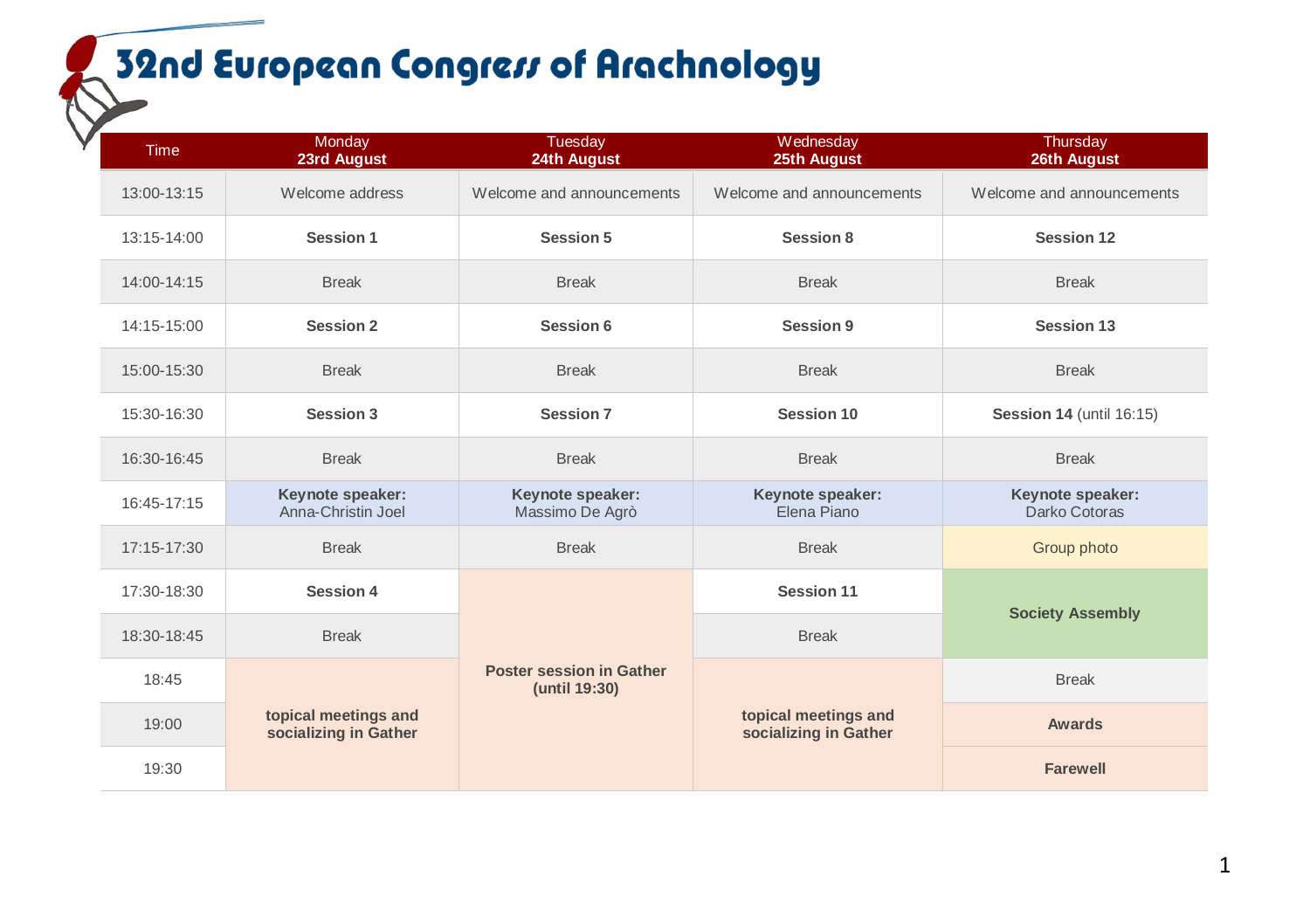

## **Monday, 23rd August**

**13:00** Welcome address: Gabriele Uhl (Greifswald)

#### **13:15 - 14:00 | Session 1 |** Chair: Monika Eberhard (Greifswald)

- **13:15 Beydizada et al. \*** *Use of conditional prey attack strategy in generalist ground spiders*
- **13:30 Mowery et al.** *Parasitoid host preference in native and invasive widow spider egg sacs*
- **13:45 Arabesky et al. \*** *Parasitism of local and invasive widow spiders in Israel by the wasp* Philolema latrodecti
- **14:00** break

#### **14:15 - 15:00 | Session 2 |** Chair: Andreas Fischer (Vancouver)

- **14:15 Michálek et al.** *The composition and specific toxicity of venom of araneophagous white-tailed spiders*
- **14:30 Jäger et al. \*** *CHC composition of insect prey cuticle influences predator success*
- **14:45 Mangliers et al. \*** *Silk-borne chemicals of spider nuptial gifts elicit female gift acceptance*
- **15:00** break

#### **15:30 - 16:30 | Session 3 |** Chair: Andreas Fischer (Vancouver)

- **15:30 Melcher et al. \*** *Trust your gut (content) - DNA analyses of spider diet in permanent grasslands*
- **15:45 Weber et al. \*** *eDNA-based monitoring of canopy associated arthropod communities*
- **16:00 Willmott et al. \*** *Poisoning the web: spiders in a polluted world*
- **16:15 Vanthournout et al.** *SPIN-CITY: urbanisation effects on colour, size and web building in* Araneus diadematus
- **16:30** break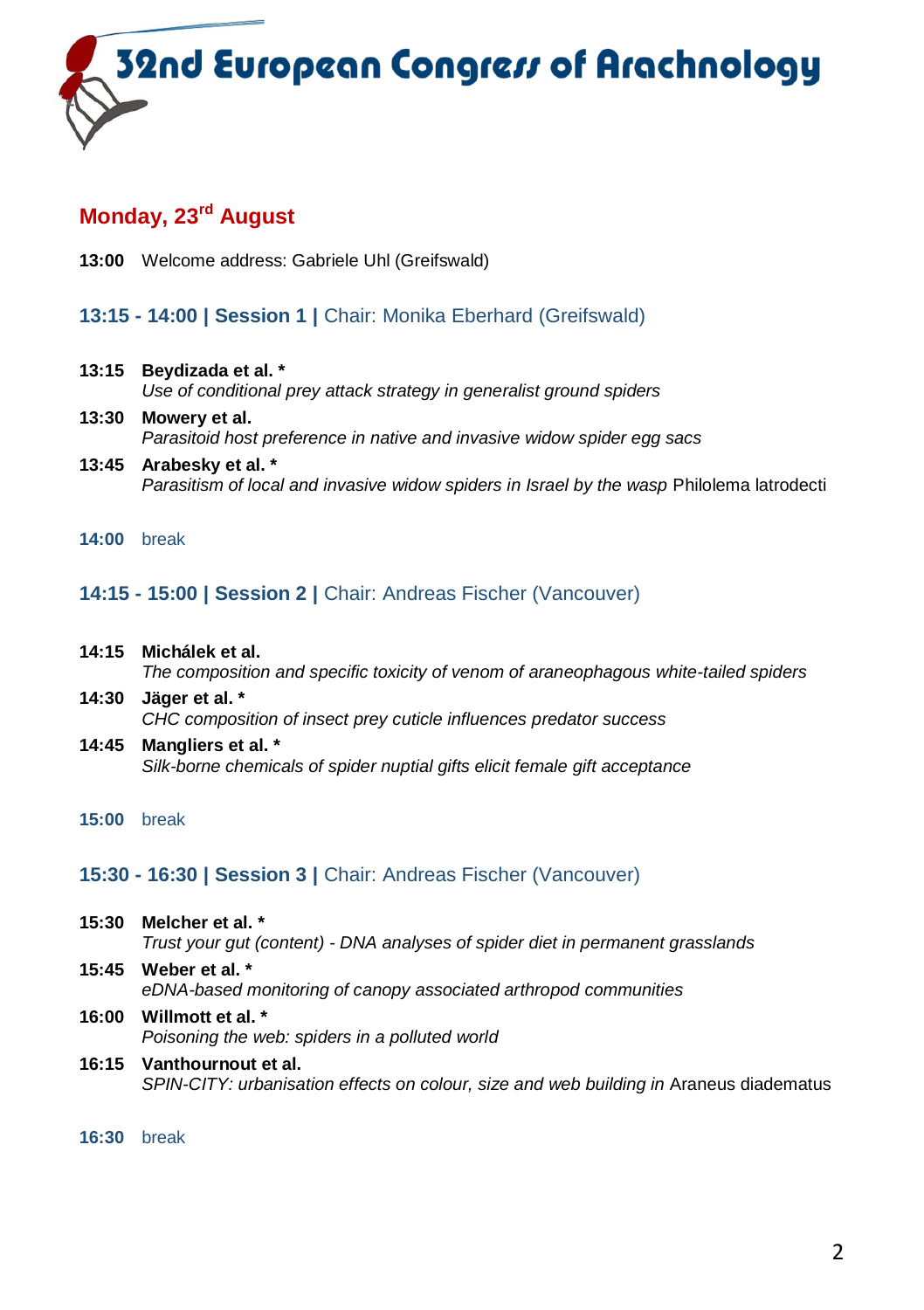#### **16:45** *Keynote speaker:* **Anna-Christin Joel |** Chair: Jonas Wolff (Greifswald)

*Cribellate spider silk – a biomimetic inspiration for production and handling of nanofibres*

#### **17:15** break

**17:30 - 18:30 | Session 4 |** Chair: Martina Pavlek (Zagreb)

#### **17:30 Satkunanathan et al. \***

*Multilocus genetic and morphological phylogenetic analysis of the jumping spider tribe Nannenini with the description of one new genus and four new species (Araneae: Salticidae)*

- **17:45 Korba et al. \*** *Phylogeography and species delimitation in Western Mediterranean Tarantulas*
- **18:00 Fet et al.** *On the trace of old Russian collectors: genus* Othochirus *(Scorpiones: Buthidae) from Central Asia and Iran*
- **18:15** break
- **18:30 topical meeting with Stano Pekár** (The World Spider Trait database) **and socializing in Gather**

#### **Tuesday, 24th August**

**13:00** Welcome and announcements

#### **13:15 - 14:00 | Session 5 |** Chair: Monica Mowery (Beer-Sheva)

- **13:15 Fischer et al. \*** *Sexual conflict in false black widow spiders - aging females manipulate mate choice by males*
- **13:30 Sentenská et al.** *Risky business: males choose more receptive adults over safer subadults in a cannibalistic spider*

#### **13:45 Matzke et al. \***

*Multiple effects of sperm competition intensity on paternity in a polyandrous gift-giving spider*

**14:00** break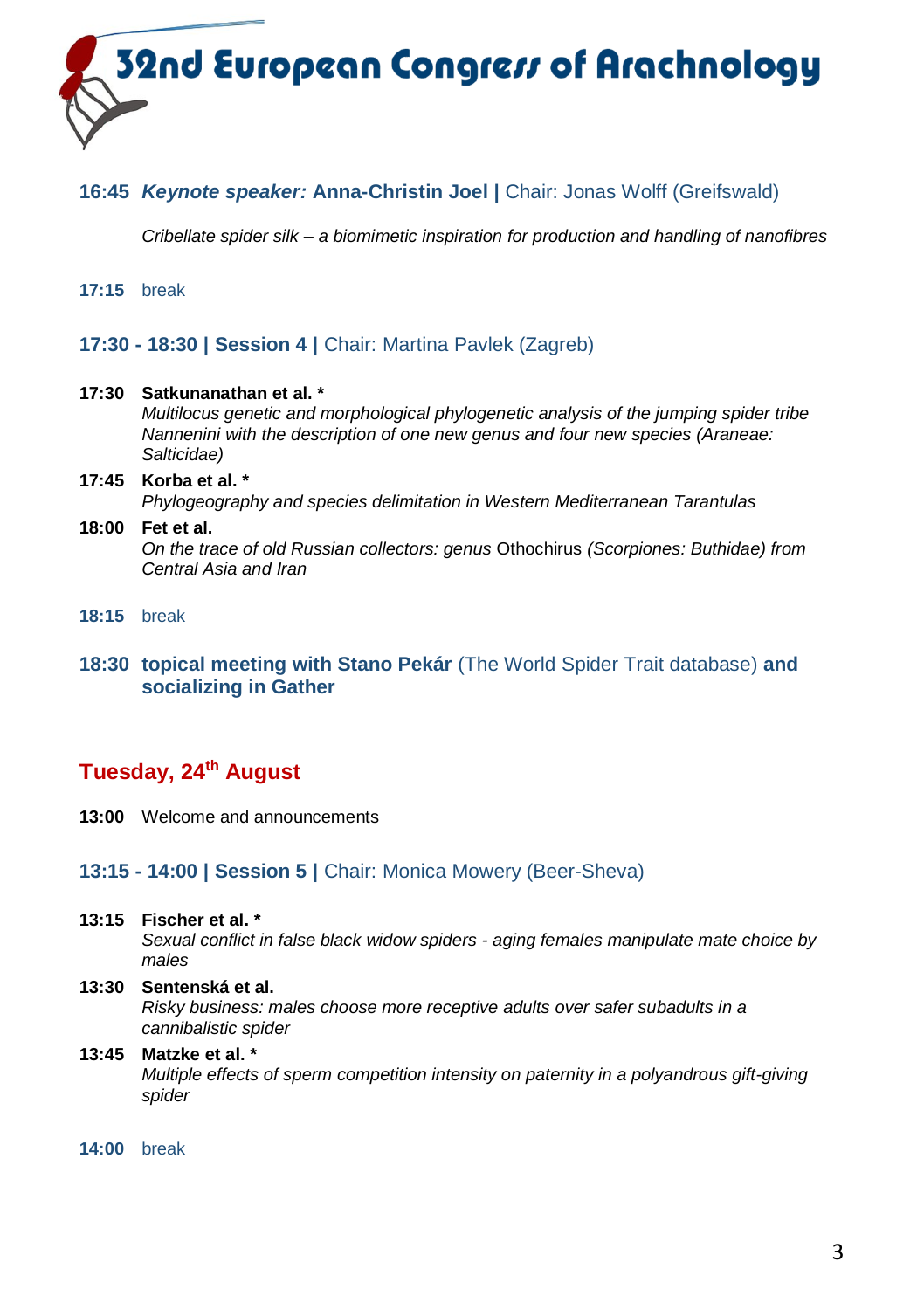

#### **14:15 - 15:00 | Session 6 |** Chair: Susan Kennedy (Trier, Okinawa)

#### **14:15 Philip et al. \***

*Non-consumptive effects of spider and bird on herbivory rate*

#### **14:30 Mendez-Castro et al.**

*Landscape configuration and leaf phenology of host trees shape spider diversity in an alpine landscape*

#### **14:45 Michalko et al.**

*Differential predation among hunting strategies and cannibalism can explain coexistance in hyperdiverse spider communities*

**15:00** break

#### **15:30 - 16:30 | Session 7 |** Chair: Jonas Wolff (Greifswald)

#### **15:30 Kirchmair et al. \***

*Ram´s horn organs unfolded: their functional morphology in cheliferid pseudoscorpions*

#### **15:45 Lin et al. \***

*Diversification through gustatory courtship: an X-ray microcomputed tomography study on dwarf spiders*

#### **16:00 Meyer et al. \*** *Influence of temperature and humidity on the functionality of the calamistrum*

#### **16:15 Cotoras et al.**

*Implications of a cheliceral axial duplication in* Tetragnatha versicolor *(Araneae: Tetragnathidae) for arachnid deuterocerebral appendage development*

**16:30** break

#### **16:45** *Keynote speaker:* **Massimo De Agrò |** Chair: Philip Steinhoff (Greifswald)

*The amazing jumping spider: How a modular visual system can simplify perceptual computation*

**17:15** break

#### **17:30 Poster session and socializing in Gather** (until 19:30)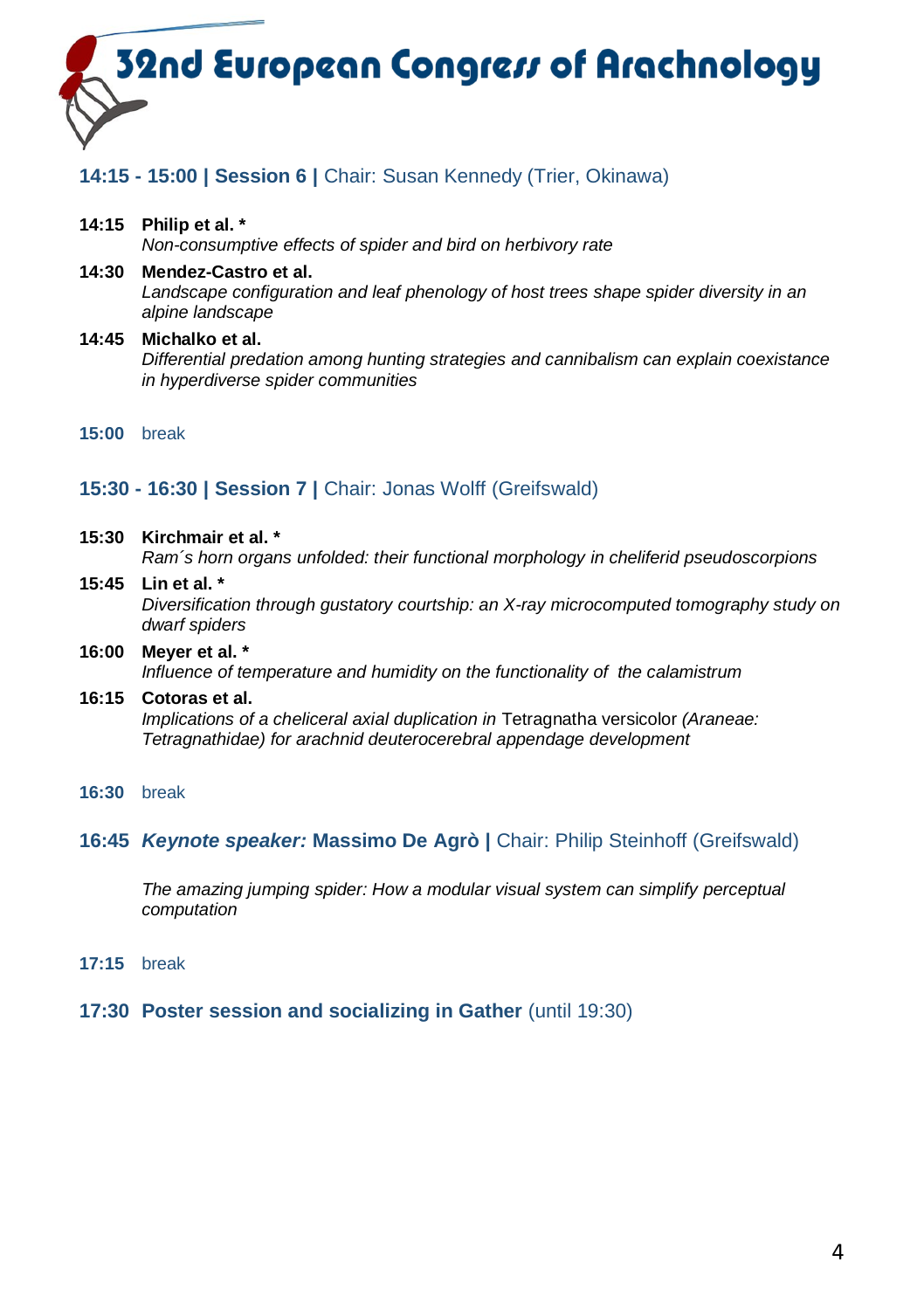#### **Wednesday, 25th August**

**13:00** Welcome and announcements

#### **13:15 - 14:00 | Session 8 |** Chair: Monika Eberhard (Greifswald)

#### **13:15 Giacomazzi et al. \***

*Attentional shift in jumping spiders: a central cue Posner´s paradigm study*

## **13:30 Ferrante et al. \***

*Experimental investigation of attentive priming in jumping spiders using peripheral cues in a spatial cueing task*

#### **13:45 Steinhoff et al. \*** *Comparative anatomy of the visual system for motion processing in the brains of cursorial and stationary hunting spiders*

#### **14:00** break

#### **14:15 - 15:00 | Session 9 |** Chair: Susan Kennedy (Trier, Okinawa)

**14:15 Gajski et al. \***

*Assessment of the biocontrol potential of natural enemies against psyllid populations in a pear tree orchard during spring*

#### **14:30 Gravesen et al.** *Arthropod food webs in the foreland of a retreating glacier*

**14:45 Khum et al. \*** *High trait diversity of spiders is associated with low herbivory in young forest plantations*

#### **15:00** break

#### **15:30 - 16:30 | Session 10 |** Chair: Monica Mowery (Beer Sheva)

**15:30 Nicolosi et al. \***

*Future shifts of cave-dwelling* Meta *spiders under the influence of global warming on Etna volcano, Sicily*

#### **15:45 Sheffer et al. \***

*Phenotypic plasticity and genetic adaptation in the wasp spider: response to variation in winter conditions*

#### **16:00 Aagaard et al. \***

*Nucleotide, DNA methylation and microbiome variation and their association to climatic gradients in the highly inbred social spider* Stegodyphus dumicola

#### **16:15 Ballarin et al.**

*Phylogeography and niche expansion of a troglophilic invasive spider*

**16:30** break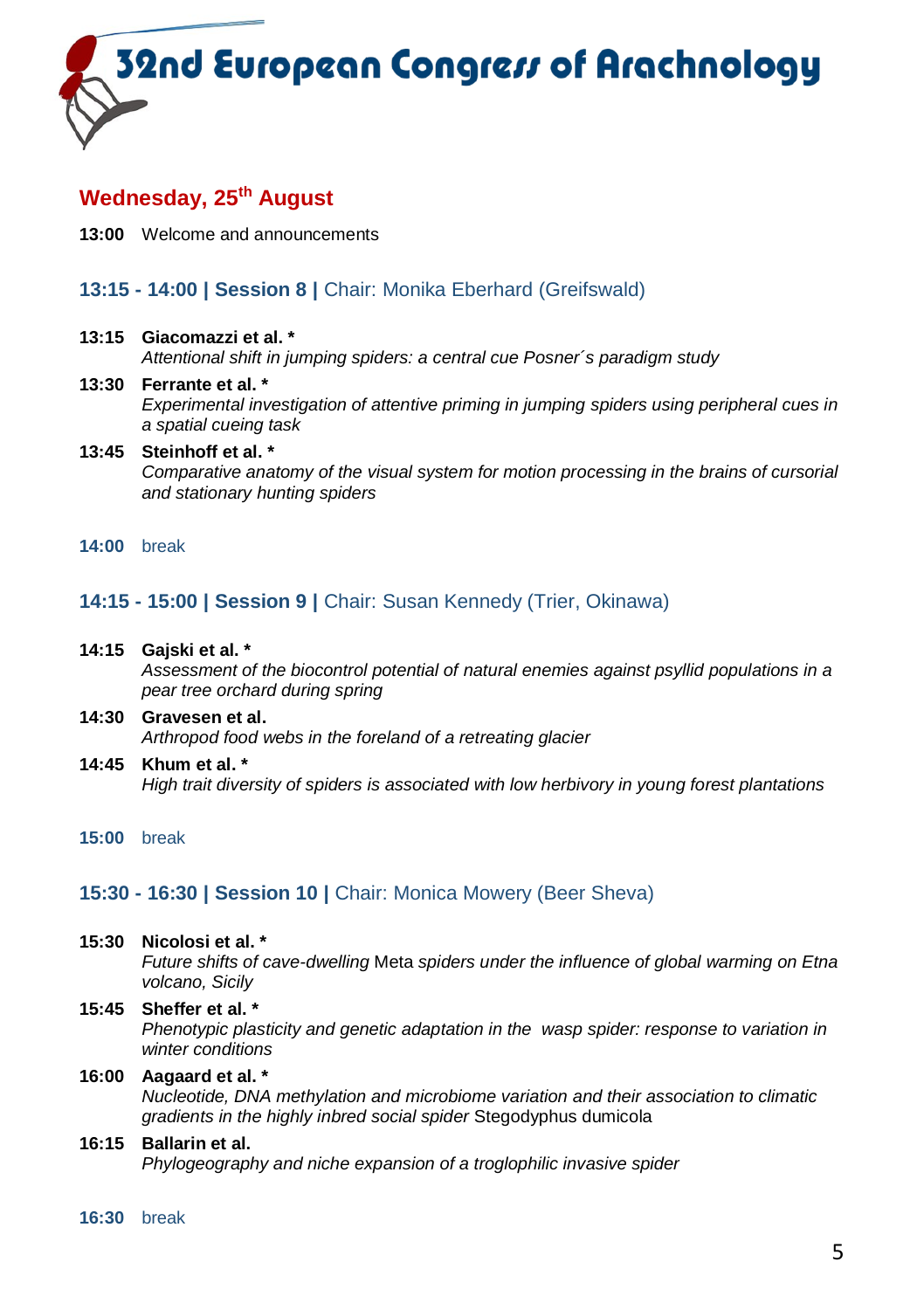

#### **16:45** *Keynote speaker:* **Elena Piano |** Chair: Bram Vanthournout (Ghent)

*Suviving city life: spiders as model organisms to study ecological dynamics in urban ecosystems*

**17:15** break

#### **17:30 - 18:30 | Session 11 |** Chair: Martina Pavlek (Zagreb)

- **17:30 Aharon et al. \*** *Exceptional subterranean speciation of cryptic troglobitic* Tegenaria *Latreille, 1804 (Araneae: Agelenidae) in Israel*
- **17:45 Armiach Steinpress et al. \*** Lycosa *Latreille, 1804 (Lycosidae) - "the out of Africa theory"*
- **18:00 Propistsova et al. \*** *Phylogeny and systematics of the* Pardosa lugubris *species group (Araneae: Lycosidae)*

#### **18:15 Privet et al. \***

*Phylogeny of wolf spiders from the Hawaiian archipelago inferred from multilocus genetic data: small- and large-scale relationships between spiders living on different islands, volcanoes and lava caves*

- **18:30** break
- **18:45 topical meeting with Bram Vanthournout and Elena Piano** (What we know and what we don't know about spiders in the city)**, and socializing in Gather**

## **Thursday, 26th August**

**13:00** Welcome and announcements

#### **13:15 - 14:00 | Session 12 |** Chair: Ondřej Michálek (Brno)

#### **13:15 Opris et al. \***

*Spider community in relation to vegetation structure and urbanization pressures in a protected raised bog in Scotland*

#### **13:30 Zvik et al.**

*Distribution and habitat characteristics of the myrmecophile scorpion* Birulatus israelensis *Lourenço 2002*

#### **13:45 Hacala et al. \***

*Driver of spider diversities on maritime heathland*

#### **14:00** break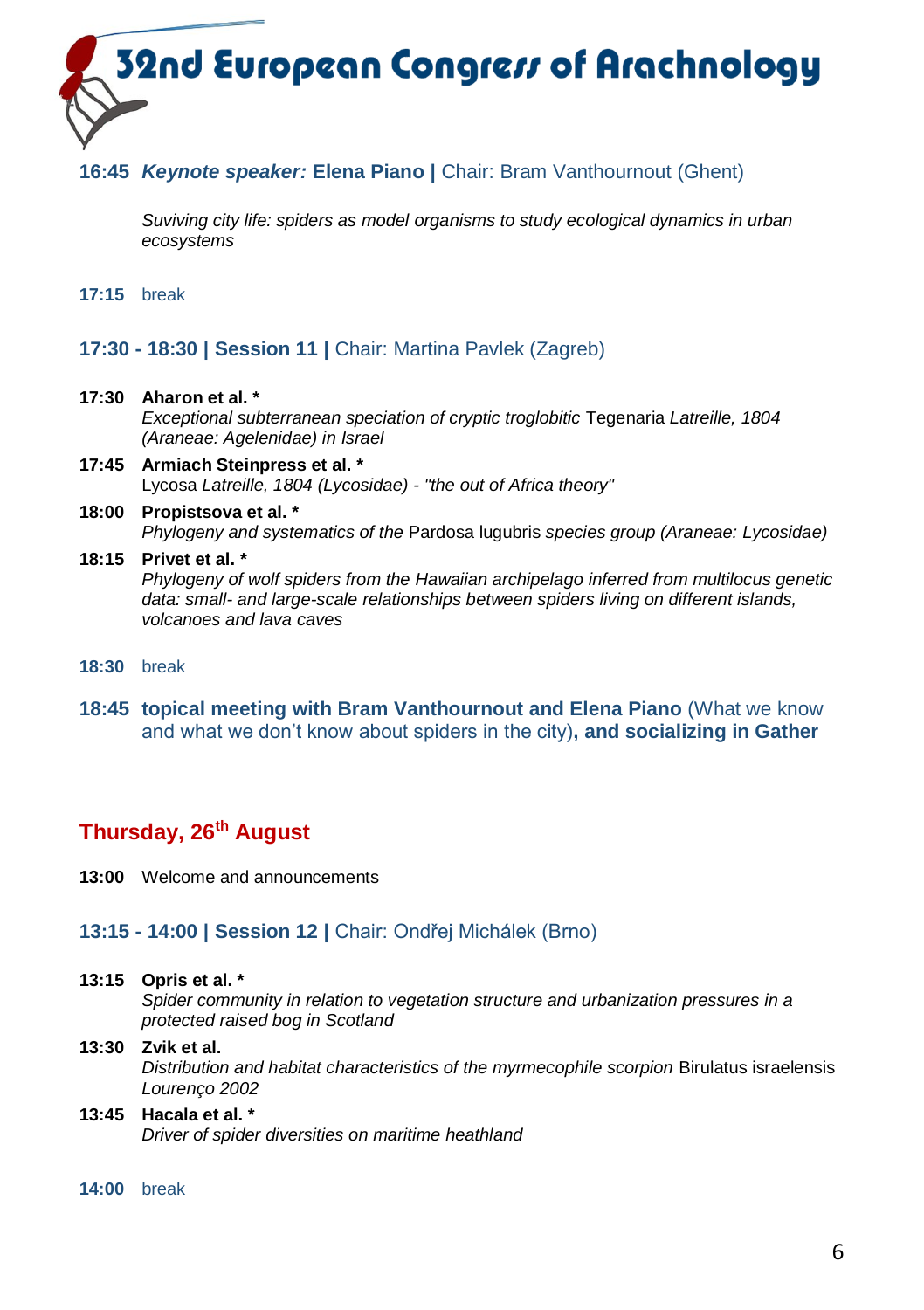

#### **14:15 - 15:00 | Session 13 |** Chair: Ondřej Michálek (Brno)

**14:15 Eberhard et al.**

*Male vibratory courtship in* Pisaura mirabilis*: effect of the developmental and mating stage of the female*

- **14:30 Beyer et al. \*** *Do female spiders embed directionality information in their silk to aid male mate search?*
- **14:45 Weissbach et al. \*** *Underestimated complexity of cribellate capture threads: stainability indicates variations in protein composition of silk fibres within a thread and between species*
- **15:00** break

#### **15:30 - 16:15 | Session 14 |** Chair: Theo Blick (Hummeltal)

- **15:30 Milano et al. \*** *Spider conservation in Europe*
- **15:45 Arvidsson et al. \*** *Fallows conserve the taxonomic and functional diversity of ground-active linyphiid spiders in agricultural landscapes*
- **16:00 Faiz et al.** *Diversity of spiders in Pir Chinasi National Park, Azad Kashmir, Pakistan*
- **16:15** break

#### **16:45** *Keynote speaker:* **Darko Cotoras |** Chair: Monica Sheffer (Greifswald)

*Intraspecific niche partition without speciation: individual level web polymorphism within a single island spider population*

#### **17:15 Group photo**

- **17:30 Society Assembly**
- **18:45** break
- **19:00 Awards**
- **19:30 Farewell**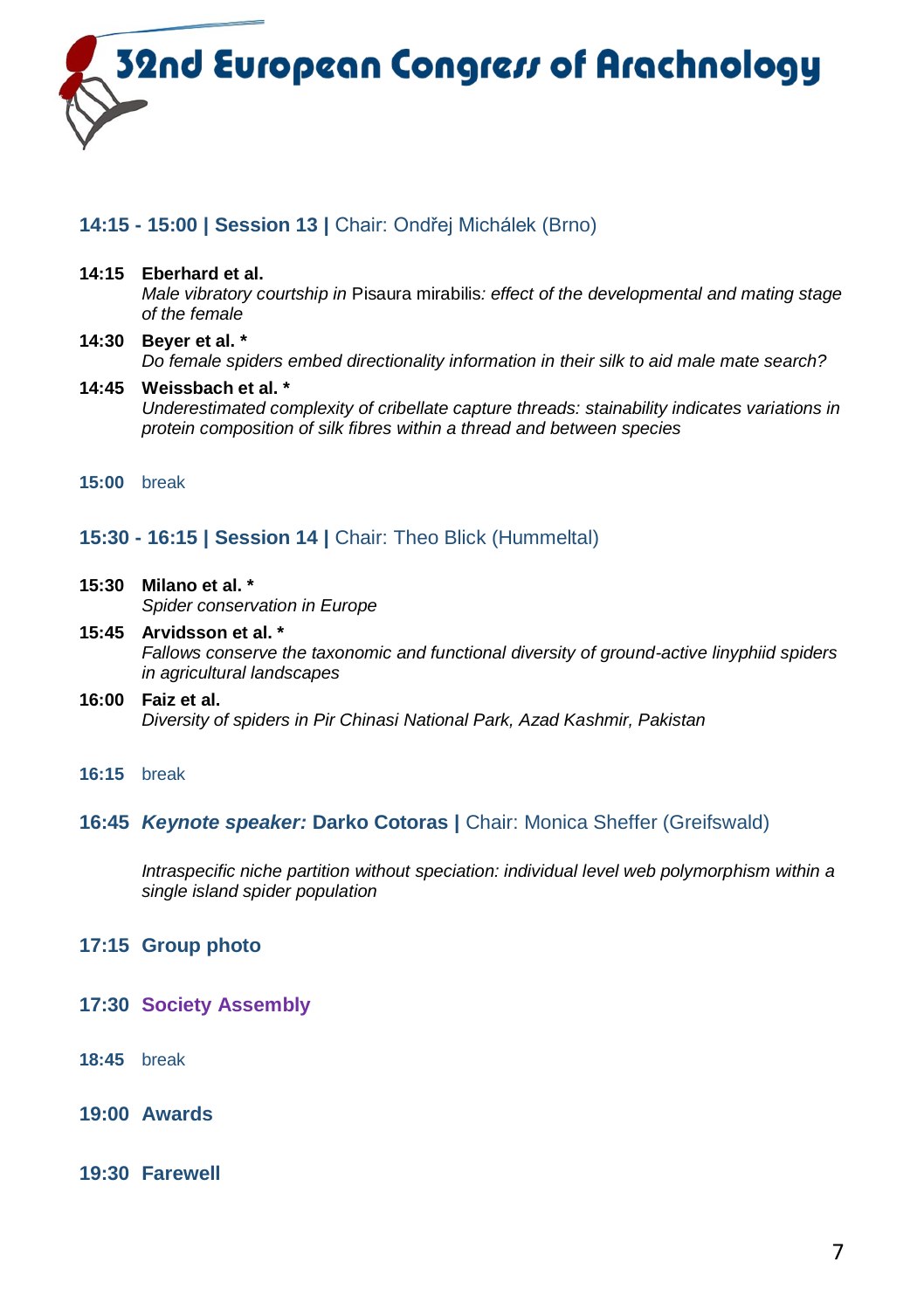

#### **List of Posters**

#### **Bartel et al. \***

*Laniatorean harvestmen (Arachnida: Opiliones) from mid-Cretaceous Burmese amber*

#### **Ben Othmen, A.**

*Cryptic genetic diversity of the North African scorpion,* Buthus occitanus *(Scorpiones: Buthidae)*

#### **Brown et al. \***

*Genomic determination of reproductive mode in facultatively parthenogenetic Opiliones*

#### **Castellucci et al. \***

*The enigmatic genus* Mastigusa *Menge, 1854 (Araneae, Hahniidae): phylogenetic placement and provisional taxonomical revision*

#### **Cera, I.**

Arctosa cinerea *- distribution and status in Latvia*

#### **Ganem et al. \***

Loxosceles*: a true troglophile, opportunist, or both?*

#### **Geci et al. \***

*A contribution to spider fauna (Arachnida: Araneae) from Bjeshkët e Nemuna mountains (Kosovo)*

#### **Hannappel et al. \***

*Mud dauber nests as sources of spiders in mercury monitoring studies*

#### **Hopfe et al. \***

*Diversity of orb weaving spiders' silk tensile properties on a climatic gradient*

#### **Magar et al.**

*New records of jumping spiders (Araneae: Salticidae) from Nepal*

#### **Müller et al.**

*How do spiders taste and smell? Insights from ultrastructure of tip-pore leg sensilla in the wasp spider* Argiope bruennichi

#### **Nyffenegger et al. \***

*Adhesion of* Larinioides sclopetarius *(Araneae, Araneidae) capture thread in relation to pull-off velocity of glass plates and elytra of* Tenebrio molitor *(Coleoptera, Tenebrionidae)*

#### **Rose et al. \***

Araneus diadematus *microbiome composition and its possible changes due to urbanization*

#### **Shafaie et al.**

*New data on the genus* Pardosa *from Iran (Araneae, Lycosidae)*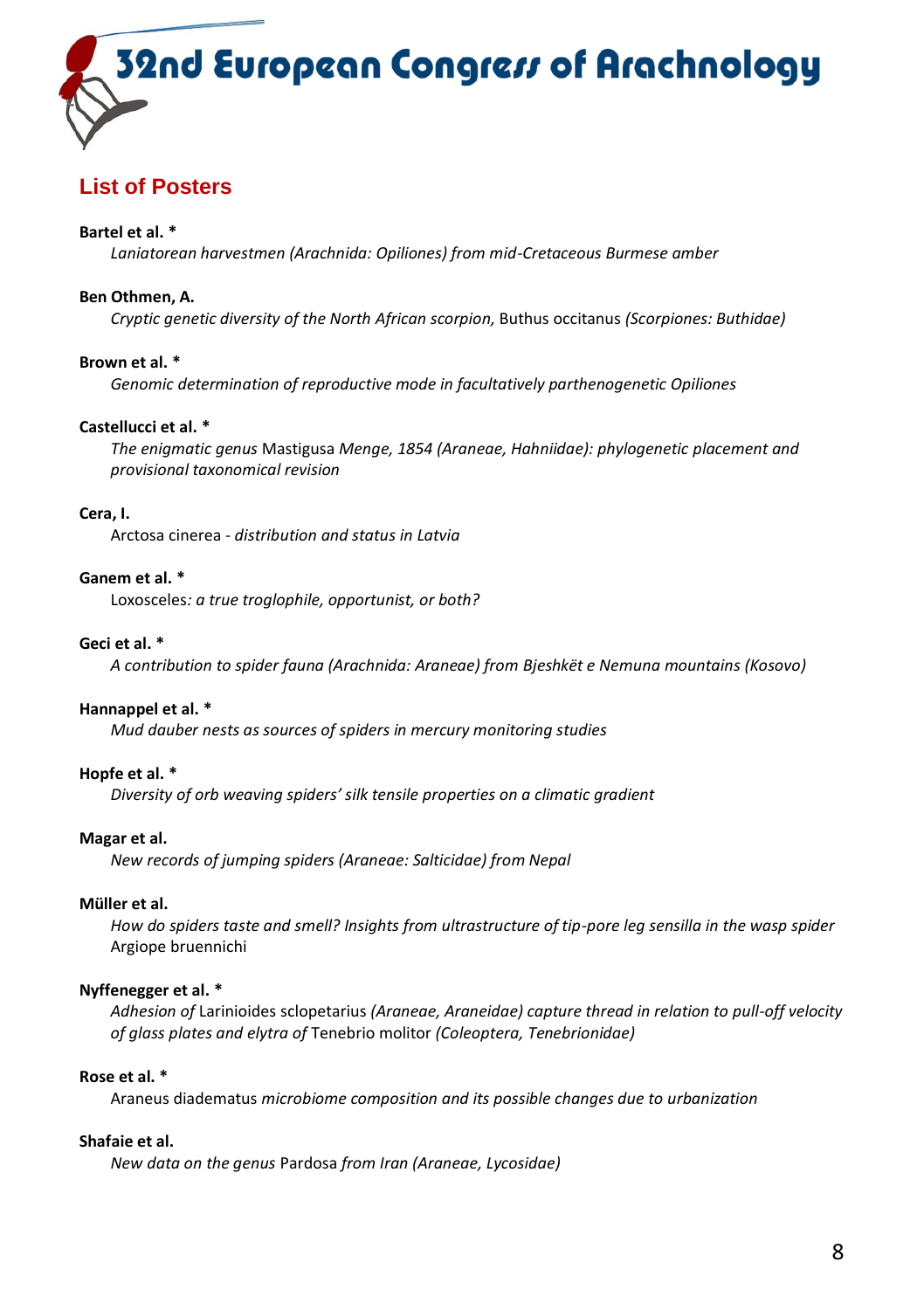

## **Intraspecific niche partition without speciation: individual level web polymorphism within a single island spider population**

Cotoras, Darko D.; Suenaga, Miyuki; Mikheyev, Alexander S.

Presenter's address: *Arachnology. Senckenberg Naturmuseum, Senckenberganlage 25, Frankfurt 60325, Germany; Entomology Department, California Academy of Sciences, 55 Music Concourse Drive, Golden Gate Park, San Francisco, CA 94118,*  USA; Ecology and Evolution Unit, Okinawa Institute of Science and Technology, *Tancha 1919-1, Onna-son, Okinawa 904-0495 Japan* E-mail: darkocotoras@gmail.com

Early in the process of adaptive radiation, allopatric disruption of gene flow followed by ecological specialization is key for speciation; but, do adaptive radiations occur on small islands without internal geographical barriers? Island populations sometimes harbour polymorphism in ecological specializations, but its significance remains unclear. On one hand, morphs may correspond to 'cryptic' species. Alternatively, they could result from population, developmental or behavioural plasticity. The spider *Wendilgarda galapagensis* (Araneae, Theridiosomatidae) is endemic to the small Isla del Coco and unique in spinning three different web types, each corresponding to a different microhabitat. We tested whether this variation is associated with 'cryptic' species or intraspecific behavioural plasticity. Despite analysing 36,803 loci across 142 individuals, we found no relationship between web type and population structure, which was only weakly geographically differentiated. The same pattern holds when looking within a sampling site or considering only Fst outliers. In line with genetic data, translocation experiments showed that web architecture is plastic within an individual. However, not all transitions between web types are equally probable, indicating the existence of individual preferences. Our data supports the idea that diversification on small islands might occur mainly at the behavioural level producing an intraspecific niche partition without speciation.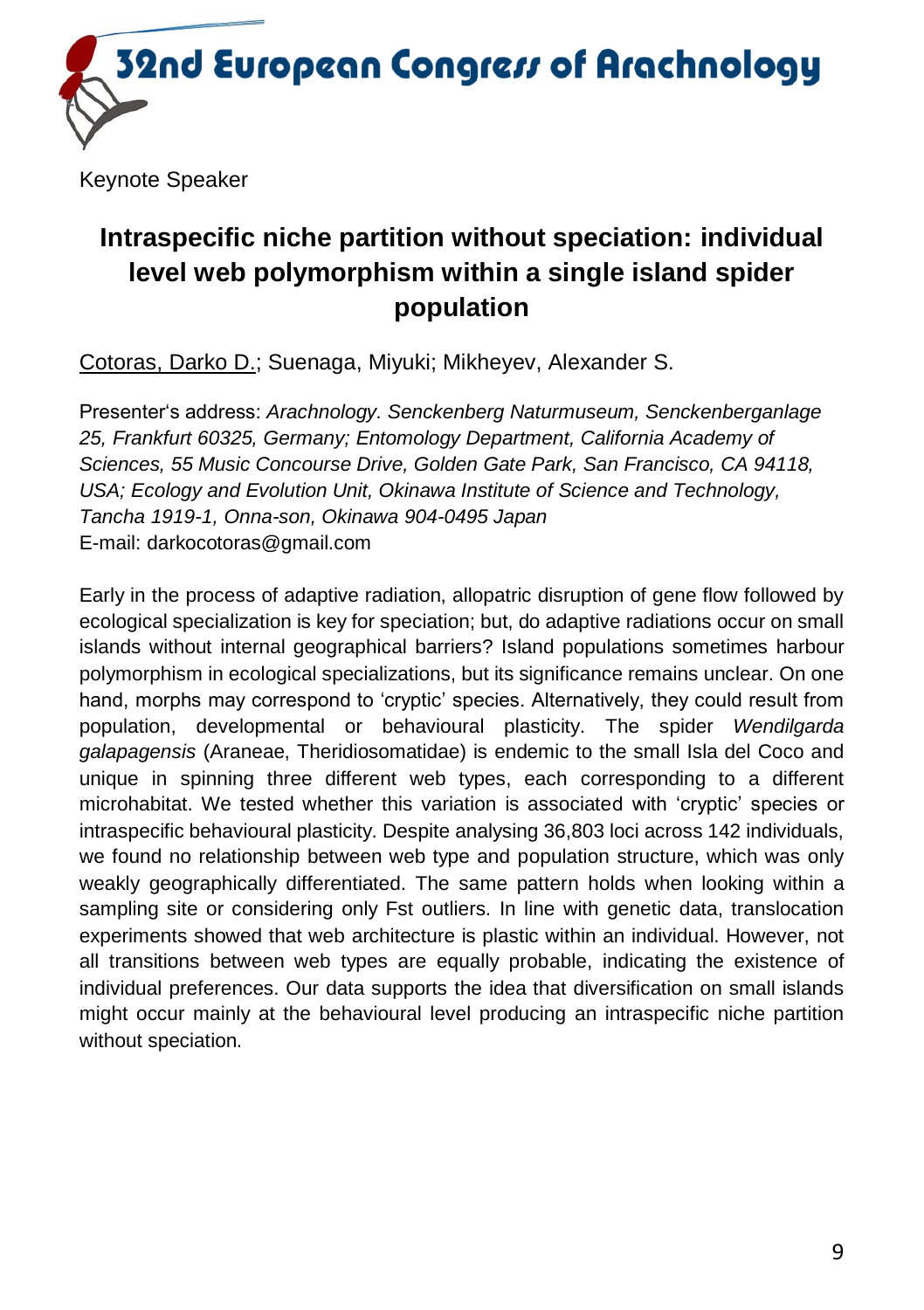

## **The amazing jumping spider: How a modular visual system can simplify perceptual computation**

De Agrò, Massimo

*University of Regensburg, Germany* E-mail: massimo.deagro@gmail.com

Like many invertebrates, jumping spiders need to perform complex decision-making while being constrained by a limited number of neurons. Decryption of the visual scene is particularly challenging, requiring nested algorithms in order to find, recognize, categorize, and act upon objects. This computation can however be simplified: by initially subdividing the problem, or by resorting to decision-making shortcuts. We know from previous research that jumping spiders have mastered the first: they possess different pairs of eyes, each specialized in a specific visual component, namely figure and motion. The second strategy instead relies on easily available information to produce quick, good-enough responses without the need for complex processes or perfect information. One example of such low-level information is "biological motion": a peculiar pattern that the joints of the body of many animal species follow during locomotion. This pattern can be picked-up visually, and used to rapidly discriminate between living agents and randomly moving objects. We tested the ability of jumping spiders to detect biological motion using a spherical treadmill setup. We observed whether the animals would produce a body saccade towards either a biologically- or randomly-moving stimulus. We found that jumping spiders are clearly able to discriminate between biological and nonbiological motion. Crucially, the discrimination task is performed by the secondary eyes alone, suggesting that these eyes are not just motion detectors, but are also capable of motion discrimination. This results pose crucial questions about the evolutionary history of this discrimination ability, as well as new perspectives on salticids' visual system.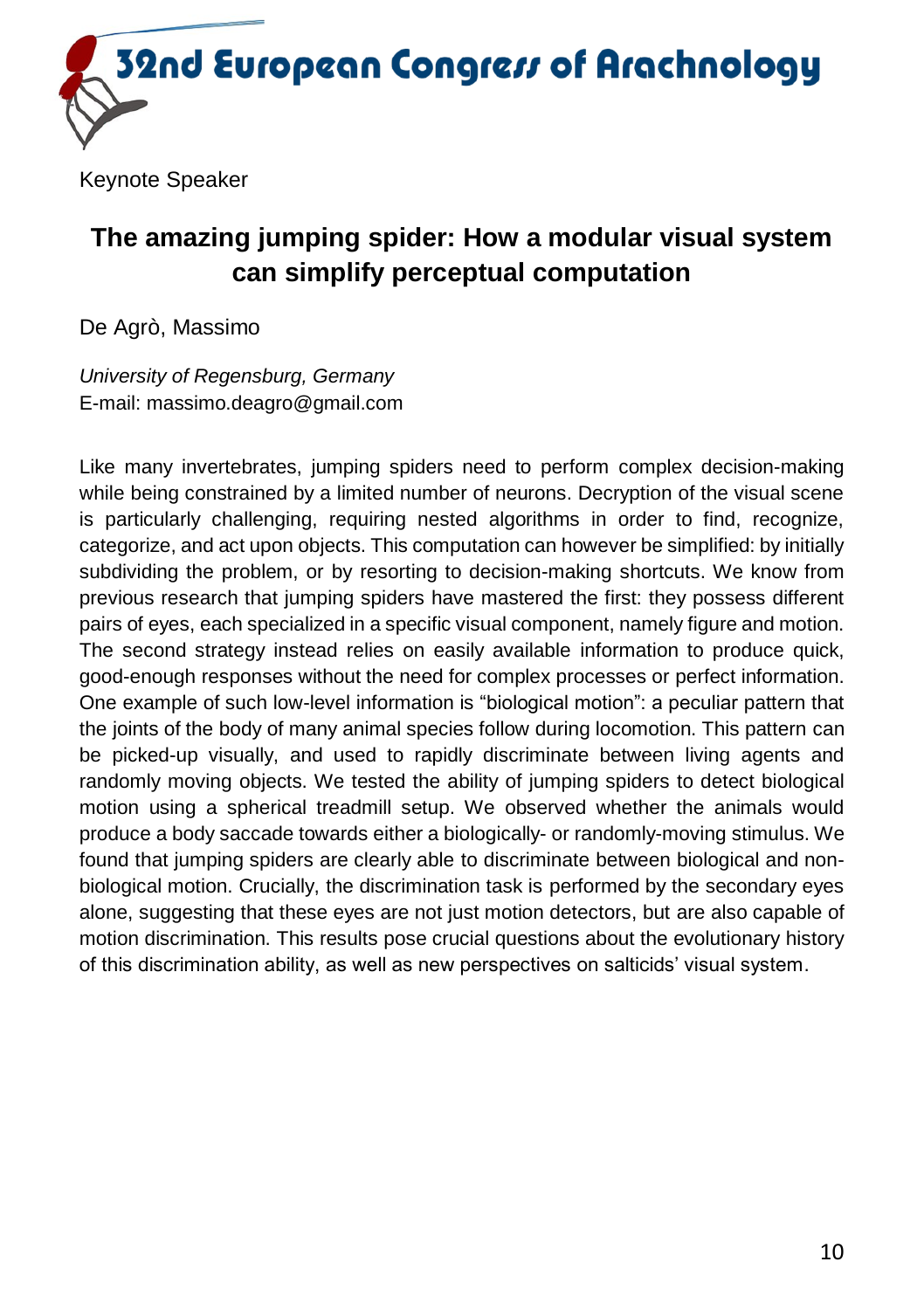

## **Cribellate spider silk – a biomimetic inspiration for production and handling of nanofibres**

Joel, Anna-Christin

*Institute of Zoology, RWTH Aachen University, Germany* E-mail: joel@bio2.rwth-aachen.de

Spiders offer many inspirations for humans, e.g. with their tough biomaterial silk. Cribellate spiders produce silk nanofibres about 20 nm thick. These fibres are so small that the typical spider silk protein configuration (i.e. β-sheets combined with  $α$ -helices) cannot be found. The fibres' very low elastic modulus reflects this and fits well to their function in capturing prey. As very elastic fibres, however, they are arranged with larger fibres that dissipate most of the energy of struggling prey. This arrangement into one functional unit requires highly orchestrated spinneret movements for sewing up to eight different silks (and many more fibres) into one thread. As cribellate spiders do not produce glue to capture prey, the prey adheres to the nanofibres by entanglement and van der Waals forces. Additionally, the adhesion force is strengthened by using the low viscous substances of the cuticular waxes of the prey as glue. However, though the spiders are brushing over the fibres with a comb (calamistrum), the spiders themselves do not adhere to their capture thread. The calamistrum is covered with a ripple pattern, which reduces van der Waals forces between nanofibres and comb. This can be mimicked with technical surfaces, leading to novel tools easing the production of artificial nanofibres. The talk will cover the complete story of cribellate spider silk nanofibres, from their protein chemistry to biological use and biomimetic inspirations.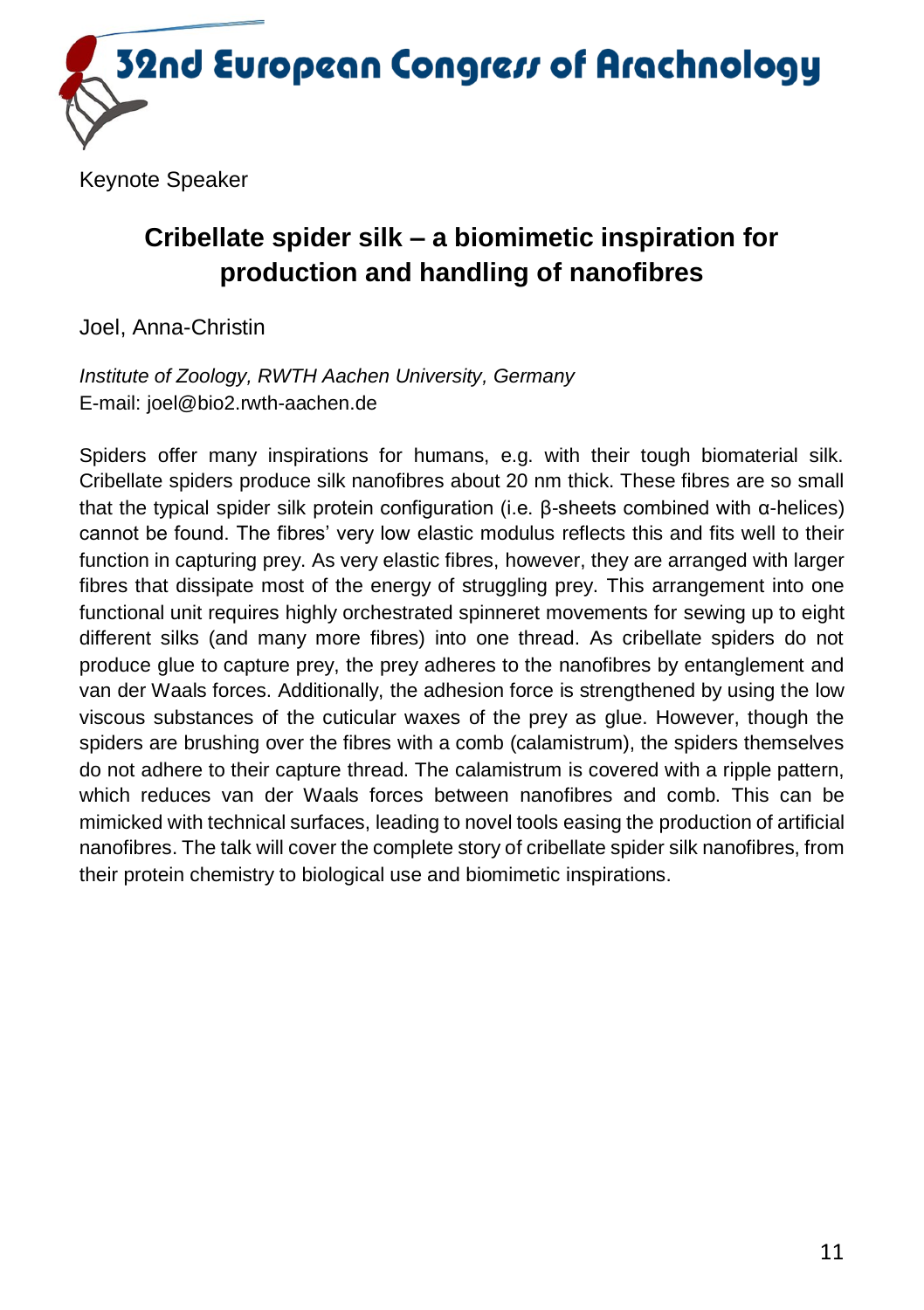

## **Surviving city life: spiders as model organisms to study ecological dynamics in urban ecosystems**

Piano, Elena

*Laboratory of Terrestrial Ecosystems, Department of Life Sciences and Systems Biology, University of Torino, Via Accademia Albertina 13, I-10123, Torino, Italy* E-mail: elena.piano@unito.it

The conversion of natural and rural land into urban areas, i.e. urbanization, affects all ecosystem components, with multifaceted repercussions on biodiversity. The investigation of the ecological dynamics occurring in urban ecosystems represents a lively and debated topic in urban ecology. In this presentation, based on experimental data, I will first provide evidence that the process of urbanization correlates with a strong decline of spider diversity and abundance, with remarkable cascade effects due to their strategic position in the trophic web. Second, with a specific study designed to investigate the urban-driven selective processes acting at community level, I will show that spiders are suitable models thanks to their high diversification in terms of species and functional traits. More in detail, taxonomic and functional patterns of spider communities along urbanization gradients allowed us to understand that different selective mechanisms, namely habitat filtering and stochastic processes, are simultaneously acting on biotic communities in urban habitats. Third, I will report the results of an ongoing study planned to investigate the effects of environmental changes caused by urbanization on intraspecific body size variation of wolf spiders. In particular, we observed a positive effect of urbanization on body size mediated by a decline in intraguild predation. Overall, by combining the results of the studies carried out during my research, I outline the role of spiders as ideal model organisms to address ecological questions on factors shaping urban biodiversity.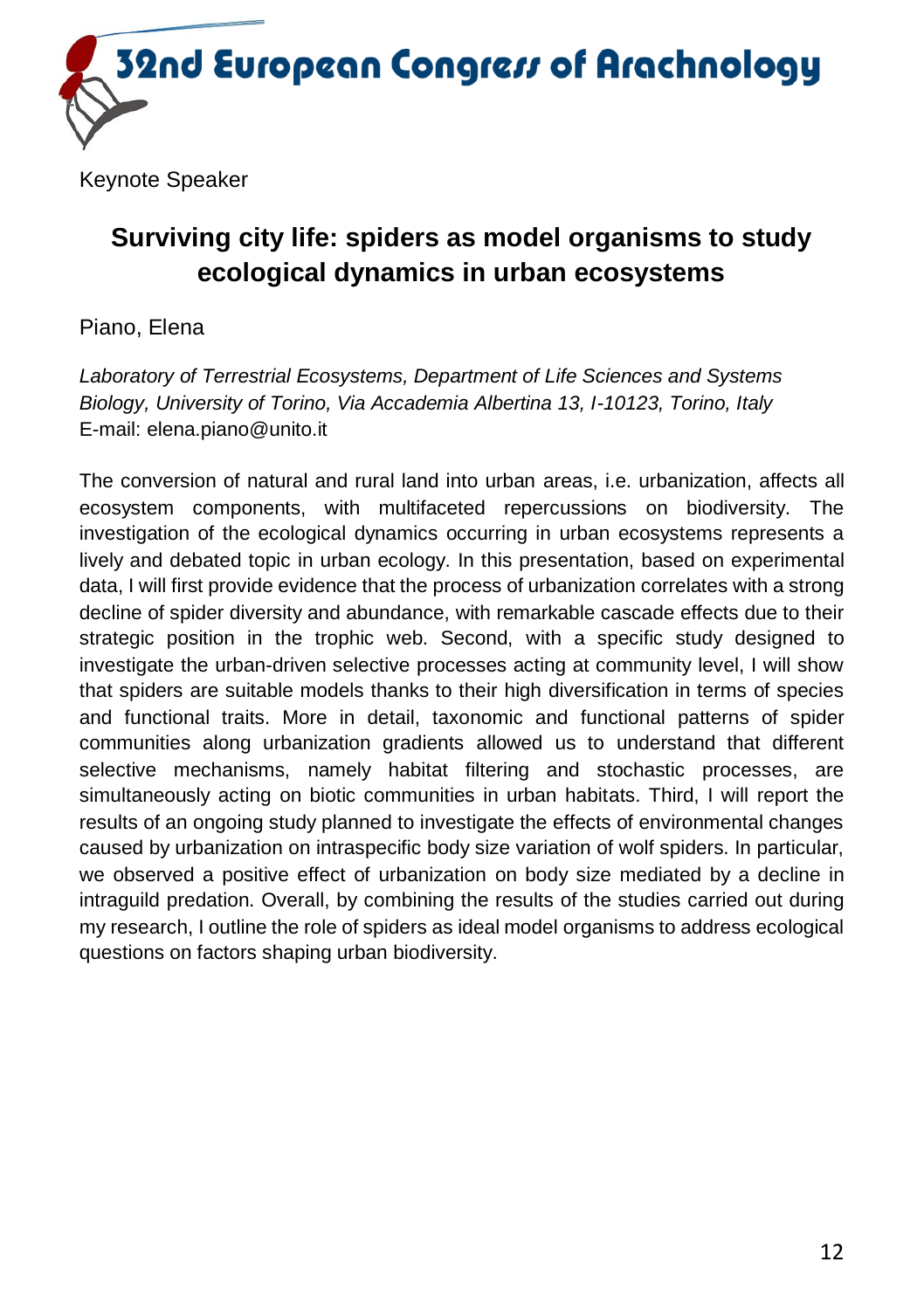

Evolutionary Biology *Oral presentation*

## **Nucleotide, DNA methylation and microbiome variation and their association to climatic gradients in the highly inbred social spider** *Stegodyphus dumicola*

Aagaard, Anne; Liu, Shenglin; Lund, Marie Braad; Schramm, Andreas; Verhoeven, Koen; Bechsgaard, Jesper; Bilde, Trine

Presenter's address: *Section for Genetics, Ecology and Evolution, Biology, Aarhus University* E-mail: anneaagaard@bio.au.dk

The social spider, *Stegodyphus dumicola*, live across large climatic gradients in the southern part of Africa despite being highly inbred and having very low genetic diversity. These facts point to plastic responses as likely important for optimizing the local spider phenotype. Using environmental association studies that can reveal correlations among climatic factors and molecular variants, we study the sources of molecular and microbiome variation that has the potential to raise differential host phenotypes in response to the local climate. Thus, we have analyzed population divergences in nucleotide, DNA methylation and microbiome variation among six populations across environmental gradients in relation to the divergence in local climate factors. We find that, despite low nucleotide diversity, its distribution across populations suggests local adaptation to climate. Nucleotide variation seems to be especially important in relation to mean and maximum temperature. Similarly, DNA methylation patterns are consistent with playing a role in responses to local climates, and suggest locally adapted or plastically induced variation in DNA methylation profiles. As opposed to nucleotide variation, correlation patterns suggest that DNA methylation variation may be more important in relation to minimum temperature and precipitation. Microbiome variation does not yield strong signals when correlating with local climate, but some relation with precipitation may be present. These results may give rise to hypotheses about the underlying mechanisms for adaptive responses to the given climate, which may subsequently be tested in e.g. a common garden study.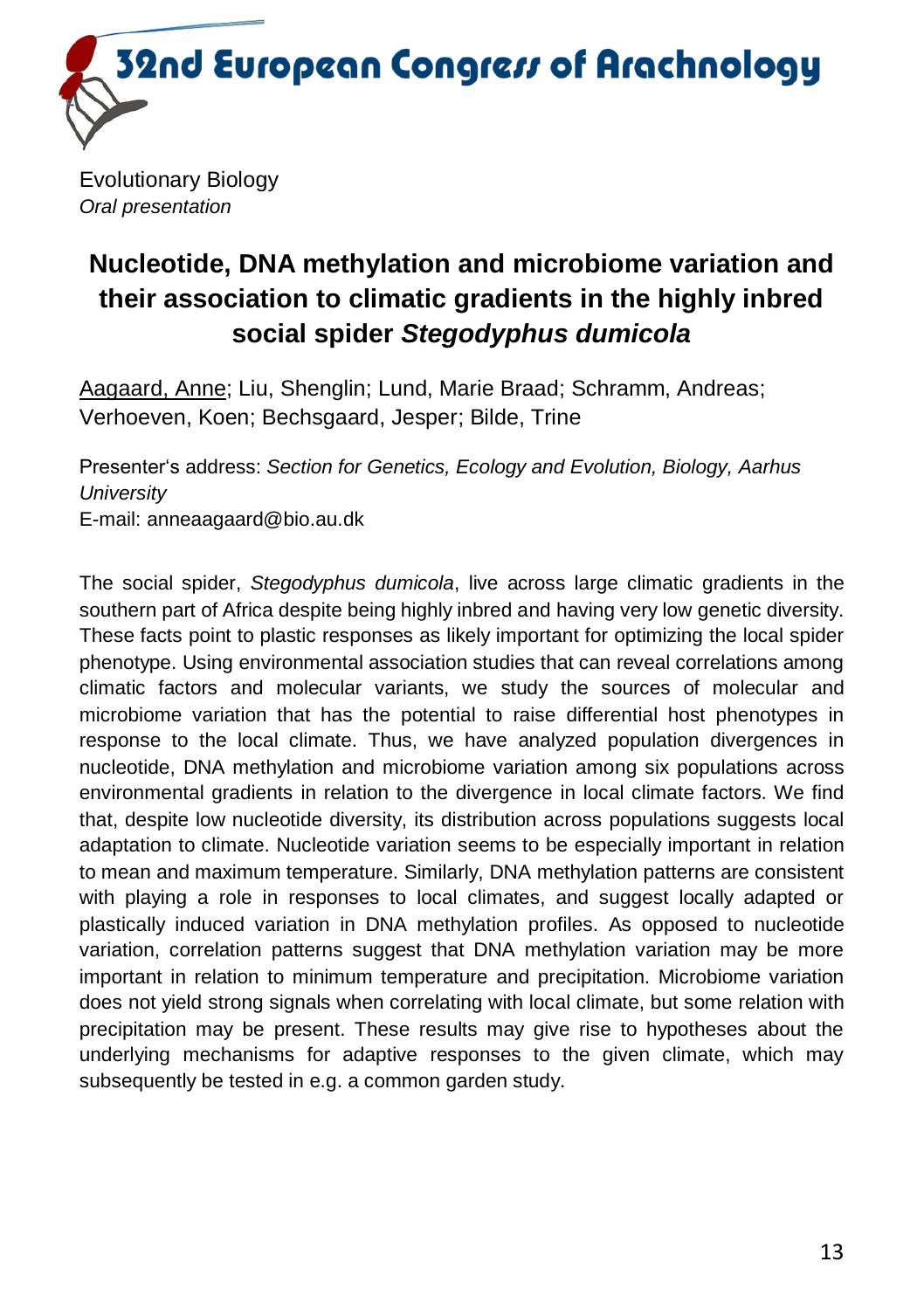Systematics, Biogeography & Diversity *Oral presentation*

## **Exceptional subterranean speciation of cryptic troglobitic**  *Tegenaria* **Latreille, 1804 (Araneae: Agelenidae) in Israel**

Aharon, Shlomi; Ballesteros, Jesus A.; Gainett, Guilherme; Hawlena, Dror; Sharma, Prashant P.; Gavish-Regev, Efrat

Presenter's address: *The Hebrew University Of Jerusalem* E-mail: shlomi.aharon@gmail.com

Caves had long been recognized as a window to the process of diversification and convergent evolution due to the unique conditions of isolation and life in the dark. These lead to adaptations and reduce dispersal and gene flow, resulting in high levels of speciation and endemism. The Israeli cave arachnofauna is still poorly known. In a recent survey, we found troglophile funnel-web spiders of the genus *Tegenaria* in 25 caves, present mostly at the cave entrance ecological zone. In addition, we identified at least 14 caves that are inhabited by troglobite *Tegenaria*, present mostly in the twilight and dark ecological zones. Ten of the caves, located in the north and center of Israel, are inhabited by both troglophile and troglobite *Tegenaria*. These spiders are phenotypically very similar, except for the levels of eye reduction and pigmentation. Their close interaction suggests the possibility of repeated local adaptations to the cave environment by a widespread epigean species. In this study we investigate this hypothesis by conducting a broad geographic sampling of cave dwelling *Tegenaria* using morphological and molecular evidence. Our results show that troglobite *Tegenaria* form a clade distantly related to the troglophile species found at each cave entrance. Moreover, seven new species can be identified within the troglobite clade based on genetic differences and features of the female genitalia. While the sister taxon to the Israeli troglobite *Tegenaria* is to be determined, the COI data suggest these species are more closely related to the circum-Mediteranean *T. ariadne* species group, than to their sympatric *Tegenaria*. Future studies with broader sampling of specimens and loci will clarify the pattern and tempo of evolution of the cave dwelling *Tegenaria* in Israel.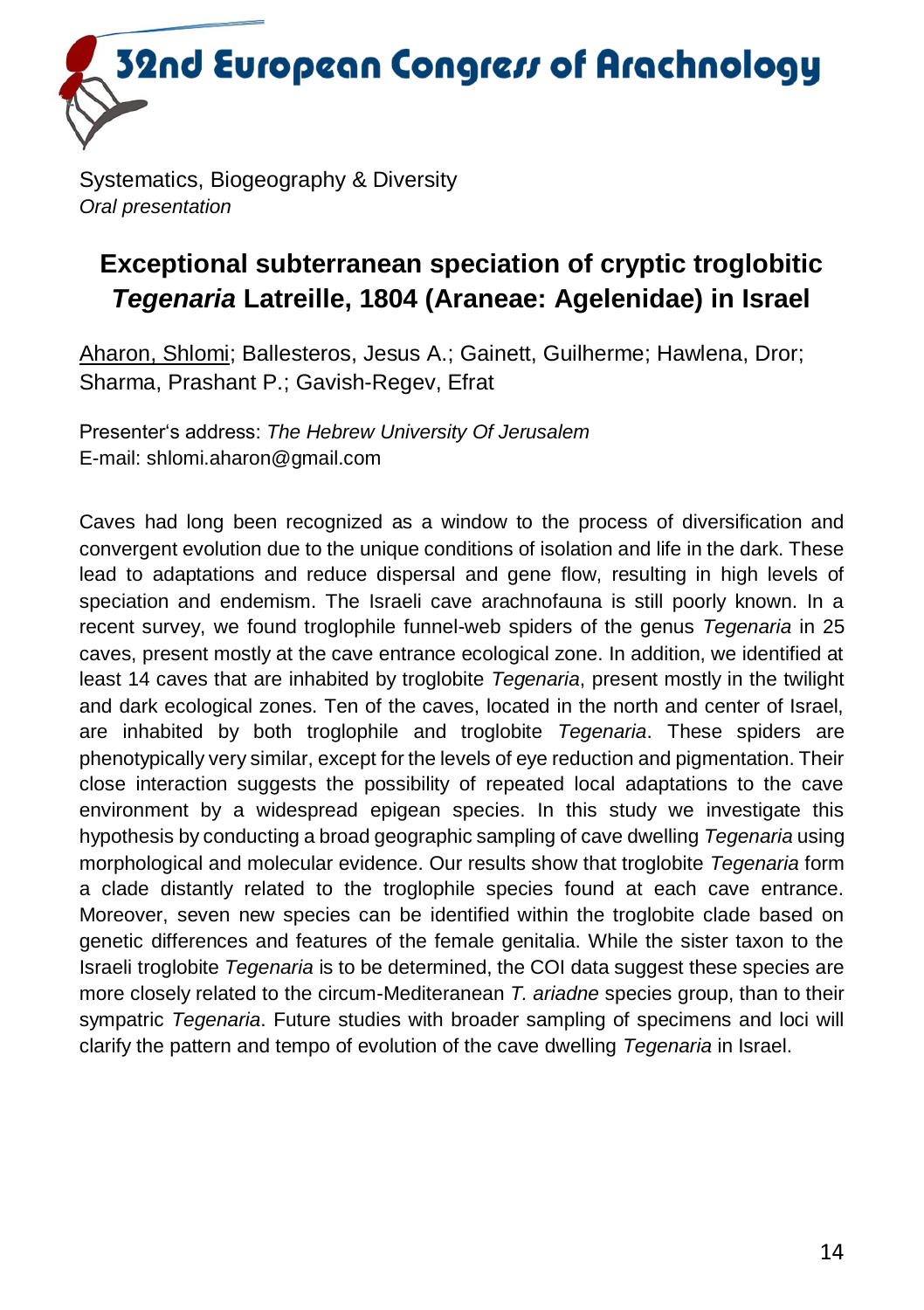

Behavioral Biology *Oral presentation*

## **Parasitism of local and invasive widow spiders in Israel by the wasp** *Philolema latrodecti*

Arabesky, Valeria; Mowery, Monica; Segoli, Michal; Lubin, Yael

Presenter's address: *Ben Gurion University* E-mail: varabesky@gmail.com

Invasive species are species that expand beyond their natural range into new locations, usually as a result of human actions, and become a threat to local ecosystems. Traits and ecological factors may influence an invasive species' competitive ability and establishment success compared to native species. We compared the effects of parasitism on native and invasive widow spider species and examined how population density affects parasitism rates. The brown widow spider, *Latrodectus geometricus*, is a synanthropic species, which has now established around the world. The high success of the brown widow spider in invading new environments may be due to traits such as high fecundity, dispersal, and potentially also due to spiky silk structures on the egg sac surface that may defend against parasitism. *Philolema latrodecti* is a generalist parasitoid wasp that parasitizes egg sacs of widow spider species around the world. We hypothesize that the brown widow may have an advantage over native widow species within its invasive range due to its defenses against egg sac parasitoids. To address this hypothesis, we investigated the natural parasitism rate by *P. latrodecti* on egg sacs of the brown widow spider, compared to those of a native widow spider in Israel, the white widow, *Latrodectus pallidus*. We expected to find a higher parasitism rate on the egg sacs of the native white widow because of the lack of egg sac defenses. We collected egg sacs of brown and white widows in six pairs of natural and settled sites around the northern Negev Desert, Israel. Across sites, we found significantly higher parasitism rate in white widow egg sacs. Parasitism varied significantly among sites, which suggests that habitat characteristics such as density may affect parasitism. To assess density-dependent parasitism, we collected white widow egg sacs from ten sites across the Negev Desert, measured population density, and parasitism rates. For comparison, we measured population density in four brown widow spider populations in disturbed, settled habitats. In white widow spiders, denser sites had a higher parasitism rate, although at the individual level, parasitized egg sacs located in dense patches had fewer parasitoids emerge compared to more isolated egg sacs. In contrast, in the brown widow populations, which were extremely dense, we did not find any parasitism. These results indicate that there is a high parasitoid burden and a strong connection between parasitism by *P. latrodecti* wasps and spider population density in white widow populations, but that even dense, invasive brown widow populations are not heavily parasitized, which may contribute to their invasion success.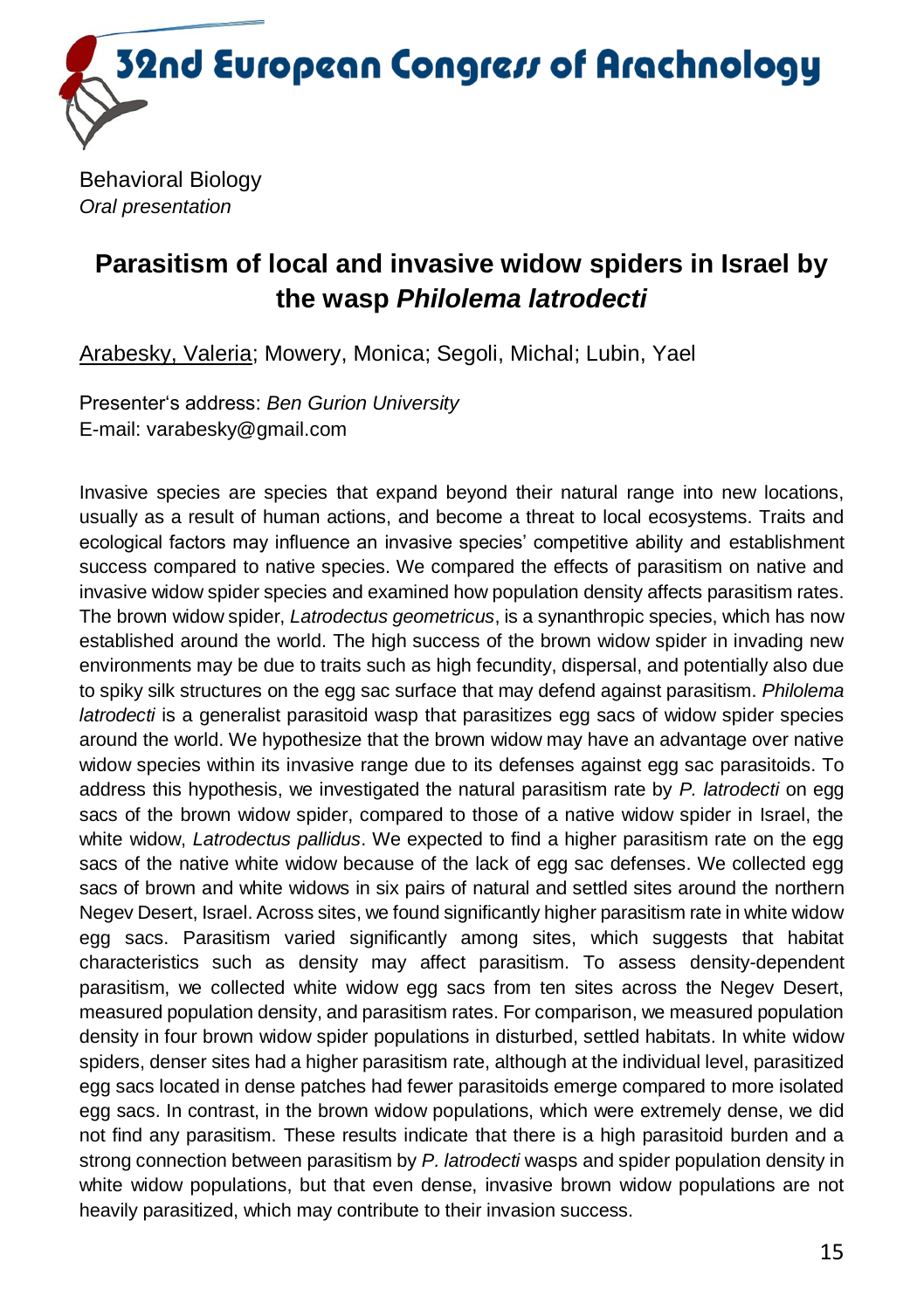Systematics, Biogeography & Diversity *Oral presentation*

## *Lycosa* **Latreille, 1804 (Lycosidae) - the "out of Africa theory"**

Armiach Steinpress, Igor; Cohen, Mira; Chipman, Ariel; Gavish-Regev, Efrat

Presenter's address: *The Hebrew University of Jerusalem* E-mail: bomtombadil@gmail.com

*Lycosa* Latreille, 1804 *sensu stricto* is a clade of large burrowing wolf spiders, found in the old world. Currently, the highest diversity of *Lycosa* is reported from the Mediterranean basin. A phylogeny published by Planas et al. in 2013 placed the west Mediterranean *Lycosa* species into four lineages, demonstrating that each of the five species found in western Europe is nested within a north African lineage. Our study aimed at testing how many *Lycosa* species are found in the southern Levant (Israel, Jordan, Palestine and Sinai peninsula), and to explore their phylogenetic relation to the western Mediterranean species. For this purpose we reconstructed a molecular phylogeny based on COI sequences of 18 species from Planas, with the addition of three Levantine morphospecies. We hypothesized that the Levantine morphospecies are closer to one another, than to any of the African lineages, and belong to a separate Levantine clade. Conversely, they could belong to one or more of the north African clades. Our results uncover the existence of three species in the study area: *Lycosa gesserit* sp. nov., *Lycosa hyraculus* sp. nov. and *Lycosa olivieri* (Simon, 1876), and reject the hypothesis of a Levantine clade. The Levantine species were found to be nested in two north African lineages: the two new species are sister taxa within the "oculata" clade, while *Lycosa olivieri* is nested within the "baulnyi"clade. Our findings suggest that in addition to the species from the western Mediterranean, the three *Lycosa* species from the Levant also originated in north Africa. Expanding this updated phylogeny with sequences from species found east to the Levant may help further clarify the origins of *Lycosa*.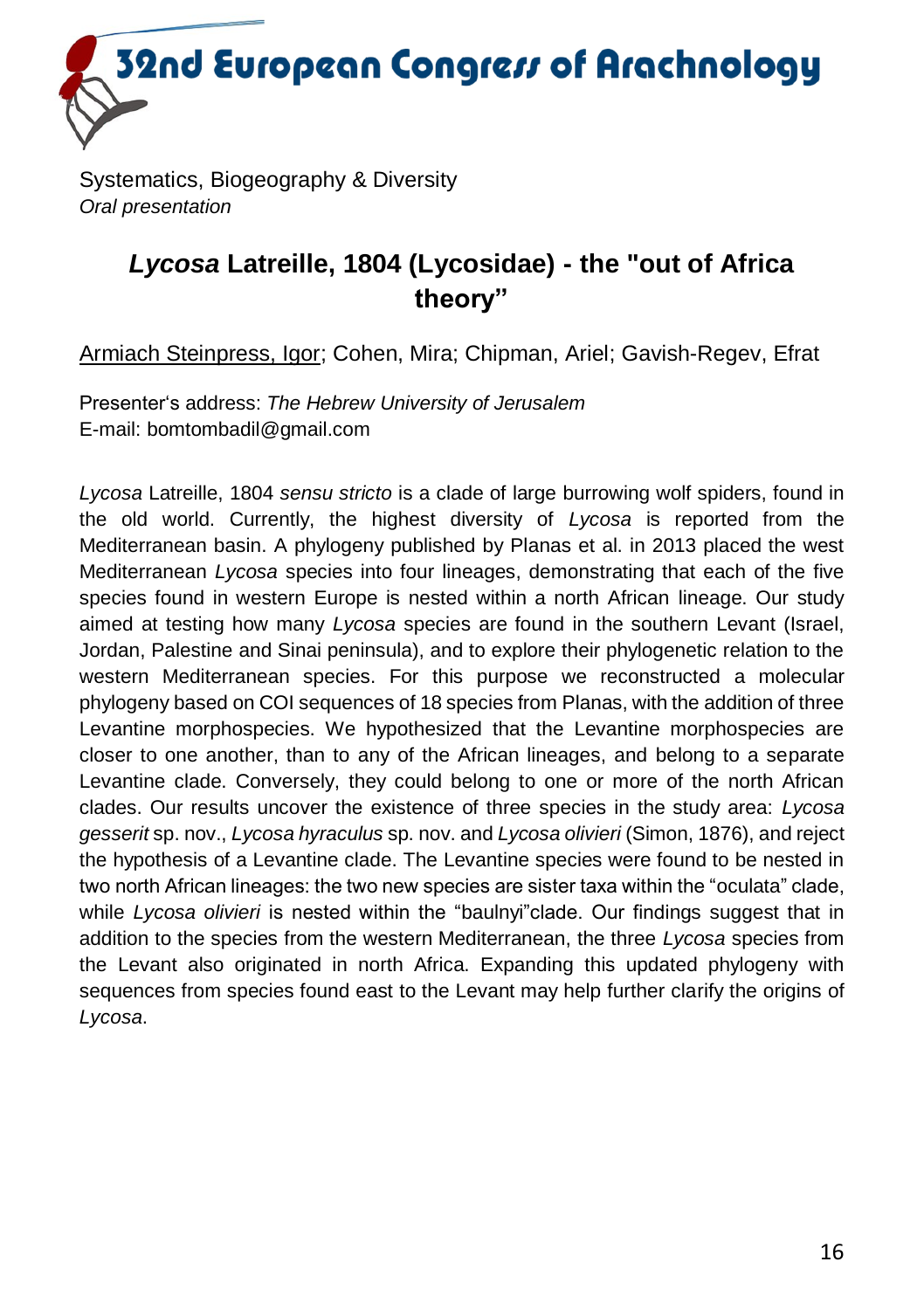

**Ecology** *Oral presentation*

## **Fallows conserve the taxonomic and functional diversity of ground-active linyphiid spiders in agricultural landscapes**

Arvidsson, Fredrik; Feng, Lanya; Smith, Henrik G.; Birkhofer, Klaus

Presenter's address: *Brandenburg University of Technology* E-mail: f.arvidsson@hotmail.com

The EU reformed the Common Agricultural Policy (CAP 2013) to include greening measures aimed to decrease the negative impacts of farming on the environment and biodiversity. Whether two of these greening measures, the establishment of fallows and preservation of permanent grasslands, enhance biodiversity is still debated. This study investigated the effect of cereal fields, adjacent fallows, and surrounding permanent grasslands on the taxonomic and functional diversity of ground-active linyphiid spiders (Family Linyphiidae, Order Araneae) caught using pitfall traps in southern Sweden. Linyphiids are widespread and abundant as natural enemies of pests in agricultural ecosystems. In the current study, the species richness, activity density and true diversity of linyphiids did not differ significantly between fallows and cereal fields and was not significantly affected by the proportion of permanent grassland in the surrounding landscape. However, the functional distinctness of linyphiids was significantly higher in fallows than cereal fields, and species composition differed significantly. Our results document considerable species turnover in linyphiid communities of adjacent cereal fields and fallows and therefore suggest that maintaining a combination of agricultural and fallow fields is of high value, not primarily to promote species richness in local habitats, but to conserve taxonomic and functional diversity at larger spatial scales.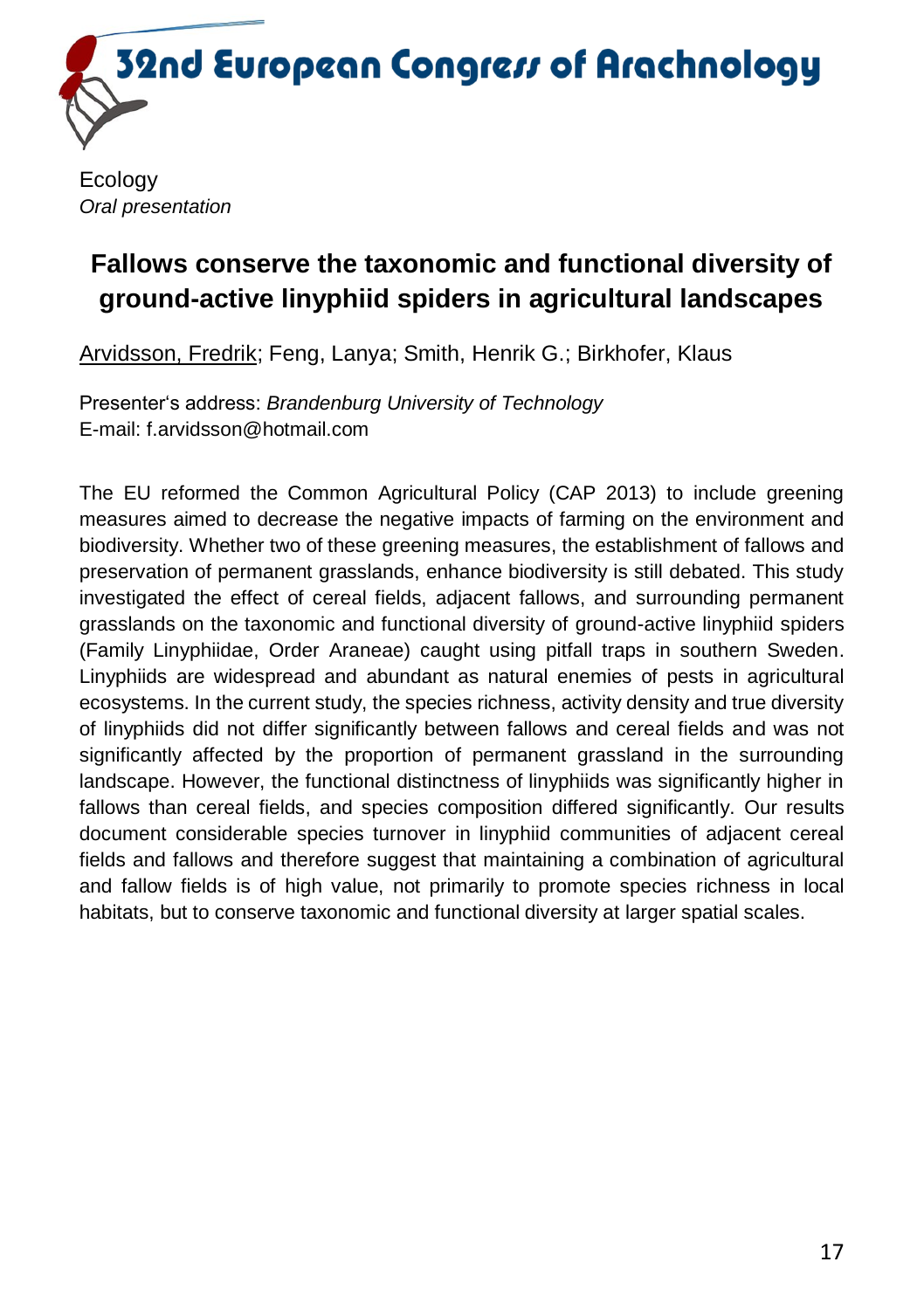Systematics, Biogeography & Diversity *Oral presentation*

## **Phylogeography and niche expansion of a troglophilic invasive spider**

Ballarin, Francesco; Mammola, Stefano; Zhang, Zhixin

Presenter's address: *Tokyo Metropolitan University* E-mail: ballarin.francesco@gmail.com

Invasive species pose several threats to the native biodiversity in areas that they can colonize. Isolated ecosystems may be particularly prone to be affected by invasive species, due to their vulnerability to external interference. The troglophilic scaffold-web spider *Nesticella mogera* (Nesticidae) represents a good example of a poorly studied yet widely distributed invasive species, potentially able to threaten remote biodiversity hotspots including oceanic islands and caves. This spider is rapidly expanding its geographical range outside Asia to Europe and tropical islands, where it colonized both leaf litter habitats and caves. Nevertheless, we still lack information on niche preference, center of origin, pattern of colonization. Most of all, we have not developed reliable predictions about areas that can be potentially invaded by this species in the future. We characterized the population genetics of several populations of *N. mogera* from both its potentially native range and non-native areas of distribution. We reconstructed the phylogeography of this species using a multi-locus, time-calibrated phylogeny and a niche-modelling approach. Our results assess the center of origin of *N. mogera* in Southern China from where it naturally distributed in Eastern Asia during the Pleistocene Epoch. Its expansion in non-native areas occurred only recently as a consequence of human passive transportation and in concomitance with the widening of its habitat preference and consequent niche expansion. Future putative expansion of the distribution of *N. mogera* is expected to occur in Central Africa, South America and Europe, including in karst-rich areas. This makes *N. mogera* a potential treat for tropical rainforest and subterranean fauna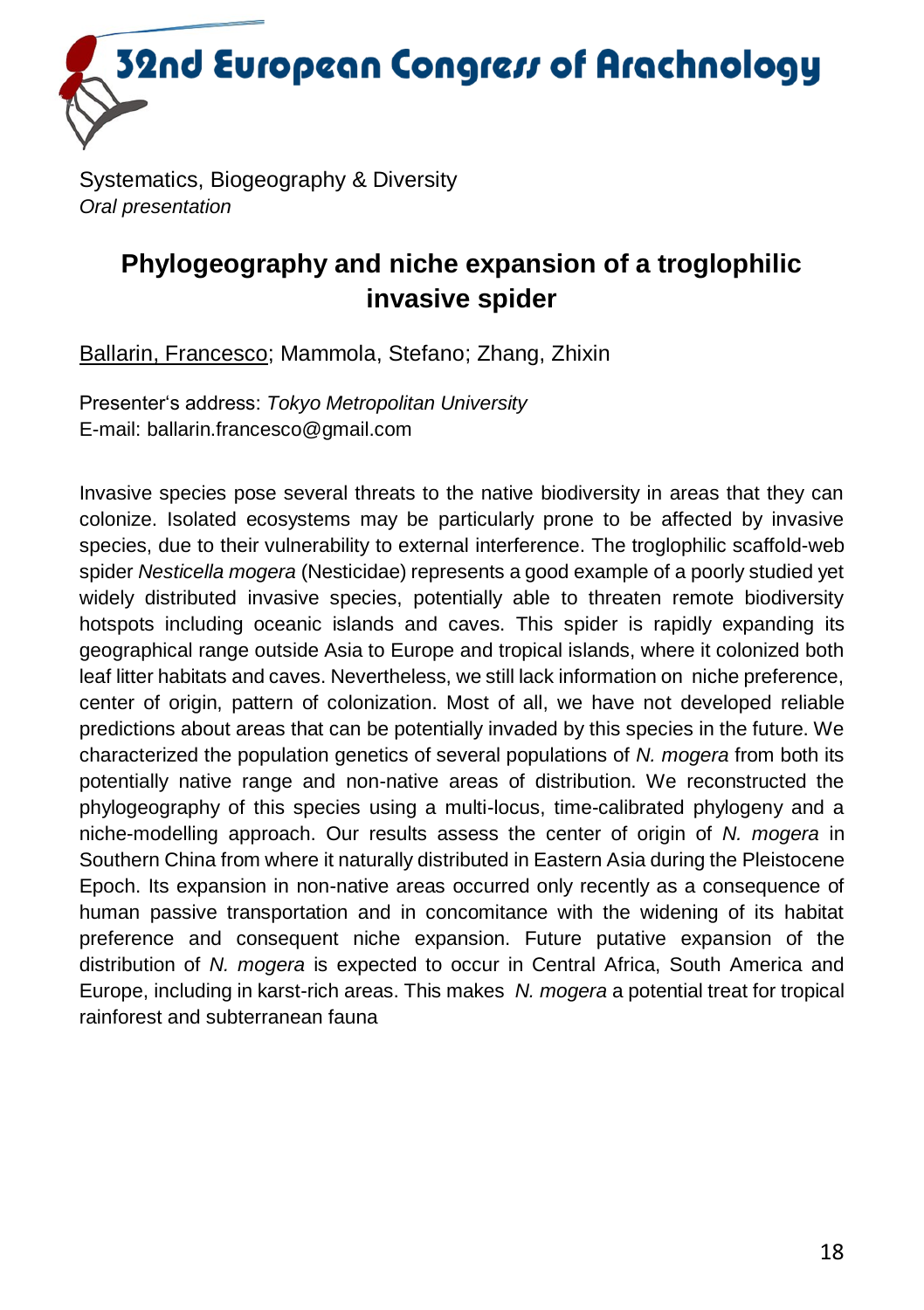

Behavioral Biology *Oral presentation*

## **Use of conditional prey attack strategy in generalist ground spiders**

Beydizada, Narmin; Pekár, Stano; Řezáč, Milan

Presenter's address: *Department of Botany & Zoology, Faculty of Science, Masaryk University, Kotlářská 2, 611 37 Brno, Czech Republic* E-mail: beydizade.n@gmail.com

Generalist predators have evolved a variety of behavioral adaptations for prey capture to effectively subdue different prey types. Such predators use a conditional hunting strategy. Among spiders, representatives of Gnaphosidae are known to use either bite (subdue prey with venom) or silk (subdue prey with silk) attack. In this paper we aimed to test a hypothesis of conditional use of prey capture strategy (bite versus silk attack)in two species, *Drassodes* sp. and *Zelotes* sp. We also measured the size of their venom and silk glands in order to reveal whether behavioural adaptations are paralleled with metabolic ones. As prey we used other spiders as these are considered dangerous prey. We found that *Drassodes* used mainly silk attack, while majority of *Zelotes* used bite attack. The probability to use silk attack increased with predator/prey body size ratio in *Drassodes* but not in *Zelotes*. Then we disabled individuals of both species to use silk. All disabled *Drassodes* used bite attack but about half of individuals aimed to use silk attack first. All *Zelotes* used bite attack but none aimed to use silk attack first. At last we measured venom and silk glands. We found significantly larger relative size of venom glands in *Drassodes* than in *Zelotes*, while the number of piriform silk glands was almost similar. The behavioural adaptations are thus not paralleled with metabolic ones. Our results suggest that both *Drassodes* and *Zelotes* can use both attack strategies with a similar efficacy.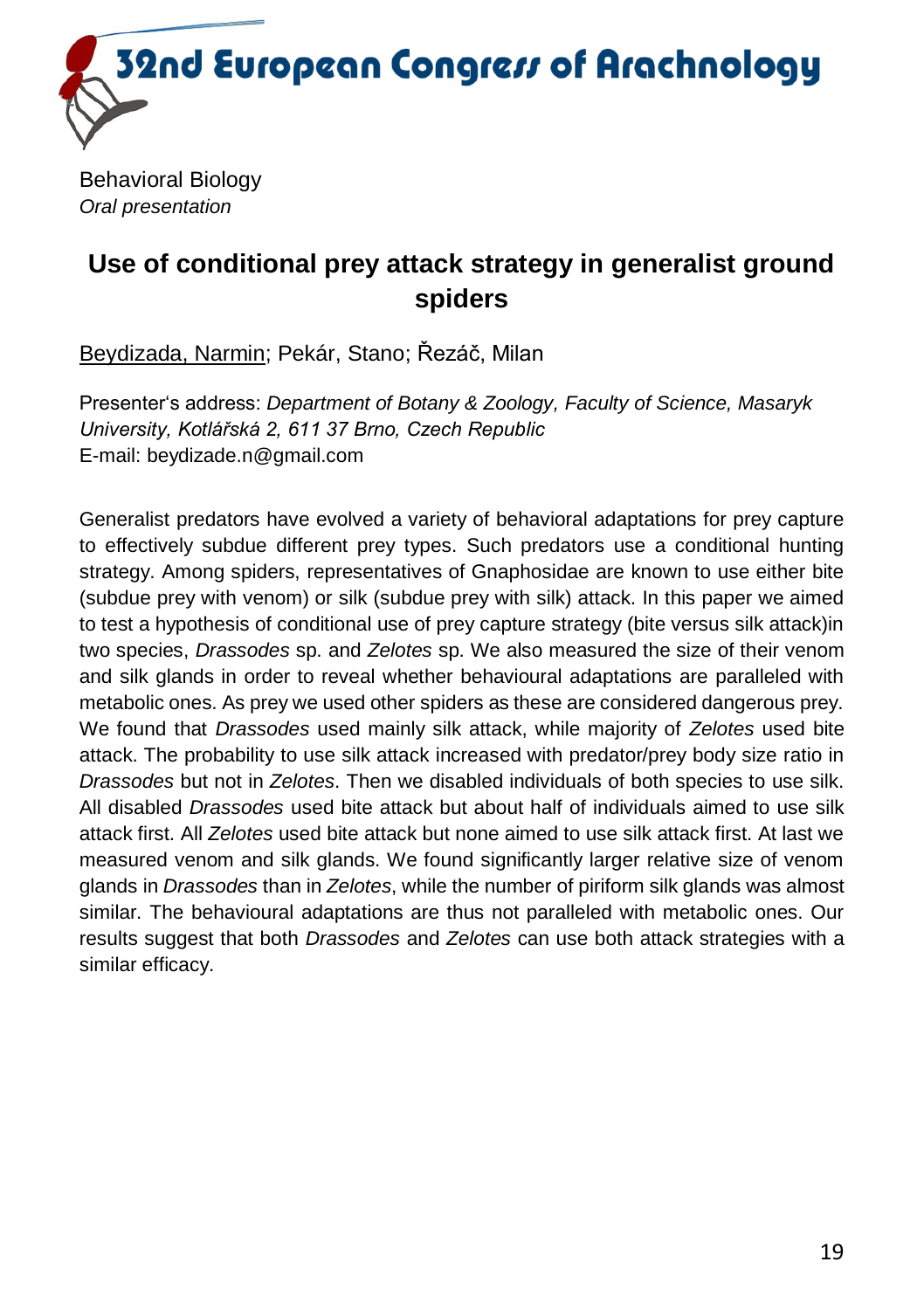

Behavioral Biology *Oral presentation*

## **Do female spiders embed directionality information in their silk to aid male mate search?**

Beyer, Michelle; Özgün Uludag, Kardelen; Czaczkes, Tomer J.; Tuni, Cristina

Presenter's address: *Ludwig-Maximilians-University Munich* E-mail: beyer@biologie.uni-muenchen.de

Locating potential mating partners is essential for animal reproduction, especially for species leading a solitary lifestyle with individuals being widely dispersed in their habitats. While it is possible to rely on random search for finding mates, a particularly potent and target-oriented means for mate localization lies in following chemical or mechanical trails that are left in the environment by conspecifics, usually the females. However, upon encountering a female's trail, a trail-following male is forced to choose a direction in which to proceed, potentially halving its chances to finding the female. One way to increase these chances is the embedding of directionality information in a trail, a rarely observed trail feature whose encryption in trails remains poorly understood. Spider silk represents a well-known medium for trail-following, being commonly used exclusively by females to attract males, often by additionally adding chemicals to their silk. To date, trail directionality has rarely been investigated or found in spiders, and its encryption in the trail remains unknown. In the web-less hunting spider *Pisaura mirabilis*, female silk lines are known to contain tactile chemical cues that induce male sexual excitement and exploration behavior, and preliminary results suggest directionality information in females' silk. We observed males when exposed to female silk lines that were either washed with solvents to remove chemically active components underlying directionality, or unwashed, by conducting assays in a walking corridor, and measured the direction moved (same/different as female), and the time taken to reach the end of the corridor. Results will increase our understanding of trail directionality in spider silk and its role in mate searching.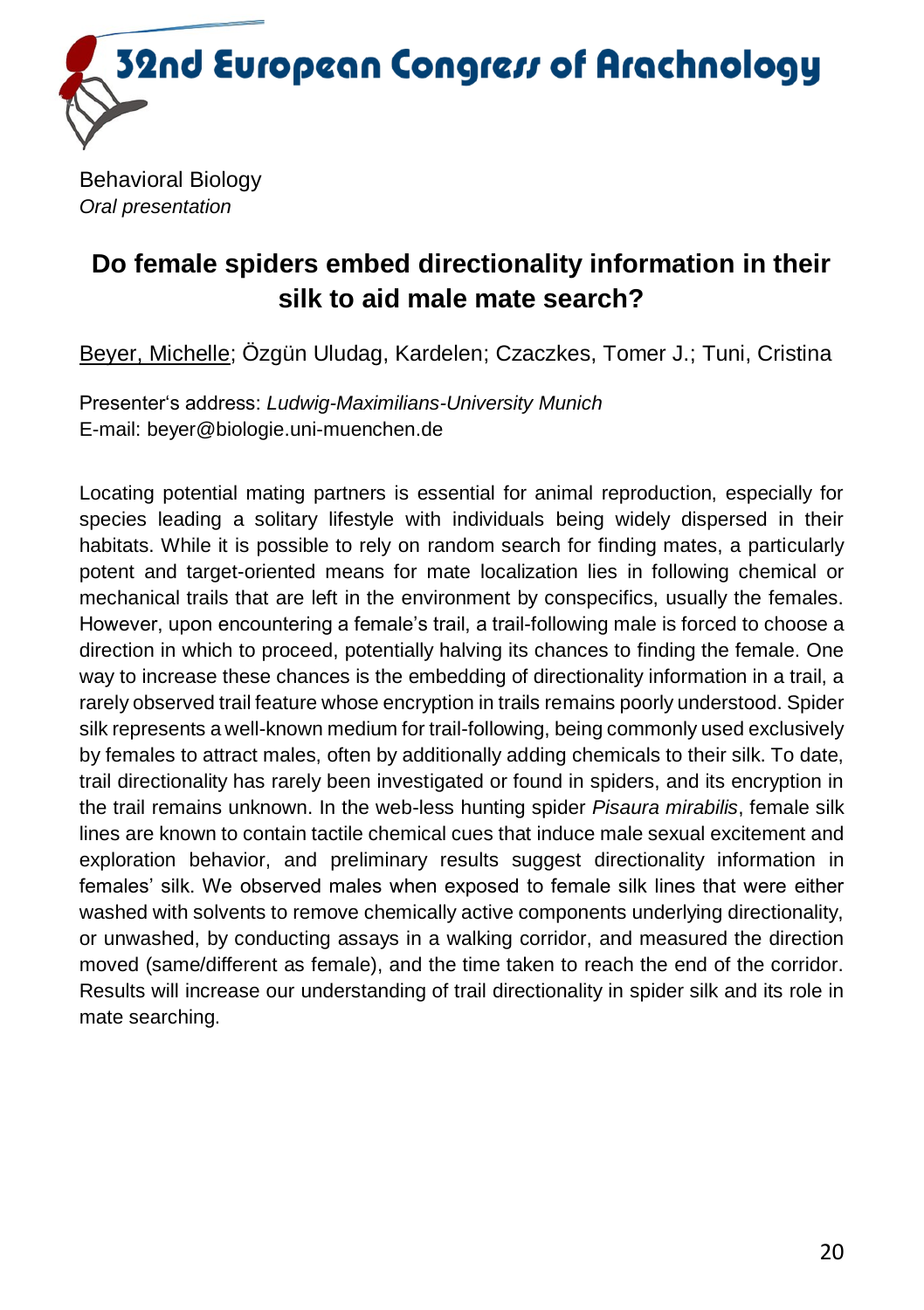Systematics, Biogeography & Diversity *Oral presentation*

## **Molecular and morphological species delimitation suggest a single species of the beetle-spider genus** *Ballus* **in Sri Lanka (Araneae: Salticidae)**

Bopearachchi, Dilini; Eberle, Jonas; Benjamin, Suresh P.

Presenter's address: *National Institute of Fundamental Studies* E-mail: dilini.p.bopearachchi@gmail.com

*Ballus* Koch, 1850 is a beetle-like jumping spider genus encountered in the central highland sub-mountain and mountain evergreen rain forests of Sri Lanka. Taxonomic literature documents three species of the genus for the island. However, neither the taxonomic validity nor the systematics of any of them have been previously tested. We used nuclear and mitochondrial DNA sequences (28S, H3, COI) as well as morphological characters to investigate the diversity of *Ballus* populations in Sri Lanka, including specimens from historical type localities of all three species. No *Ballus* specimens were found outside of the central highland. Results of molecular species delimitation suggested the presence of only a single species of *Ballus* in Sri Lanka, which was further supported by the lack of morphological diagnostic characters. We thus propose *Ballus sellatus* Simon, 1900 as a synonym of *Ballus segmentatus* Simon, 1900, while *Ballus clathratus* Simon, 1901 remains a *nomen nudum*. Further, we discuss the implication of our results for conservation planning.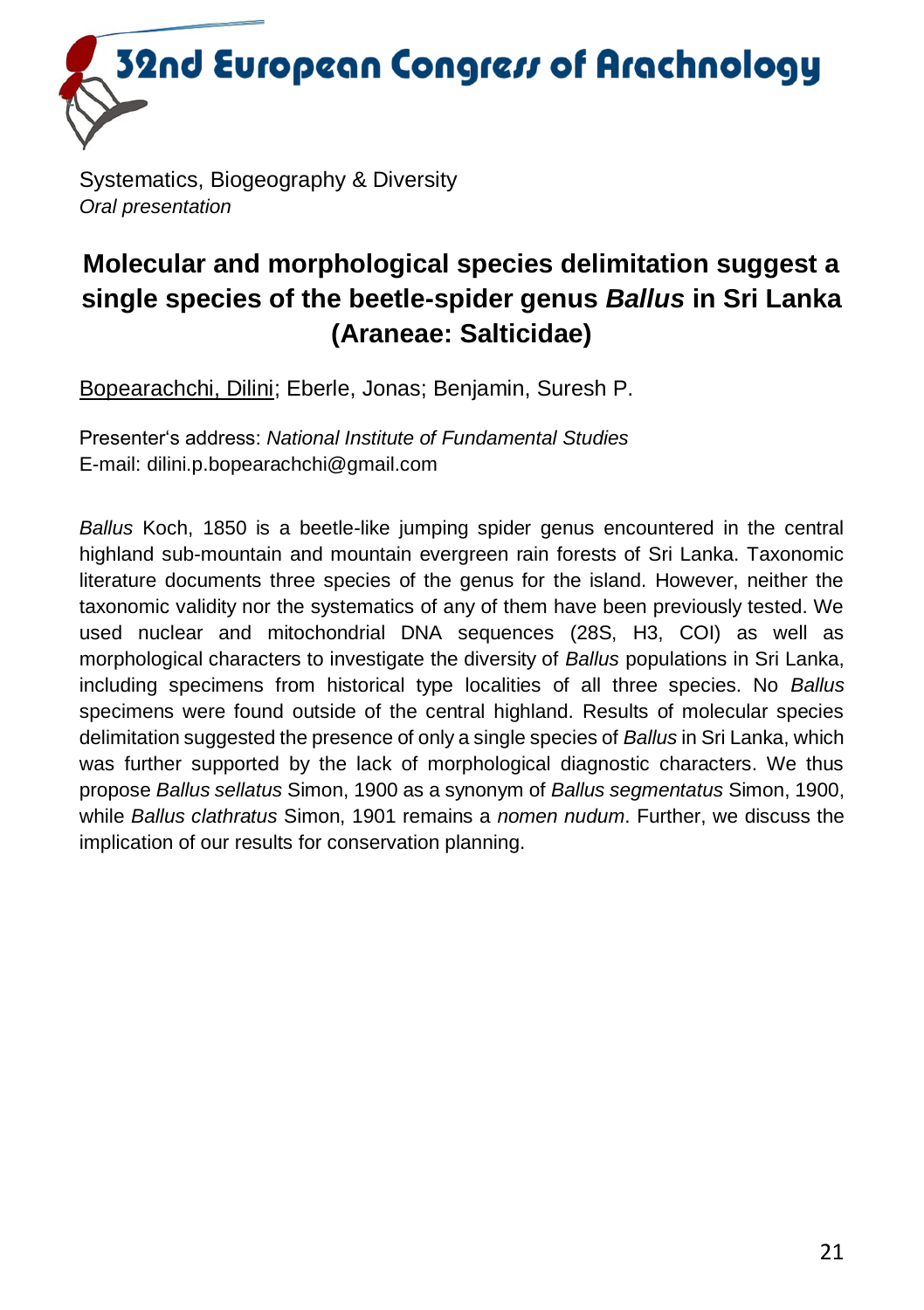

Developmental Biology *Oral presentation*

## **Implications of a cheliceral axial duplication in** *Tetragnatha versicolor* **(Araneae: Tetragnathidae) for arachnid deuterocerebral appendage development**

Cotoras, Darko D.; Castanheira, Pedro de S.; Sharma, Prashant P.

Presenter's address: *Arachnology section. Senckenberg Museum / Entomology department. California Academy of Sciences* E-mail: darkocotoras@gmail.com

The homology of the arachnid chelicera with respect to other head appendages in Panarthropoda has long been debated. Gene expression data and the re-interpretation of early transitional fossils have supported the homology of the deutocerebrum and its associated appendages, implying a homology between primary antennae (mandibulates), chelicerae (euchelicerates), and chelifores (sea spiders). Nevertheless, comparatively little is known about the mechanistic basis of proximodistal (PD) axis induction in chelicerates, much less the basis for cheliceral fate specification. Here, we describe a new cheliceral teratology in the spider *Tetragnatha versicolor* Walckenaer, 1841, which consists on a duplication of the PD axis of the left chelicera associated with a terminal secondary schistomely on the fang of the lower axis. This duplication offers clues as to potential shared mechanisms of PD axis formation in the chelicera. We review the state of knowledge on PD axis induction mechanisms in arthropods and identify elements of gene regulatory networks that are key for future functional experiments of appendage development in non-insect model systems. Such investigations would allow a better understanding of PD axis induction of modified and poorly studied arthropod limbs (e.g., chelicerae, chelifores, and ovigers).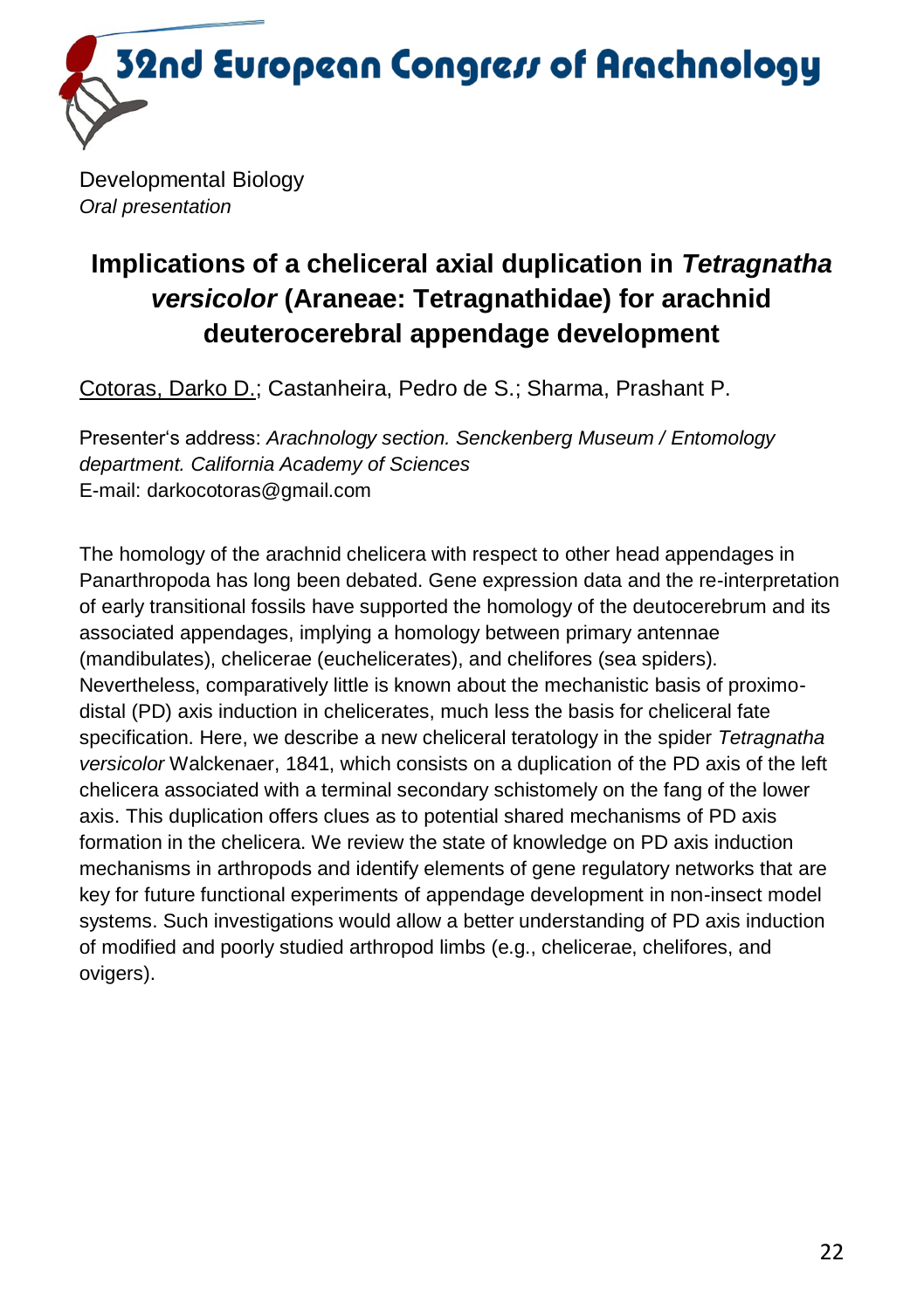

Behavioral Biology *Oral presentation*

## **Male vibratory courtship in** *Pisaura mirabilis***: effect of the developmental and mating stage of the female**

Eberhard, Monika J.B.; Möller, Timon A.; Machnis, Alexandra; Uhl, Gabriele

Presenter's address: *University of Greifswald, Zoological Institute and Museum, General and Systematic Zoology, Loitzer Str. 26, 17489 Greifswald* E-mail: monika.eberhard@uni-greifswald.de

Vibratory courtship signals are very common in spiders and serve e.g. for species recognition, suppressing the female's aggression towards the male, or signal individual male quality. Males of the nursery web spider, *Pisaura mirabilis*, who usually offer a prey item wrapped in silk as a nuptial gift to the female, vibrate their opisthosoma when in contact with female silk, presumably reacting to pheromones contained in her draglines. Courtship energy expenditure and resource transfer should select for male mate choice in this species. We hypothesized that male *P. mirabilis* are able to differentiate life-stages of females by contacting their silk, and subsequently adjust their vibratory courtship behaviour. To test this, we recorded reactions of 30 male spiders towards draglines of sub-adult, adult unmated, and mated females with a Laser-Doppler-Vibrometer. Our results show that males were less likely to perform vibratory courtship when contacting sub-adult female silk in comparison to adult female silk. In those males that vibrated in response to sub-adult female silk, courtship was initiated later compared to the other two treatments, resulting in a decreased total number of pulses, however pulse intervals and dominant frequencies did not differ between treatments. Our investigation shows that males are able to discriminate the developmental stages of females by contacting their draglines and adjust their vibratory mating behaviour accordingly. Reduced courtship in response to sub-adult female silk seems beneficial as it reduces energy expenditure in the face of a not yet reproductive female. The temporal pattern of male vibratory signals was surprisingly stable and may be used for species recognition and might reduce female aggression.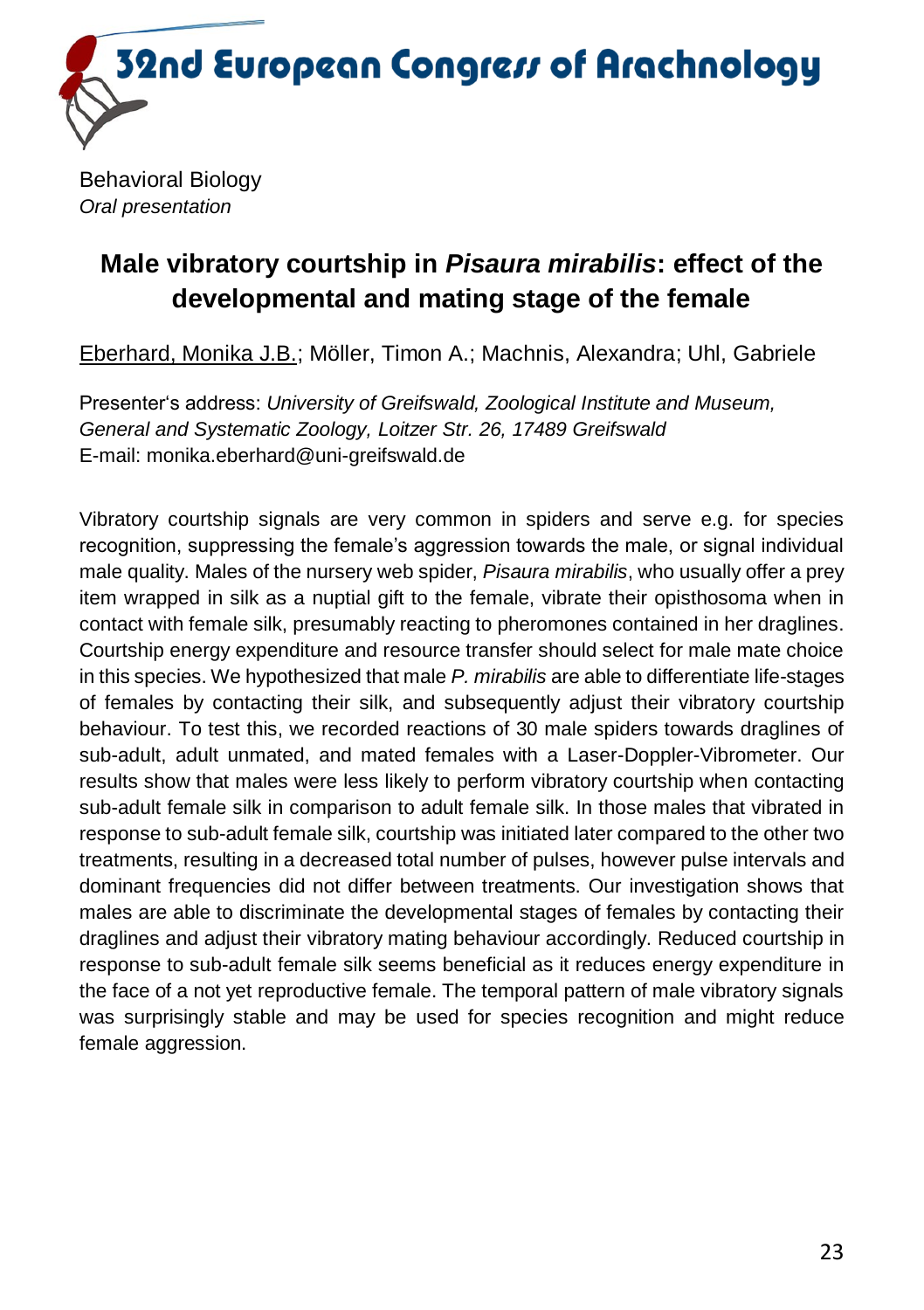

**Ecology** *Oral presentation*

## **Diversity of spider in Pir Chinasi National Park, Azad Kashmir, Pakistan**

Faiz, Abul; Fakhar-i-Abbas; Faiz, Lariab Zahra

Presenter's address: *Women University of Azad Kashmir* E-mail: sabulhussan@gmail.com

The present study was designed to document checklist of spiders at Pir chinasi National Park (34°20'12.02" and 34°23'54.78 NL; and between 73°32'26.57" and 73°38'56.94" E) in Azad Kashmir Pakistan. The study was started 20 march 2019 to 20 20 and documented 73 spider species by using line transect method. A total of 50 transects were taken in area of 27.454 km2. The sampling of spiders was carried out by using sweep net and pitfall traps in different habitat type.The diversity of spiders varies significantly along the elevational gradient (1820 m to 3123 m asl ) (above sea level).The dendrogram of the recorded species were also formed by using software (Xlstat Ecol 4.0). The map of study area with global positioning of spiders was also made by using GPS (Global Positioning System).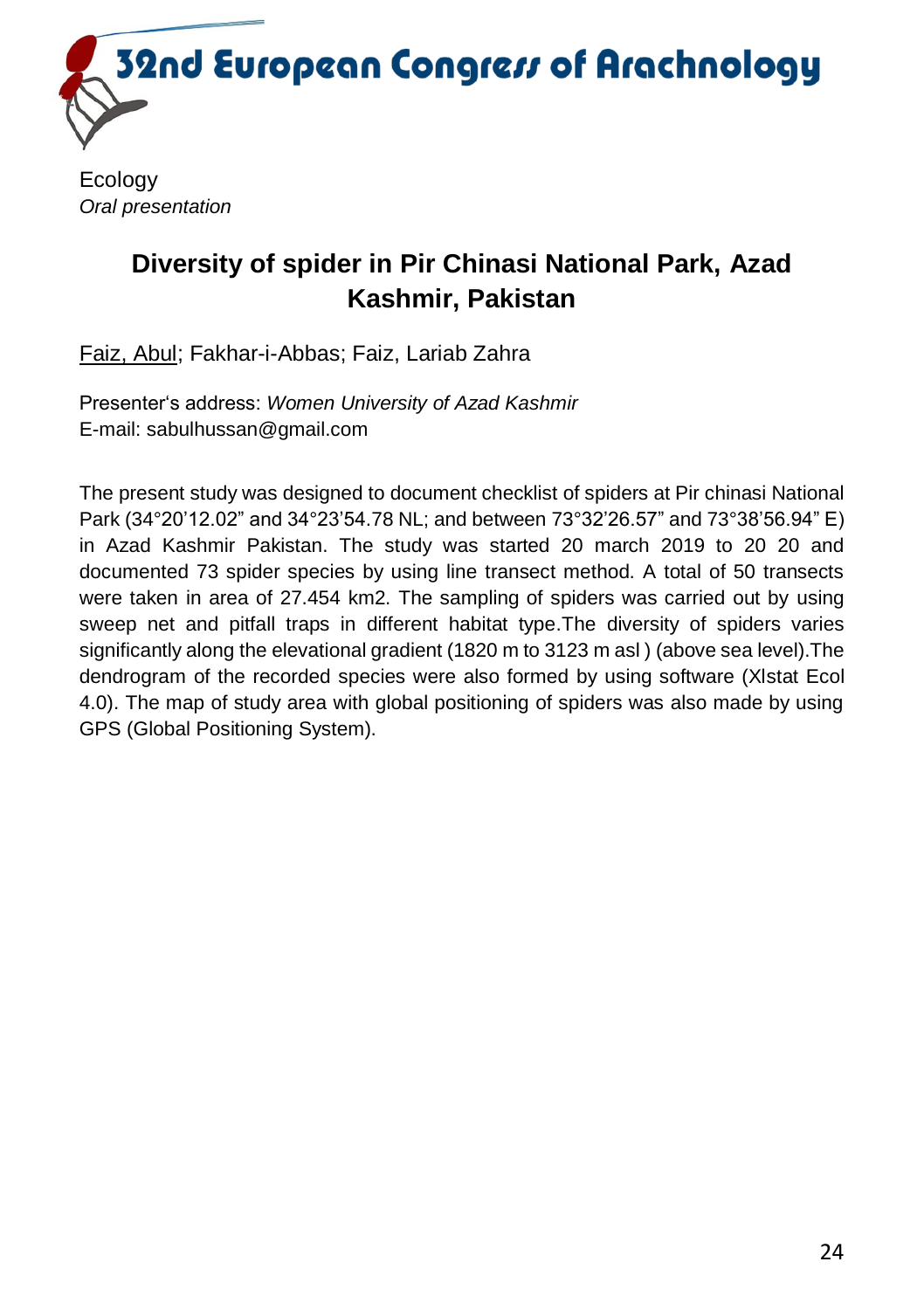

Behavioral Biology *Oral presentation*

## **Experimental investigation of attentive priming in jumping spiders using peripheral cues in a spatial cueing task**

Ferrante, Federico; Giacomazzi, Davide; De Agrò, Massimo

Presenter's address: *Department of General Psychology, University of Padua, Italy; Esapolis' living insect museum, Padua, Italy* E-mail: federico.ferrante@studenti.unipd.it

The ability to use visual cues to effectively orient attention in space plays a crucial role in many ecological contexts, such as foraging or mating. Jumping spiders (Salticidae) are excellent hunters with a highly developed visual system. In these animals, characteristics such as high spatial resolution and motion detection are divided into structurally and anatomically different groups of eyes. Due to this functional distinction, jumping spiders have to physically turn towards an object in the visual field in order to further inspect it with their principal eyes. Although the visual system of this animal has been thoroughly investigated, not much is known about the ability in the jumping spider to use spatial cues to direct visual attention. Here we tested jumping spiders in a spatial cueing task. We presented to the spiders a peripheral cue, a brief flash of light, to the right or left side on a screen, followed by a target stimulus in the same or opposite position. We tested the spiders by affixing them to a trackball system, registering their intended orientations during stimuli presentation. We found that jumping spiders respond faster to a target stimulus if its position is suggested by a peripheral cue. This facilitatory effect was not found when cue and target appeared respectively in different positions on the screen. Moreover, we observed that the spiders turned towards the target with a higher probability as the interval between cue and target increased. This study suggest the presence of an attentive priming caused by a peripheral cue on the detection of a target stimulus by the secondary eyes in the jumping spider, providing useful data for a better understanding of visuo-spatial perception in this animal.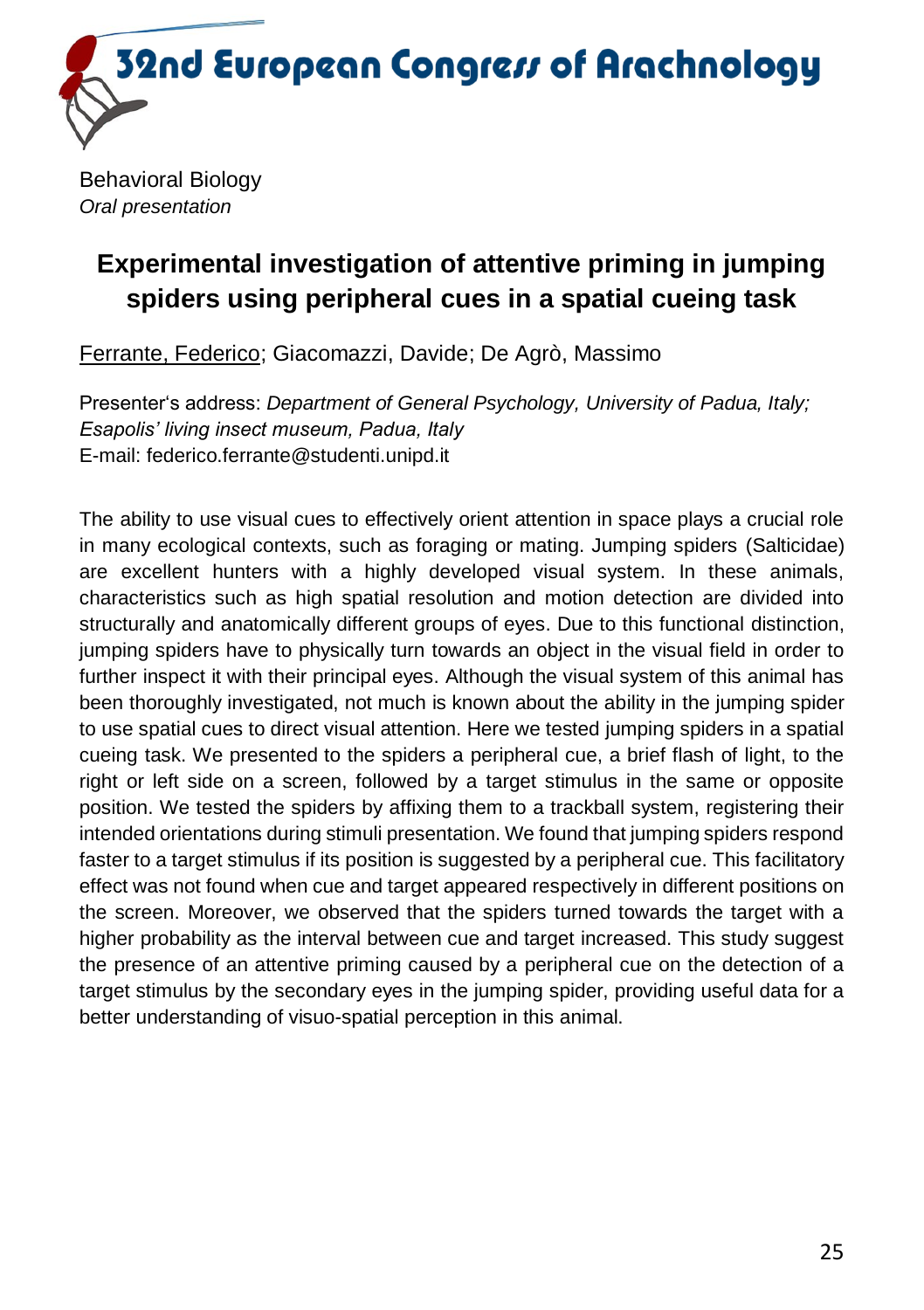Systematics, Biogeography & Diversity *Oral presentation*

## **On the trace of old Russian collectors: genus** *Orthochirus* **(Scorpiones: Buthidae) from Central Asia and Iran**

Kovařík, František; Fet, Victor; Yağmur; Ersen Aydin

Presenter's address: *Marshall University, West Virginia, USA* E-mail: fet@marshall.edu

Species of an Asian scorpion genus *Orthochirus* Karsch, 1892 (fam. Buthidae) are common and widespread in all deserts from North Africa to India. Numerous new *Orthochirus* species have been described by our research group in the recent years. The diversity of this genus in Central Asia and Iran has been a subject of controversy for over 100 years, and identity of most old species from this area was unclear. In 2018-19, we had a chance to examine the collection of the great scorpiologist Alexei A. Birula (1864- 1938) kept in the Zoological Institute, St. Petersburg, Russia. We reexamined the identity and confirmed validity of *Orthochirus melanurus* (Kessler, 1874) (Kazakhstan, Uzbekistan), *O. persa* (Birula, 1900) (Iran), and *O. scrobiculosus* (Grube, 1873) (Turkmenistan), based on detailed study of type specimens. Historical sources and travelogues allow to identify localities and clarify previously confused toponyms for rare specimens collected by Gustav Radde, Oscar Schneider, Modest Bogdanov, Nikolai Zarudny, and other prominent zoologists in the 1870s-1900s. when Russian Empire was actively involved in the "Great Game" and colonization of Central Asia. We demonstrate for the first time that the name *O. scrobiculosus*, previously used as an 'umbrella' for various *Orthochirus* from Central Asia and the Middle East, is currently applicable only to a few confirmed populations from the southwestern Turkmenistan, near the Caspian Sea.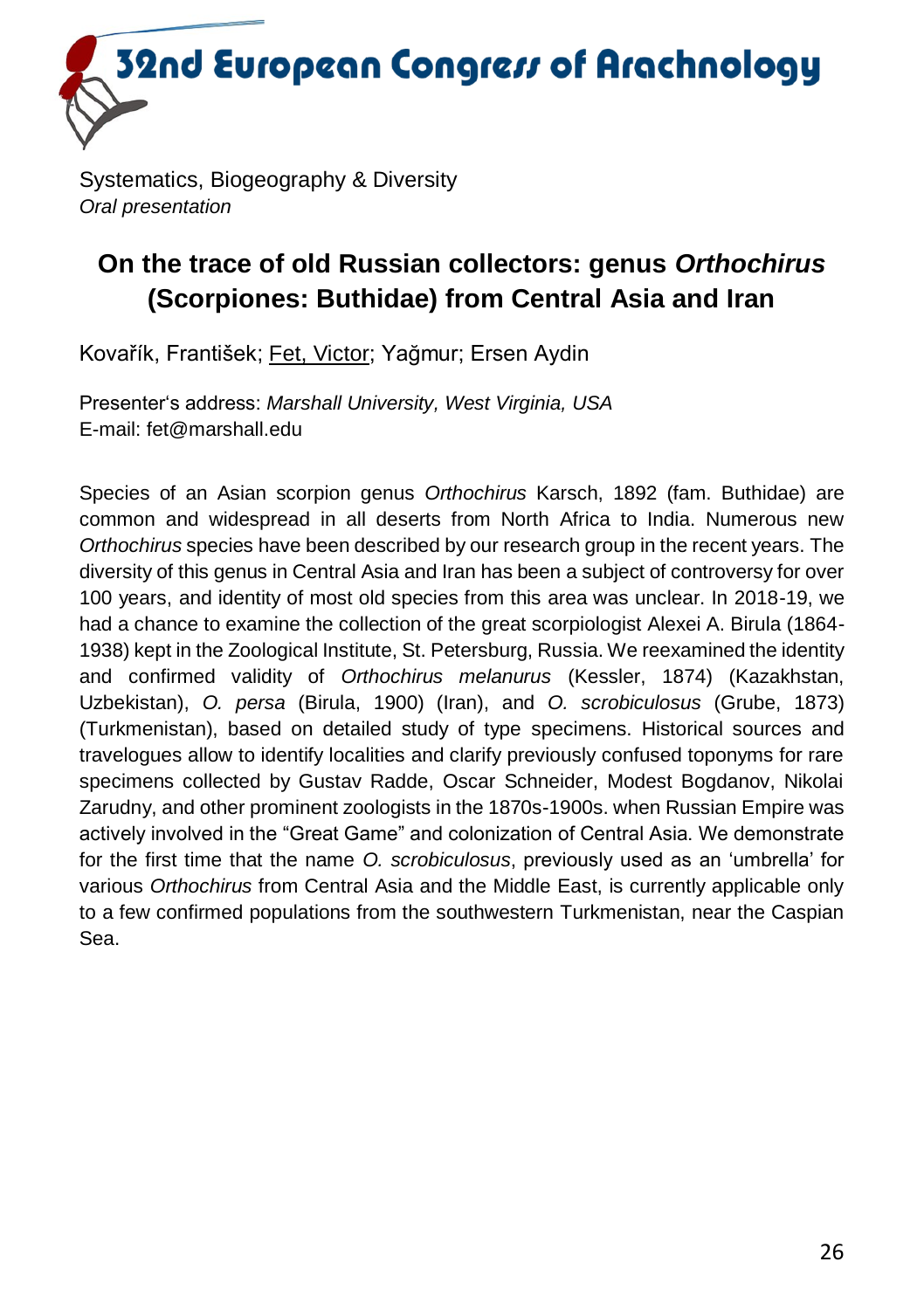

Behavioral Biology *Oral presentation*

## **Sexual conflict in false black widow spiders – Aging females manipulate mate choice by males**

Fischer, Andreas; Roman-Torres, Camilla A.; Chee, Beatrice; Gries, Gerhard

Presenter's address: *Simon Fraser University* E-mail: afischer@sfu.ca

Across spider taxa, older females are generally more 'appealing' to males than younger females, but the underlying mechanisms are not known. Here, we investigated how aging of female false black widow spiders, *Steatoda grossa* (Theridiidae), affects their sexual signalling and reproductive output. Age-dependently, the reproductive output of females declined dramatically. Older females also produced lower dense webs and deposited less courtship- inducing contact pheromone on their webs than younger females, as determined by high performance liquid chromatography – mass spectrometry. However, in y-tube olfactometers the webs of old females remained as attractive to mate-seeking males as the webs of young females. It follows that old females manipulate the mate choice of males that would attain higher reproductive fitness by mating with younger females.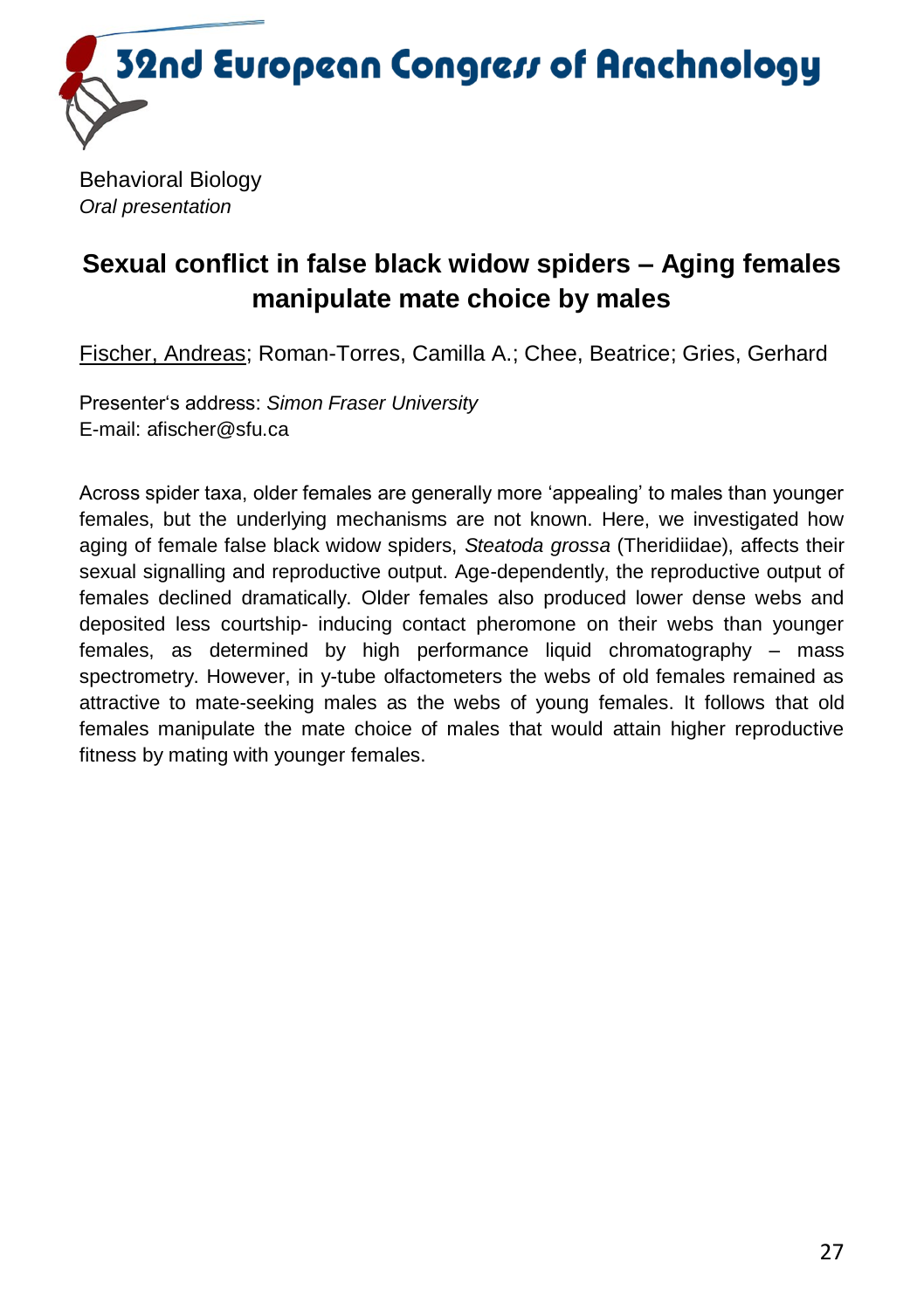

**Ecology** *Oral presentation*

## **Assessment of the biocontrol potential of natural enemies against psyllid populations in a pear tree orchard during spring**

Gajski, Domagoj; Pekár, Stano

Presenter's address: *Department of Botany and Zoology, Faculty of Science, Masaryk University* E-mail: molekularac2013@gmail.com

Modern pest control management systems are based on the support of naturally occurring arthropod predators, as it has been shown that such predators offer an important ecosystem service. However, most naturally occurring arthropod predators are generalists (euryphagous). Their role in the biological control of specific pests has been recognized but remains poorly studied. Here, we focused on the naturally occurring arthropod predators of psyllids – the main insect pest of pear trees. We investigated the abundance of psyllids and all of their potential enemies in an abandoned pear orchard on a weekly basis from early spring to early summer. In addition, employing polymerase chain reaction diagnostics and specific primers, we investigated the predation rate on psyllids in all predators collected. We found four predatory groups: spiders were the most abundant (60%,  $N = 756$ ), followed by coccinellid beetles, anthocorid bugs and cantharid beetles. Anthocorids and spiders had the highest predation rates among the predatory groups. Among spiders, >50% of foliage-dwelling spiders (belonging to the genera *Philodromus* and *Clubiona*; N = 206) were positive for psyllids and showed a numerical response to the abundance of psyllids. We conclude that foliage-dwelling spiders are, of the four groups, the most important natural enemies of psyllids on pear trees during spring in Central Europe, as they outnumber specialized Anthocoris bugs.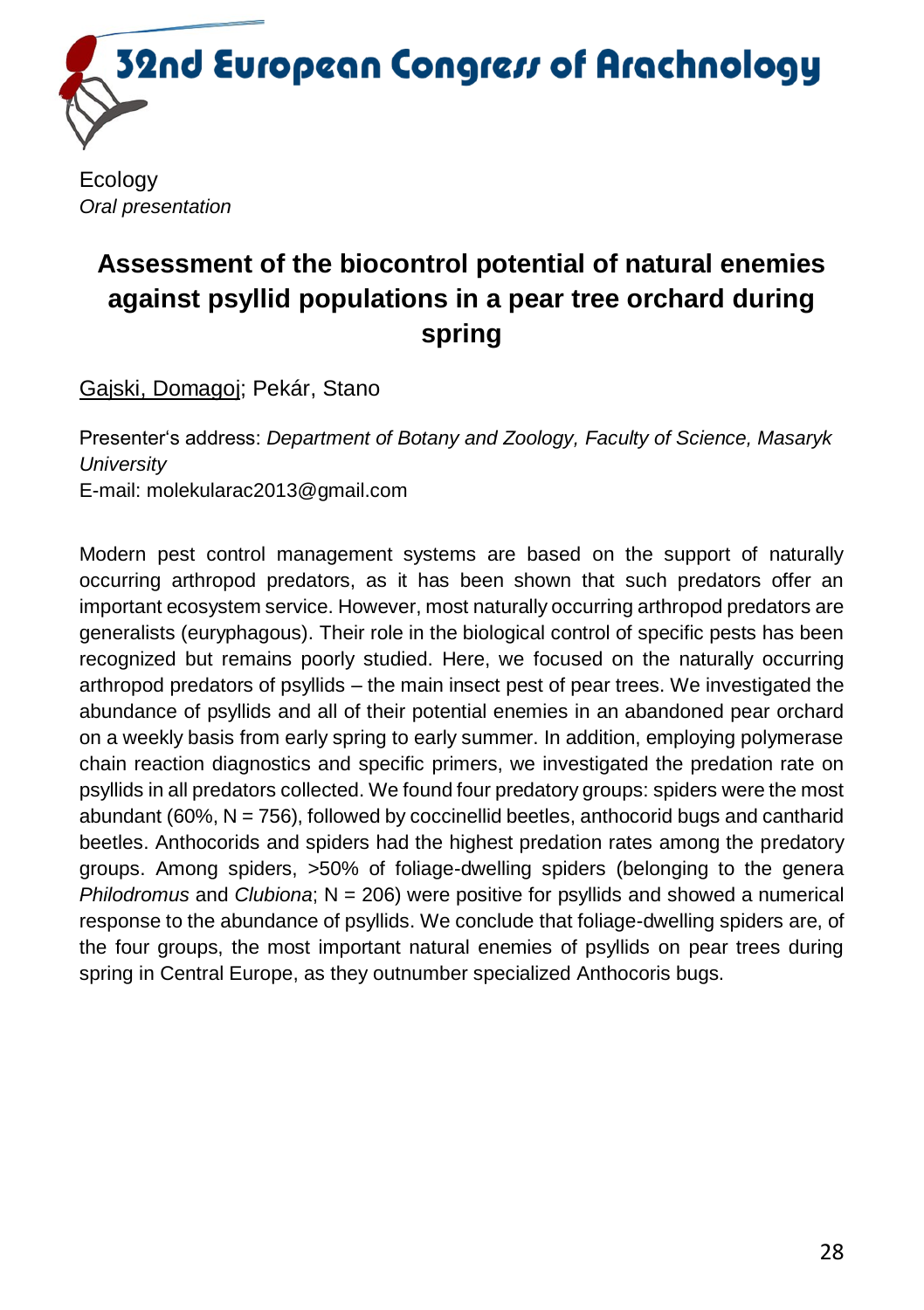

Behavioral Biology *Oral presentation*

## **Attentional shift in jumping Spiders: a central cue Posner's paradigm study**

Giacomazzi, Davide; Ferrante, Federico; De Agrò, Massimo

Presenter's address: *Department of General Psychology, University of Padua, Italy; Esapolis' living insect museum, Padua, Italy* E-mail: davide.giacomazzi@studenti.unipd.it

The ability to recognize and identify objects in the outside world is vital for survival. To compute visual stimuli, animals need to focus their resources and direct their gaze towards elements in their visual space, or in other words, direct their attention. In the study of this process, Posner's paradigm is one of the most effective. In such procedures, the focus of the attention is manipulated using a cue suggesting a specific portion of the visual field. Then, a target stimulus appears in the congruent or incongruent side of the cue's suggestion. The cue can be presented peripherally in the position where it wants to elicit attention. Alternatively, it can be presented centrally, but pointing where the attention should be moved to. Different species seems to be subjected to a "Posner effect" showing faster detections in the area indicated by the initial cue. The study we conducted aims to analyse the spider's responsiveness to Posner's paradigm, in which a central cue is presented to the spider's frontal eyes, followed by a target that appears to the left or to the right in the secondary eyes visual field, defining a "congruent" or "incongruent" condition. We found that spiders turn more frequently when targets appear in the same position indicated by the cue in respect to when it appears in the opposite side. However, this effect reverses if the time passing between the disappearance of the cue and the appearance of the target increases. These results suggest that directional cues presented to spiders had an effect in the modulation of the attentional focus in the short term, while this effect tends to slack off over time. These findings are particularly interesting for understanding cognitive aspects and may lead to further attentional studies in this species.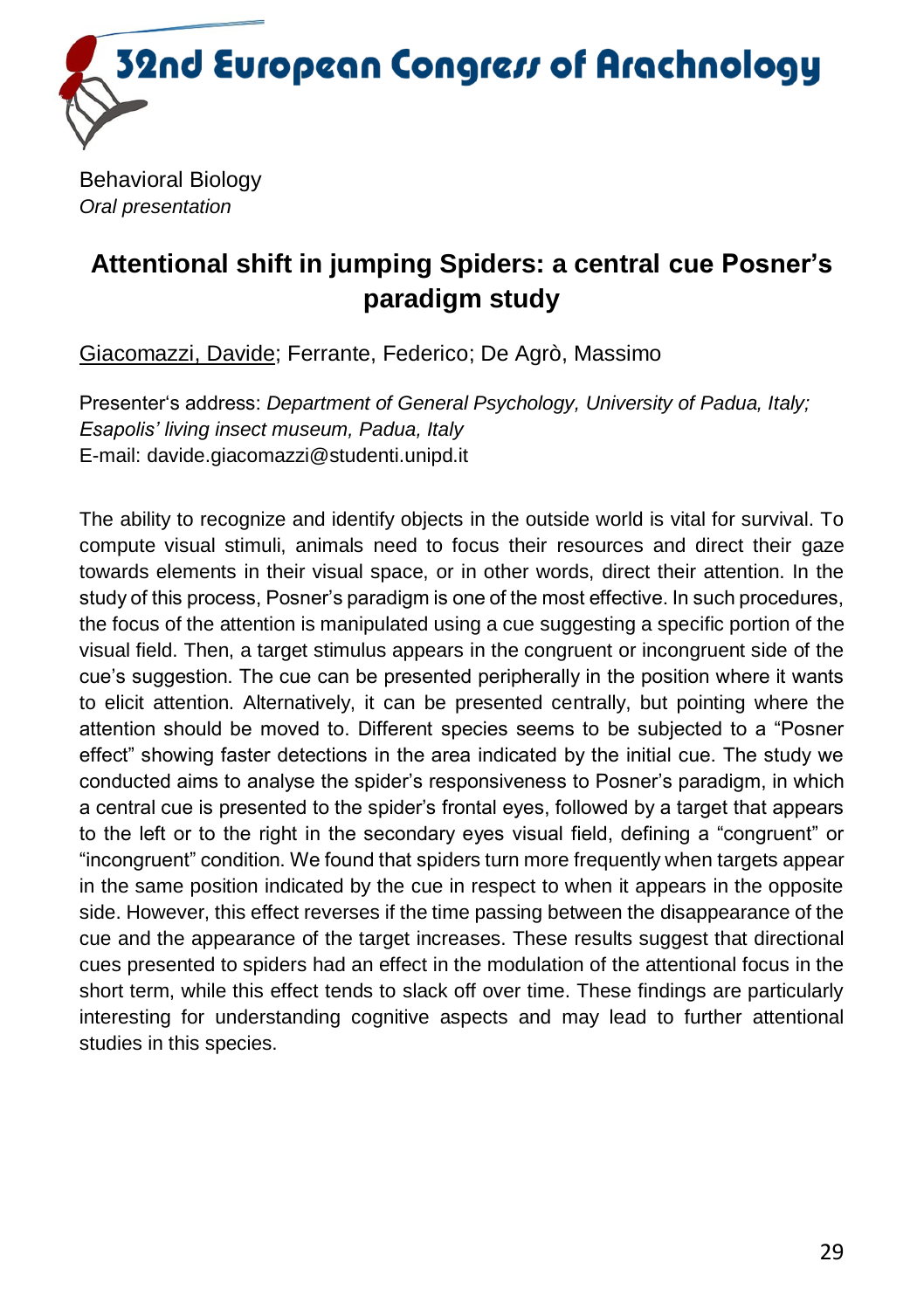32nd European Congress of Arachnology Ecology - *Oral presentation*

## **Arthropod food webs in the foreland of a retreating glacier**

Gravesen, Ejgil; Dušátková, Lenka; Athey, Kacie J.; Qin, Jiayi; Krogh, Paul Henning

Presenter's address: *Århus University, Denmark.* E-mail: ejgilg@gmail.com

Arthropod food webs comprising the below- and above-ground communities were explored at a glacier foreland area in low-arctic South-West Greenland aiming for a better understanding of the mechanisms behind the arthropod succession driven by glacier retreat in a context of an arctic climate change scenario Pitfall sampling was performed in 2015 and 2016 along a down slope transect from 300 m to 200 m above sea level to quantify the local arthropod abundance-activity in relation to an environmental data set was subject to analysis by Structural Equation Modelling (SEM) and generalized linear mixed model (GLMM) to detect bottom-up and top-down food web control mechanisms. The SEM analyses were supported by DNA metabarcoding as well as by the existing literature. Only a few predator species were found: one carabid beetle (*Nebria rufescens*), one harvestman (*Mitopus morio*), 20 spider species and eleven parasitoid species (Hymenoptera). Among potential prey of the generalist predators, there were 19 Diptera families, six Acari families (mites), three Collembola families, and one Aphididae species. We observed a shift from bottomup to top-down cascades between arthropod predators and their potential prey animal populations mainly driven by increasing temperatures away from the glacier. In the early stage of the vegetation succession, bottom-up mechanisms were found while in the later stage of succession, top-down mechanisms prevail. The arthropod population activity-density increased and showed optimum density 30-100 meter away from the glacier where after the density decreased - probably due to the top-down effect. The transect includes late succession stages that have been ice-free for at least two thousand years, which is the longest known glacier foreland chronosequence in relation to arthropod succession intensively studied. SEM revealed mechanisms regulating arthropod prey and predator populations in relation to environmental variables. Thus, bottom-up mechanisms were important for the linyphiid spider and harvestman populations while top-down mechanisms were important for the ground beetle populations. These mechanisms may be closely related to hunting strategies of the predators as a bottom-up mechanism may be connected to sit-and-wait behavior while top-down mechanisms may be related to active-search behavior. The generalist arthropod predators seem to share the same prey species as almost all available prey species were detected in the guts of the studied predator species. Instances of intraguild predation (IGP) were common among all arthropod predators. Particularly in the guts of the linyphiid spider, *Collinsia holmgreni*, many trophic linkages to other linyphiid and lycosid spiders were detected. The IGP-ratio was negatively correlated with the activity-densities of ground living prey animals but positively correlated to the spider activity-density. Global warming may accelerate the top-down effects and lead to lower population densities of arthropods in the later stages of glacier foreland areas which could potentially include huge areas in Greenland as well as in other Arctic areas. This decline in population densities is particularly pronounced for the potential prey animal populations which may have consequences for the decomposition rate of organic material as collembolans and mites are important for the decomposition process. The decomposition rate may decrease with the consequence that the organic content at the soil surface will increase. Increased top-down effects may also be a threat to cold-adapted linyphiid spider species like *C. holmgreni* while lycosid spider species may benefit from global warming.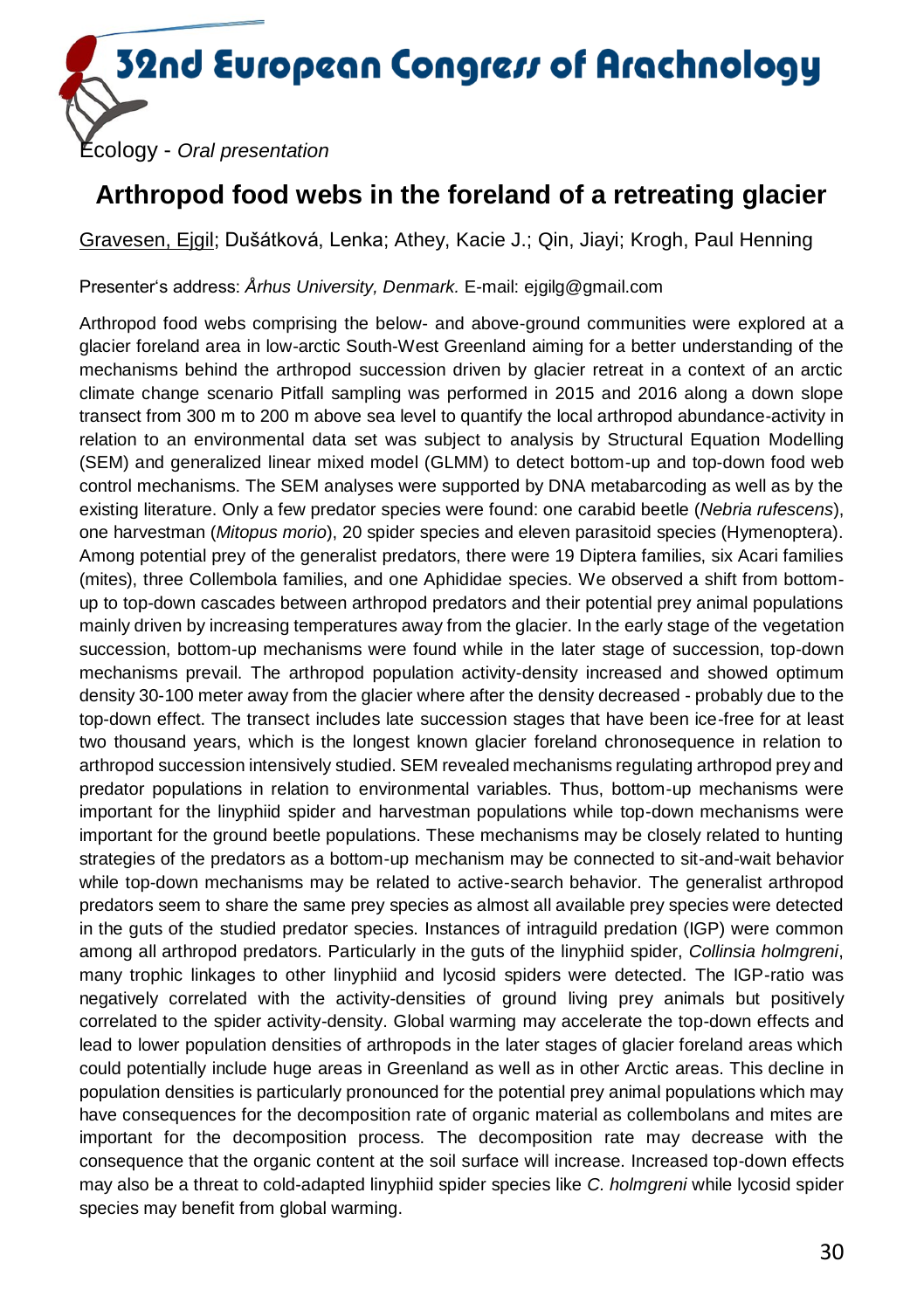

**Ecology** *Oral presentation*

## **Driver of spider diversities on maritime heathland**

Hacala, Axel; Lafage, Denis; Prinzing, Andreas; Sawtschuk, Jérôme; Pétillon, Julien

Presenter's address: *UMR CNRS 6553 Ecobio, Université de Rennes* E-mail: axel.hacala@gmail.com

In order to increase our knowledge and understanding of assembly rules in spider communities, we studied spider assemblages on maritime clifftops heathland with different restoration ages (ranging from 5 to 15 years). Sampling took place in Western France using pitfall trapping over the spring 2017. Several diversity metrics were computed: taxonomic (both alpha and beta), phylogenetic and functional diversities, and related to environmental drivers. A high variability of responses to changes in habitat conditions was observed depending on the metrics considered. A significant decrease in taxonomic diversity was highlighted when salinity increased. Contrarily, a significant increase in species richness was observed with higher humidity. Human related disturbance was not linked to any significant variation in spider's alpha diversity, but changes in beta diversity patterns were observed. Those patterns were due to turnover between degradation intensity states and decreasing heterogeneity within assemblages with decreasing degradation. A strong link was observed between phylogenetic, functional and taxonomic diversities (Structural Equation Modeling). This relationship was characterized by a cascading pattern of influences, with taxonomic diversity influencing phylogenetic diversity which influenced/s functional diversity. This pattern concurs with the trait conservatism theory. Phylogenetic and functional diversities are therefore sensitive to the same driver(s) than taxonomic diversity. This result highlights spider's responses to local environmental factors, and how their resilience (or dispersal) is such that the filters in this study are not strong enough to make spiders deviate from what the trait conservatism theory predicts.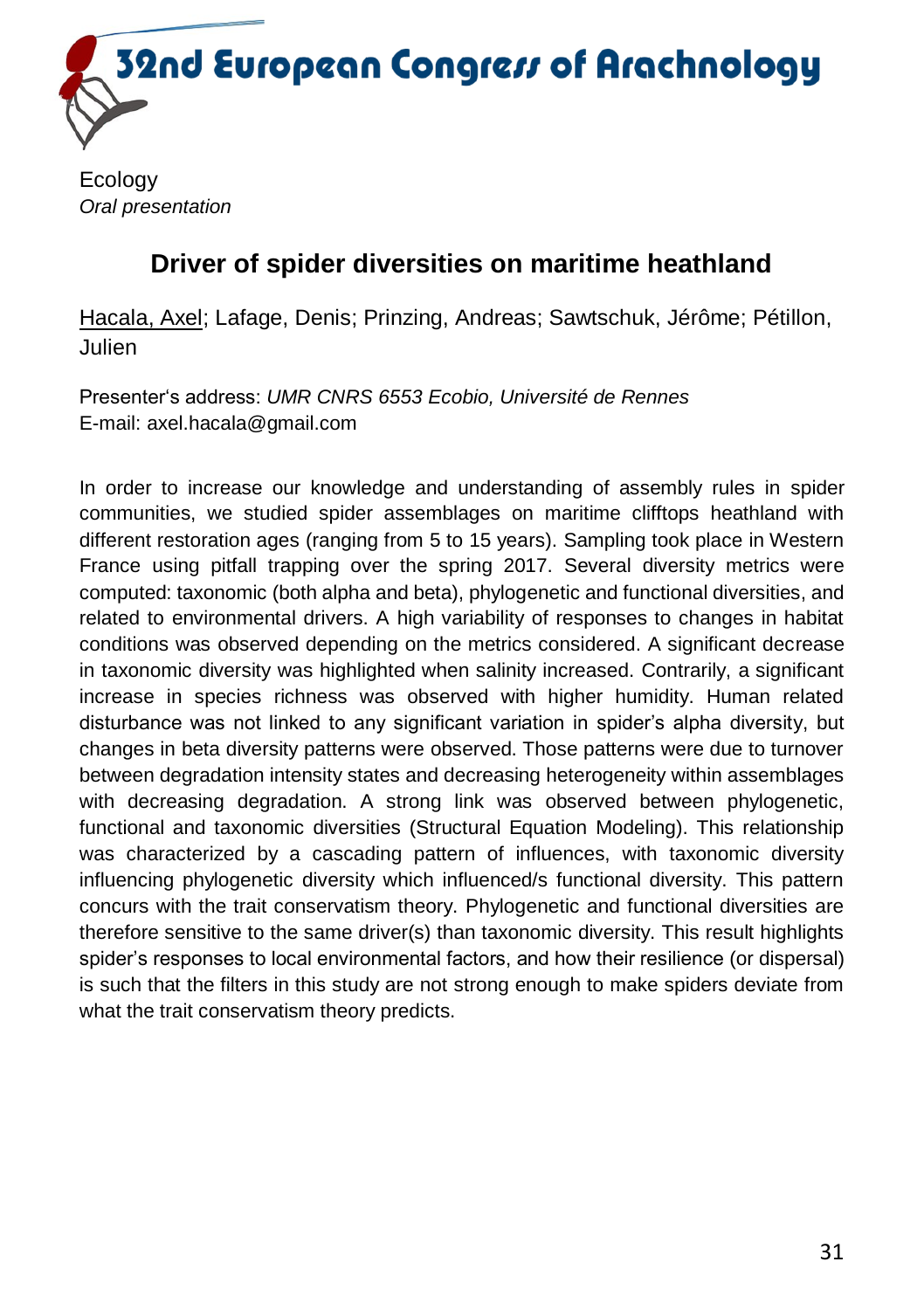

Evolutionary Biology *Oral presentation*

## **CHC composition of insect prey cuticle influences predator success**

Joel, Anna-Christin; Schmitt, Dorothea; Menzel, Florian; Jäger, Lucas

Presenter's address: *RWTH Aachen* E-mail: jaeger@bio2.rwth-aachen.de

Insects represent the main prey of spiders, and spiders and insects co-diversified in evolutionary history. One of the main features characterizing spiders is their web as trap to capture prey. One of the phylogenetically oldest thread specialized to capture prey is the cribellate thread. It consists of nanofibers, which do not only adhere to insects via van-der-Waals forces, but also interact with the insects' cuticular hydrocarbon (CHC) layer, thus enhancing adhesion. CHC layers consist of multiple hydrocabron types and are highly diverse between species. In this study, we show that CHC adhesion to cribellate capture threads is affected by CHC composition of the prey. We studied the interaction in detail for four different insect species with different CHC profiles and observed a differential migration of CHCs into the thread. The migration speed depends on the molecular structure of the hydrocarbon types as well as their viscosity, influenced by altering the ambient temperature during interaction. Consequently, adhesion forces to CHC layers differ depending on their chemical composition. Our results match predictions based on biophysical properties of hydrocarbons, and show that cribellate spiders can exert selection pressure on the CHC composition of their prey.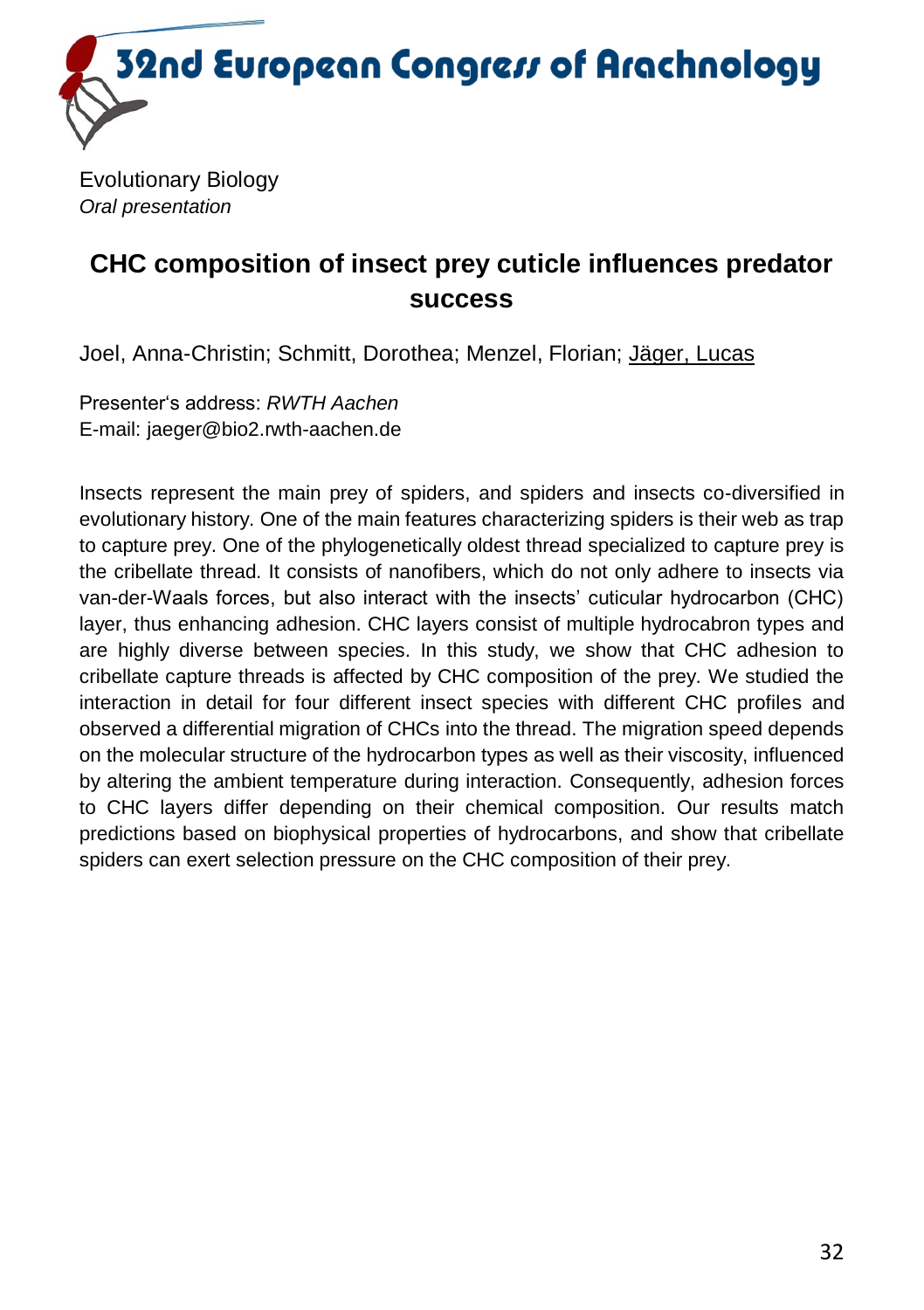

**Ecology** *Oral presentation*

## **High trait diversity of spiders is associated with low herbivory in young forest plantations**

Khum, Warbota; Košulič, Ondřej; Michalko, Radek

Presenter's address: *Department of Forest Ecology, Faculty of AgriSciences, Mendel University in Brno, Zemědělská 3, Brno 613 00, Czech Republic* E-mail: bota.khum@gmail.com

The biocontrol potential of spiders is context-dependent and spiders can enhance, reduce, or have no larger effect on pest densities and herbivory. The biocontrol potential of spiders may depend on the interaction between ecosystem type and trait composition of spider community as predation pressure on pests increases with increasing complementarity among predators. Currently, it is unknown how the trait composition of a spider community affects pest suppression and herbivory in forest plantations. We addressed this gap in knowledge in young (10-15 years) oak (*Quercus* spp.) and ash (*Fraxinus* spp.) forest plantations. During the season, we sampled (N = 96 samples) foliage-dwelling arthropods and leaves in four oak and four ash stands. We then measured the traits of spiders (body size, hunting strategy) and examined herbivory. We found that the system in both forest types was driven by bottom-up as well as top-down processes as spider diversity and densities initially increased with pest densities, but spiders reduced pests and herbivory when their trait diversity was high. This finding provides indirect evidence that a highly diverse community of foliage-dwelling spiders can be useful for the biological control of forest pests and forest management should aim to conserve highly-diverse spider communities.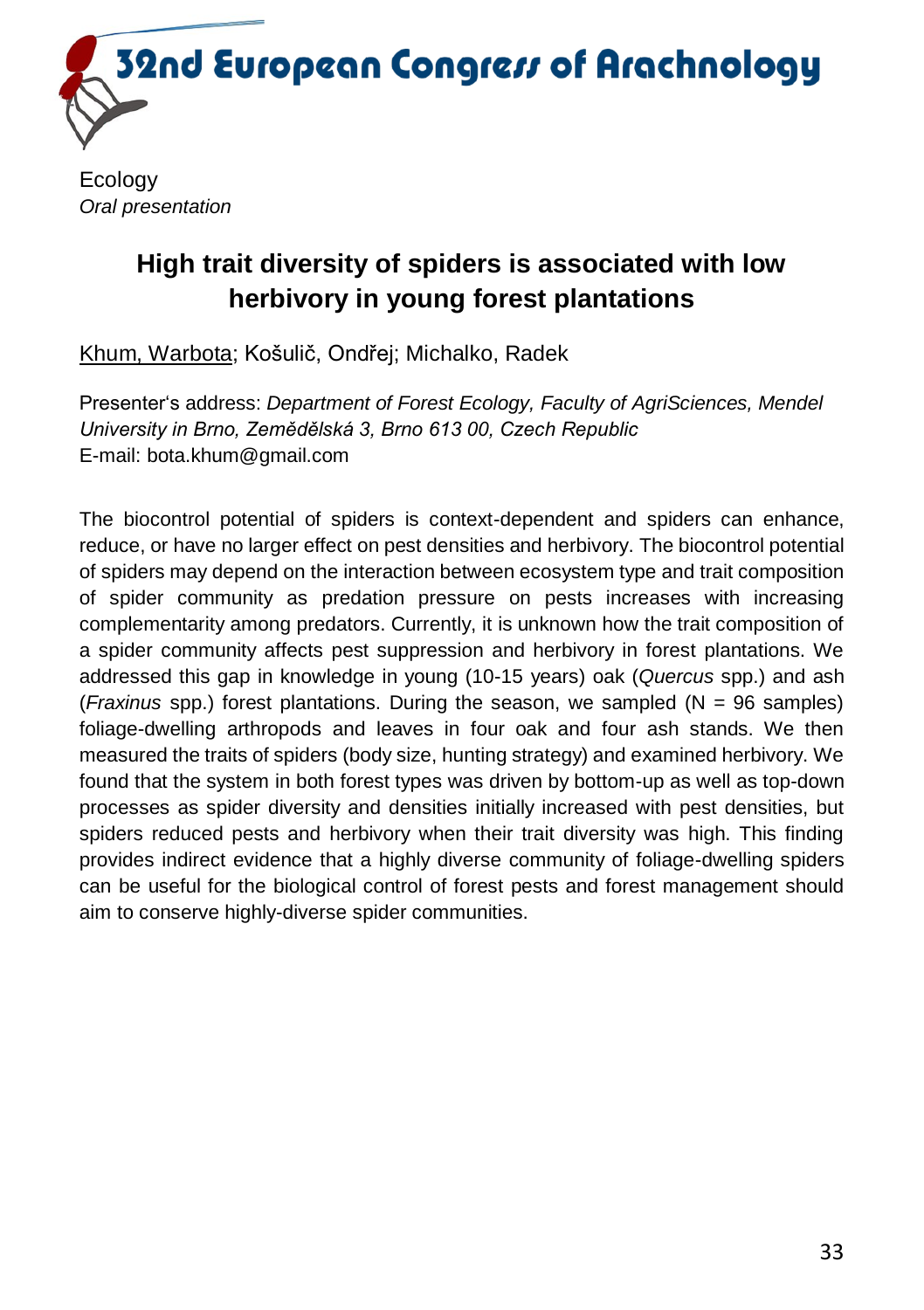

**Morphology** *Oral presentation*

### **Ram's horn organs unfolded: Their functional morphology in cheliferid pseudoscorpions**

Kirchmair, G.; Heethoff, M.; Schmelzle, S.; Raspotnig, G.

Presenter's address: *Institute of Biology, University of Graz, Graz, Austria* E-mail: gabriel.kirchmair@uni-graz.at

Mating strategies in pseudoscorpions are stunningly diverse. In the family Cheliferidae, complex mating dances are present and sexual dimorphism is well pronounced. Conspicuously, male cheliferids possess so-called "ram's horn organs" (RHOs), that constitute paired tube-like structures of the posterior ventral diverticulum. At rest hidden under the posterior genital operculum, they are extruded towards the partner during courtship. We demonstrate the usage of these organs via video analysis of mating events in *Dactylochelifer latreillii latreillii* (Leach, 1817). In addition, the external and internal anatomy of RHOs, as well as adjacent structures, were reconstructed from synchrotron radiation micro computed tomography (SRµCT). Based on this data, RHOs in *D. l. latreillii* were shown to consist of an accordion-like folded outer cuticular layer and a single-layered inner epithelium. In the retracted state, the inner epithelium is arranged in two large folds extending into the RHO and the adjacent body cavity. In case of extrusion, inner and outer layers unfold, probably driven by an increase of hemolymph pressure, this mechanism is discussed.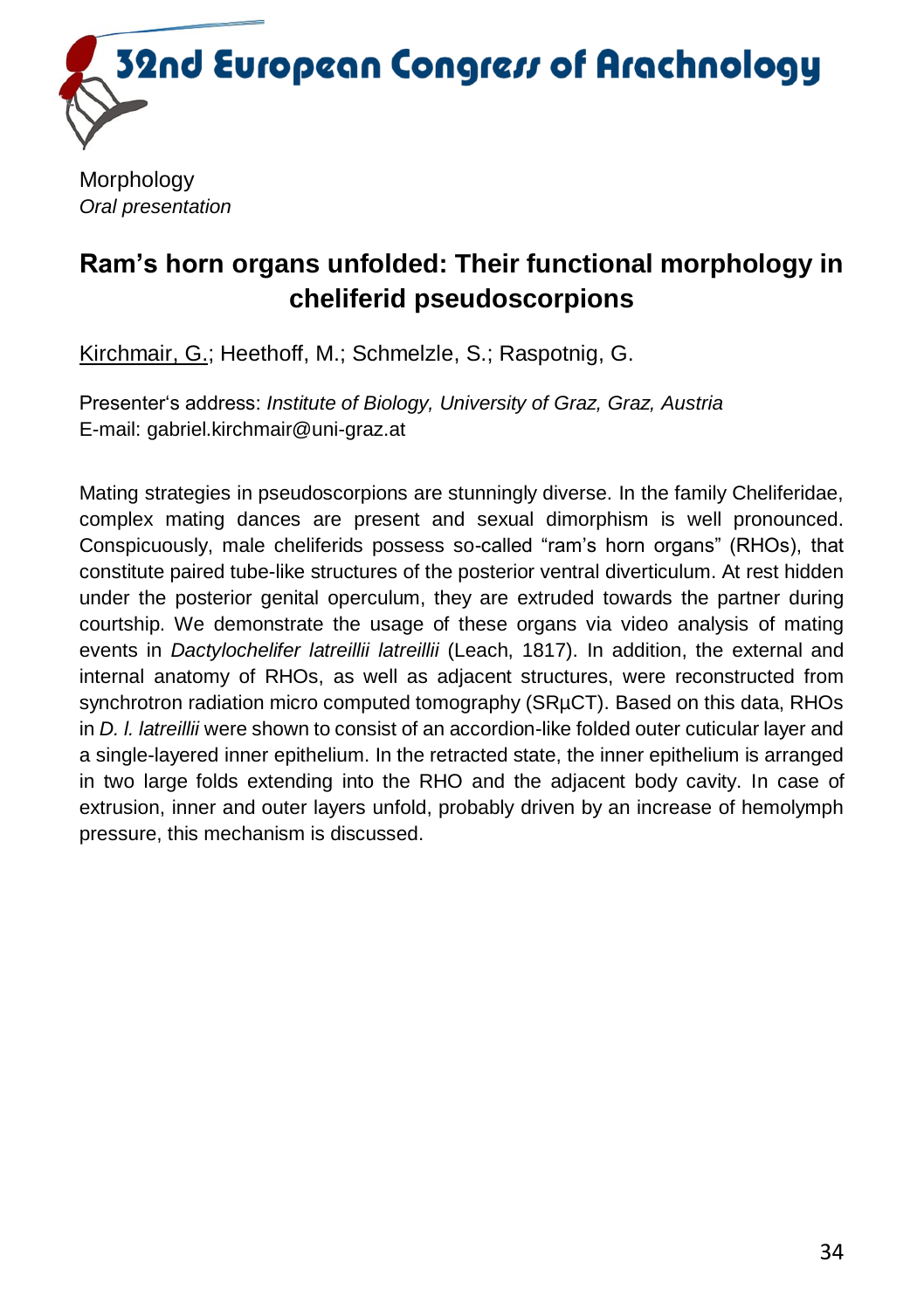Systematics, Biogeography & Diversity *Oral presentation*

# **Phylogeography and Species Delimitation in Western Mediterranean** *Ischnocolus* **(Araneae: Theraphosidae)**

Korba, Jan; Opatova, Vera; Calatayud-Mascarell, Arnau; Enguídanos, Alba; Bellvert, Adriá; Adrián, Silvia; Sánchez-Vialas, Alberto; Arnedo, Miquel A.

Presenter's address: *Ph.D student at Department of Zoology, Faculty of Science, Charles University, Viničná 7, CZ – 128 44, Prague 2, Czech Republic* E-mail: korbajan91@gmail.com

The family Theraphosidae (known as tarantulas) is most diversified in the tropics, however two genera inhabit the Mediterranean - *Chaetopelma* mostly eastern and *Ischnocolus* mostly western part of the basin. Their phylogenetic placement within the family has been long debated as well as the status of some *Ischnocolus* species. In our work, we implement for the first time a multi locus phylogenetic approach to resolve their position within Theraphosidae. Genetic data are further integrated with morphology and ecological data to explore species boundaries in *Ischnocolus*. Our findings indicate that two Mediterranean genera are not closely related - *Chaetopelma* was inferred as sister to African Eumenophorinae while *Ischnocolus* was repeatedly inferred as sister to Neotropical taxa. Within Western Mediterranean *Ischnocolus*, we found two clearly distinct morphotypes differing in lifestyle as well as morphology, which diverged in early Miocene. Within first morphotype, we found evidence in genetic, morphological and ecological data to redescribe south Moroccan endemic species and restore *I. mogadorensis* **sp. reval.** differing from *I. valentinus*. Although distinct allopatric lineages were also found within the second morphotype, lack of reliable morphological characters as well as poor node supports impeded proper species delimitation.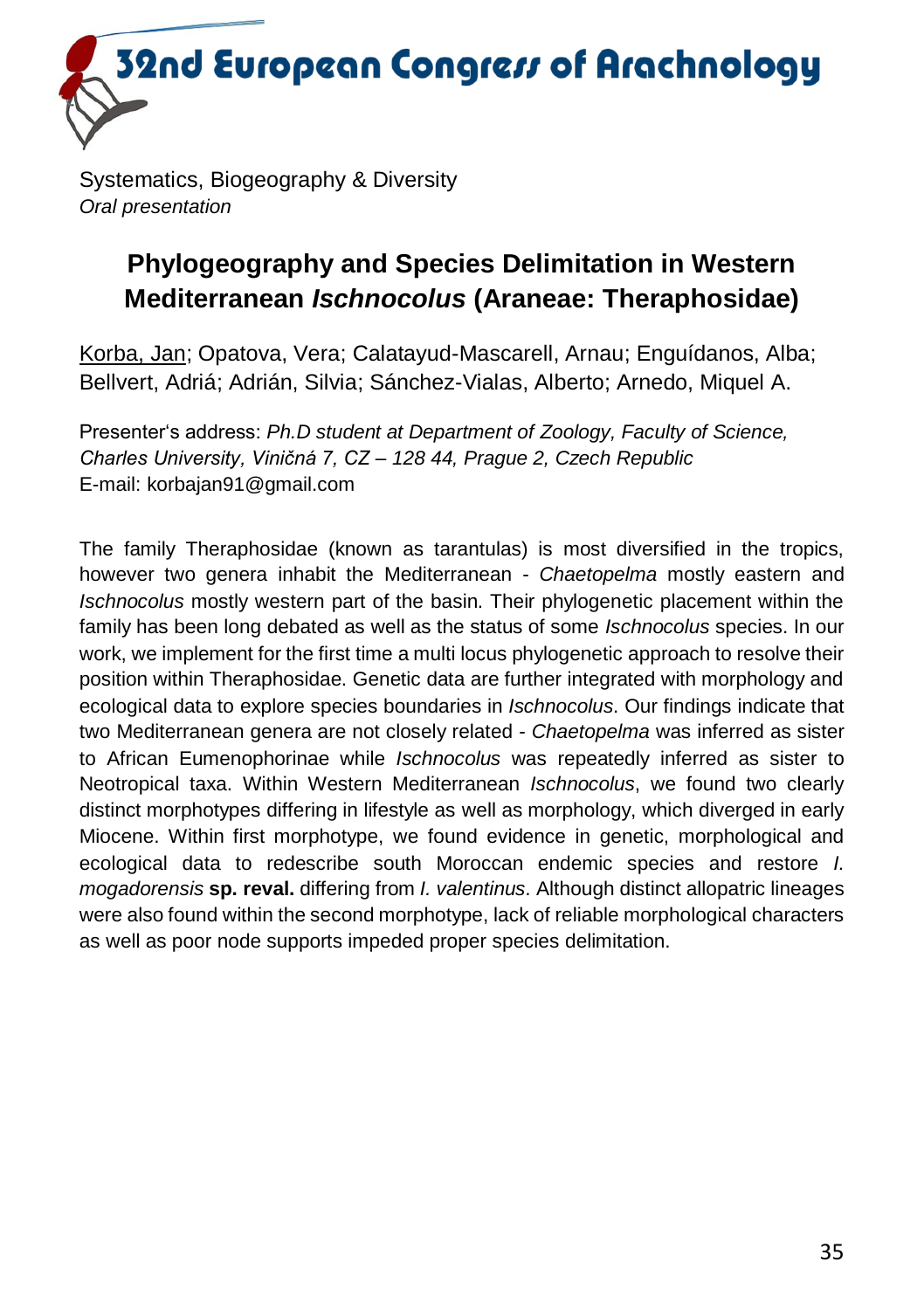

Evolutionary Biology *Oral presentation*

### **Diversification through gustatory-courtship: An X-ray microcomputed tomography study on dwarf spiders**

Lin, Shou-Wang; Lopardo, Lara; Uhl, Gabriele

Presenter's address: *General and Systematic Zoology, University of Greifswald* E-mail: shouwanglintaiwan@gmail.com

Sexual selection has been considered to promote speciation. Sexually dimorphic species have been used to explore the supposed effect, however, with mixed results. In dwarf spiders (Erigoninae), many species are sexually dimorphic - males possess marked prosomal modifications varying from moderate elevation to bizarre shapes. These structures have been shown to produce substances that are taken up by the female. Since the transfer of substances increases male mating probability and female oviposition rate, the dimorphic traits evolved in the context of sexual selection. Here, we explore the evolutionary lability of these traits by investigating 1) if modified prosomata are inherently linked to nuptial-gift-producing glands, 2) if gland evolution preceded that of the modified prosomal shapes and by assessing 3) the probability of convergent evolution and cryptic differentiation, aiming at assessing the role of this trait complex in species divergence. We reconstructed the dimension of the glandular tissue and the muscular anatomy in the anterior part of the prosoma of 76 dwarf spiders and three outgroup species using X-ray micro-computed tomography. We incorporated the location of glands and muscles into an existing matrix of morphological traits of these taxa and reanalyzed their phylogenetic relationship. Our result supports that possession of glandular equipment is the ancestral state. The manifold modifications of the prosomal shape have evolved convergently. We found differences in glandular position between congeneric species with both modified and unmodified prosoma, indicating that glandular position is highly susceptible to changes. We reported on seven cases of gland loss, which suggest considerable maintenance costs of glandular tissue and nuptial feeding. Our results demonstrate divergent evolutionary patterns of gustatory-courtship-related traits, and a likely facilitating effect of this type of sexual selection on speciation.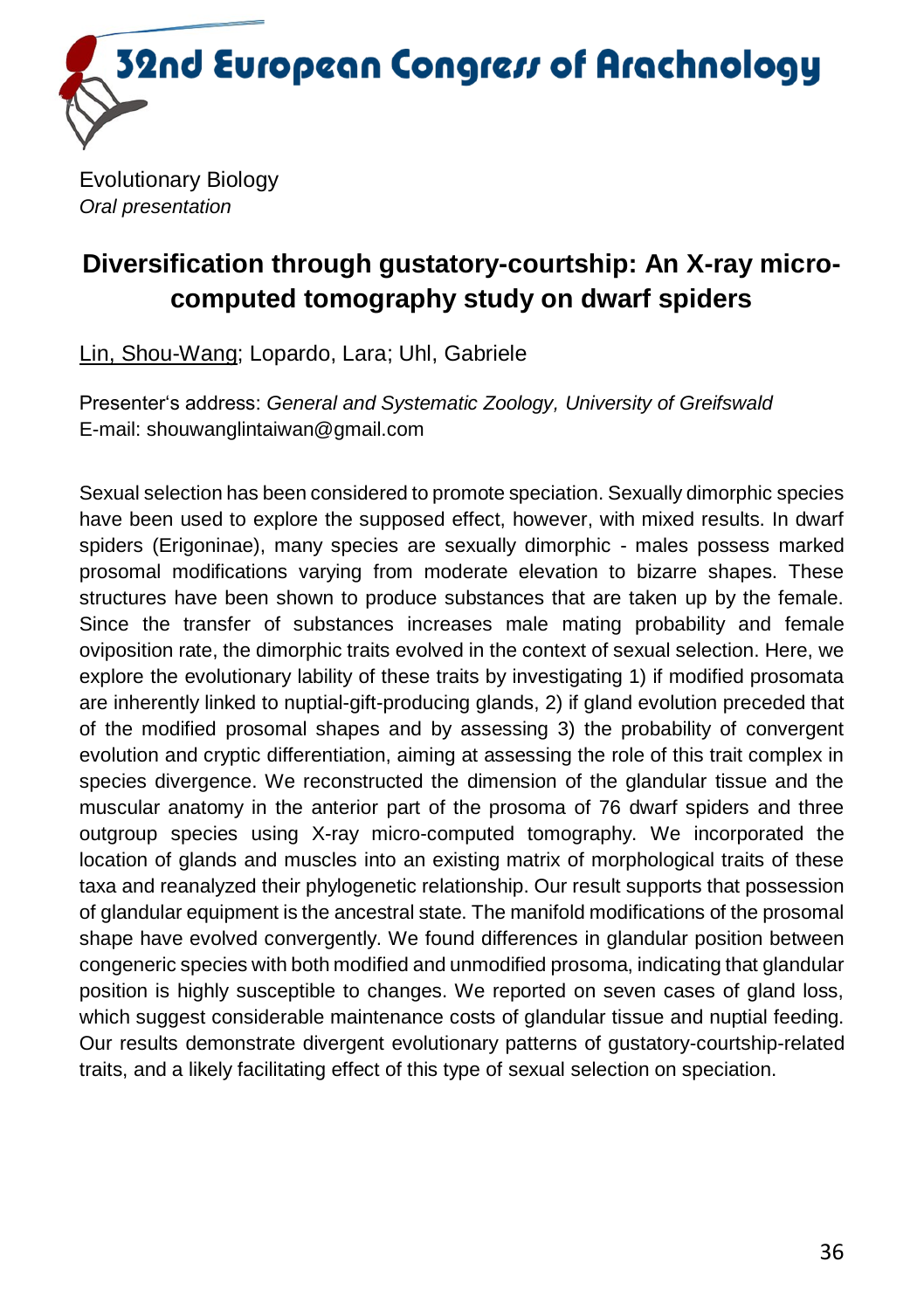

Behavioral Biology *Oral presentation*

### **Silk-borne chemicals of spider nuptial gifts elicit female gift acceptance**

Beyer, Michelle; Tuni, Cristina; Mangliers, Julia

Presenter's address: *LMU (Ludwig-Maximilians-Universität München)* E-mail: Julia.mangliers@me.com

Chemical communication is important in a reproductive context by conveying information used for mate recognition, assessment, and/or manipulation during courtship and mating. Spider silk often functions as vehicle for chemical communication between the sexes. However, despite its function being well described in females, male silk-borne chemical communication remains unexplored. Males of the spider *Pisaura mirabilis* silkwrap prey (nuptial gifts) that is offered to females during courtship and eaten by the female during copulation. Interestingly, males that are rejected during courtship add silk to their gifts and are accepted after re-offering it, suggesting the presence of silk-borne chemicals that facilitate gift acceptance. To test this hypothesis, we offered females standardized gifts covered with male silk that was either washed in solvents or unwashed, and scored female gift acceptance. Females accepted gifts covered with unwashed silk more often than those with washed silk, suggesting that silk-borne chemicals of nuptial gifts stimulate female responses to mating. Silk-borne chemicals may potentially signal male underlying quality or manipulate females into mating beyond their reproductive interests given the occurrence of male cheating behaviour via nutritionally worthless gifts in this system.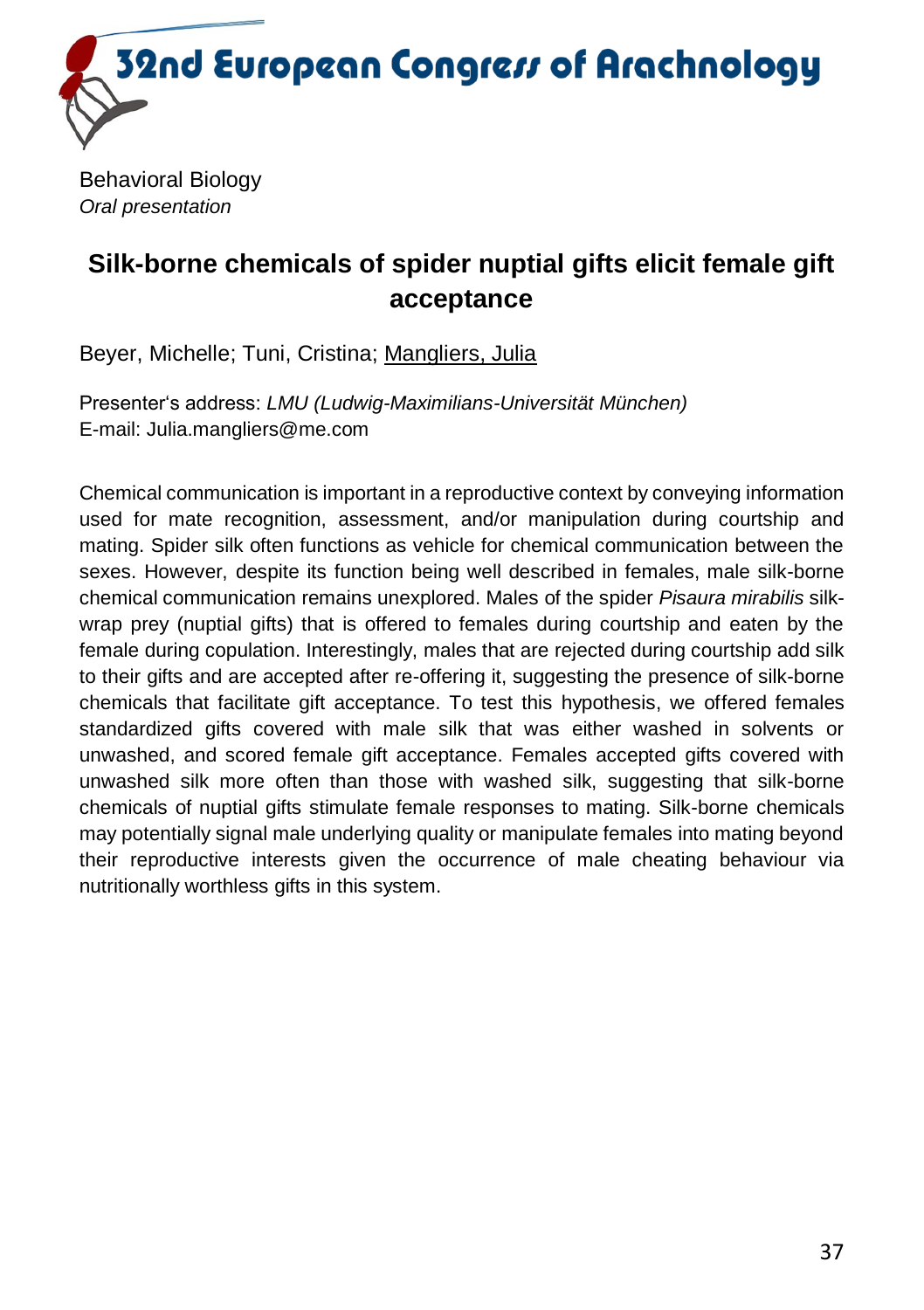

### **Multiple effects of sperm competition intensity on paternity in a polyandrous gift-giving spider**

Matzke, Magdalena; Toft, Søren; Bechsgaard, Jesper; Lauridsen, Astrid; Uhl, Gabriele; Tuni, Cristina; Bilde, Trine

Presenter's address: *Department of Biology, Ludwig Maximilian University of Munich, Grosshaderner Str. 2, 82152 Planegg-Martinsried, Germany* E-mail: matzke@bio.lmu.de

Sperm competition drives traits that enhance fertilization success, where particularly the amount of sperm transferred relative to competitors is key for attaining paternity. In addition, female reproductive morphology and male mating order may influence sperm precedence. In the polyandrous nuptial gift-giving spider *Pisaura mirabilis* copulation duration correlates positively with sperm transfer. Although female anatomy suggests first male precedence, a model proposed that under intense sperm competition, the last male achieves a relatively constant share of paternity, potentially shifting sperm precedence patterns. This could explain the maintenance of the nuptial gift, which prolongs copulation to secure a high paternity of the last male to mate. We determined the degree of polyandry in three wild populations by assessing the number of sires in broods with microsatellite markers. A conservative analysis identified up to 4 sires, with a mean of 2 sires per brood, which is consistent with an optimal mating rate for females. We varied sexual selection intensity experimentally and determined competitive fertilization outcome by genotyping broods. We found a mating order effect of deceasing paternity when females were mated to 4 males, however this effect disappeared when mated to 6 males due to increased sperm mixing. As the number of mating partners increased the proportion of males that successfully sired offspring drastically decreased. Males that copulated longer gained the highest paternity share independently of mating order, reinforcing the advantage of traits that prolong copulation duration under intense competition. We conclude that sperm competition intensity strengthens the impact of competitive sexual traits on fertilization outcome.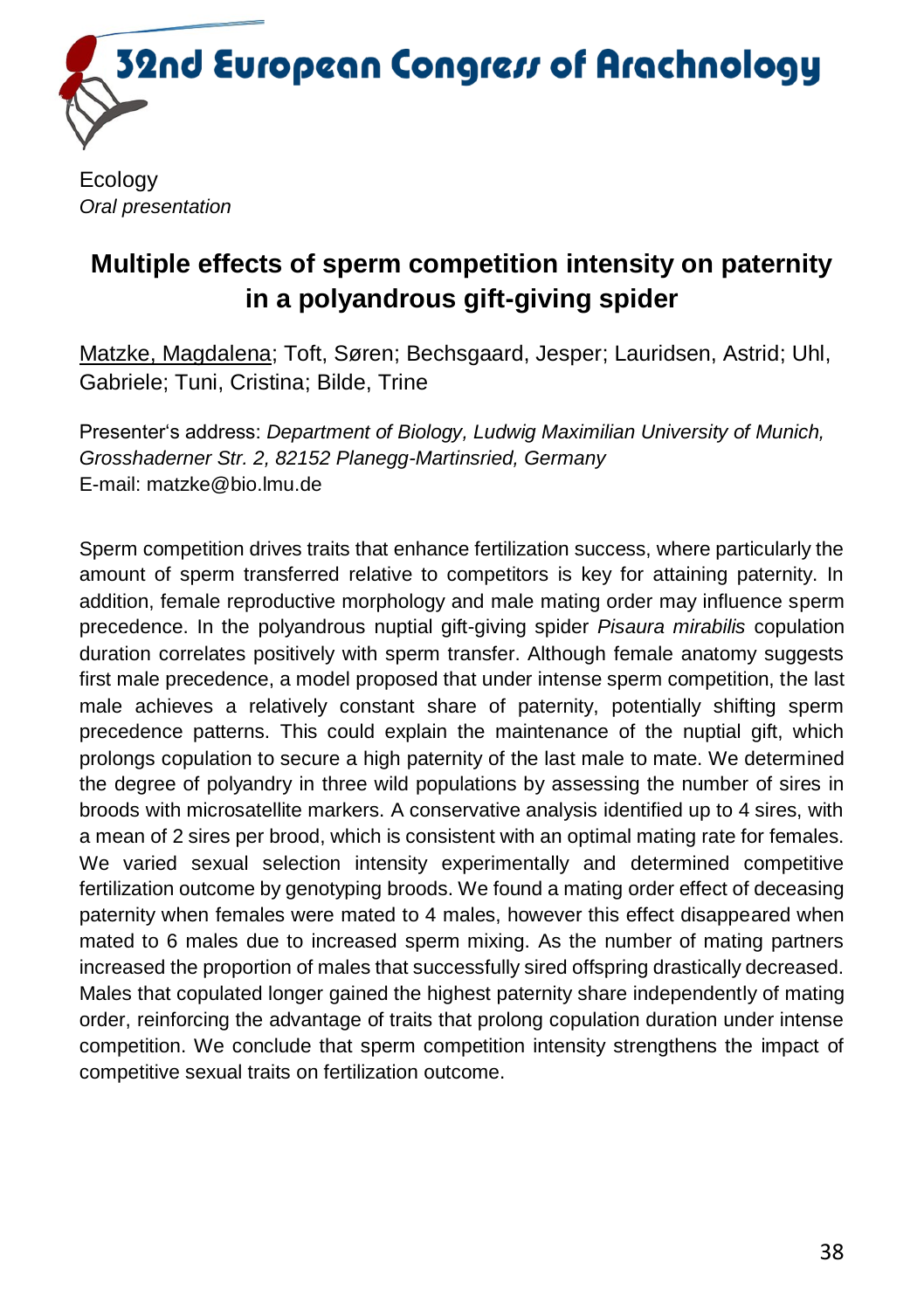Systematics, Biogeography & Diversity *Oral presentation*

### **Trust your gut (content) – DNA analyses of spider diet in permanent grasslands**

Krehenwinkel, Henrik; Harms, Danilo, Birkhofer, Klaus; Melcher, Anja

Presenter's address: *University Trier* E-mail: melcher@uni-trier.de

Spiders are top predators in temperate grassland biomes. Their diet is potentially susceptible to any factors that change the abundance and biodiversity of their arthropod prey, as well as competition and araneophagic predators. Using molecular gut content analysis, we investigate spider diet in grassland ecosystems, and compare the taxonomic compositions of both spider diet and arthropod community of the respective ecosystem. Preliminary results show great success in enriching prey DNA using specialized primers, as well as a high variance in spider diet composition.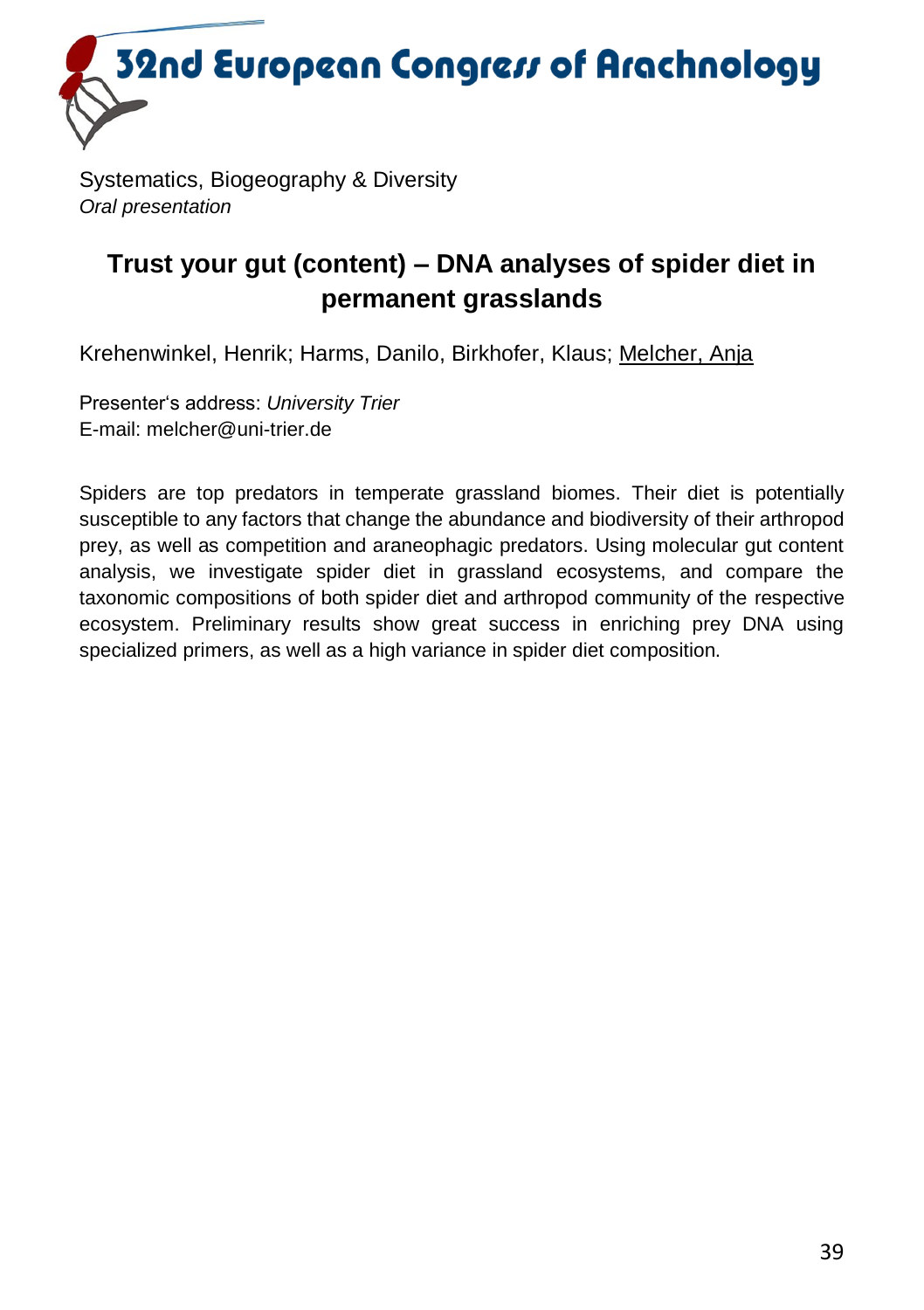Systematics, Biogeography & Diversity *Oral presentation*

### **Landscape configuration and leaf phenology of host trees shape spider diversity in an alpine landscape**

Mendez-Castro, Francisco Emmanuel; Ottaviani, Gianluigi; Bader, Maaike Y.

Presenter's address: *Institute of Botany of the Czech Academy of Sciences, 37982 Třeboň, Czech Republic* E-mail: femendez@icloud.com

Forest patches and single trees forming treelines display size and isolation gradients resembling vegetation islands. This specific spatial arrangement constitutes a suitable scenario to study biogeographic and environmental forces driving species diversity and distribution. In this study, our objective is to find out if biogeographic forces such as habitat size and isolation shape the species richness and composition of spider communities in the canopy of the treeline ecotone. We conducted three field surveys matching the active seasons of spiders (autumn, spring, and summer) between 2017- 2018. We collected spiders living in the lower canopy (up to 2.5m) of *Pinus cembra* and *Larix decidua* – the dominant trees in the study area– by beating their branches. We found that the habitat size-isolation gradient is an important driver of the spider communities in the lower canopy of alpine trees. In line with the theory of island biogeography, the effect of island size (i.e. tree height) on spider species richness was positive, and the effect of isolation (represented by elevation and habitat distribution in the landscape) was negative. These biogeographic processes were however restricted to trees occurring at the treeline ecotone (the habitat most resembling islands and archipelagos in the alpine landscape), and to the active hunters guild. We also found evidence of a strong effect of seasonality and tree phenology on spider species richness produced by larch deciduousness - i.e. the loss of leaves promotes cycles of local extinction (during winter-spring) and recolonization (summer-autumn) for spiders. Finally, we observed different patterns for contrasting functional groups of spiders. On one hand, web weavers were especially sensitive towards processes occurring in continuous forest patches while on the other hand, active hunters respond stronger to processes occurring at the tree line.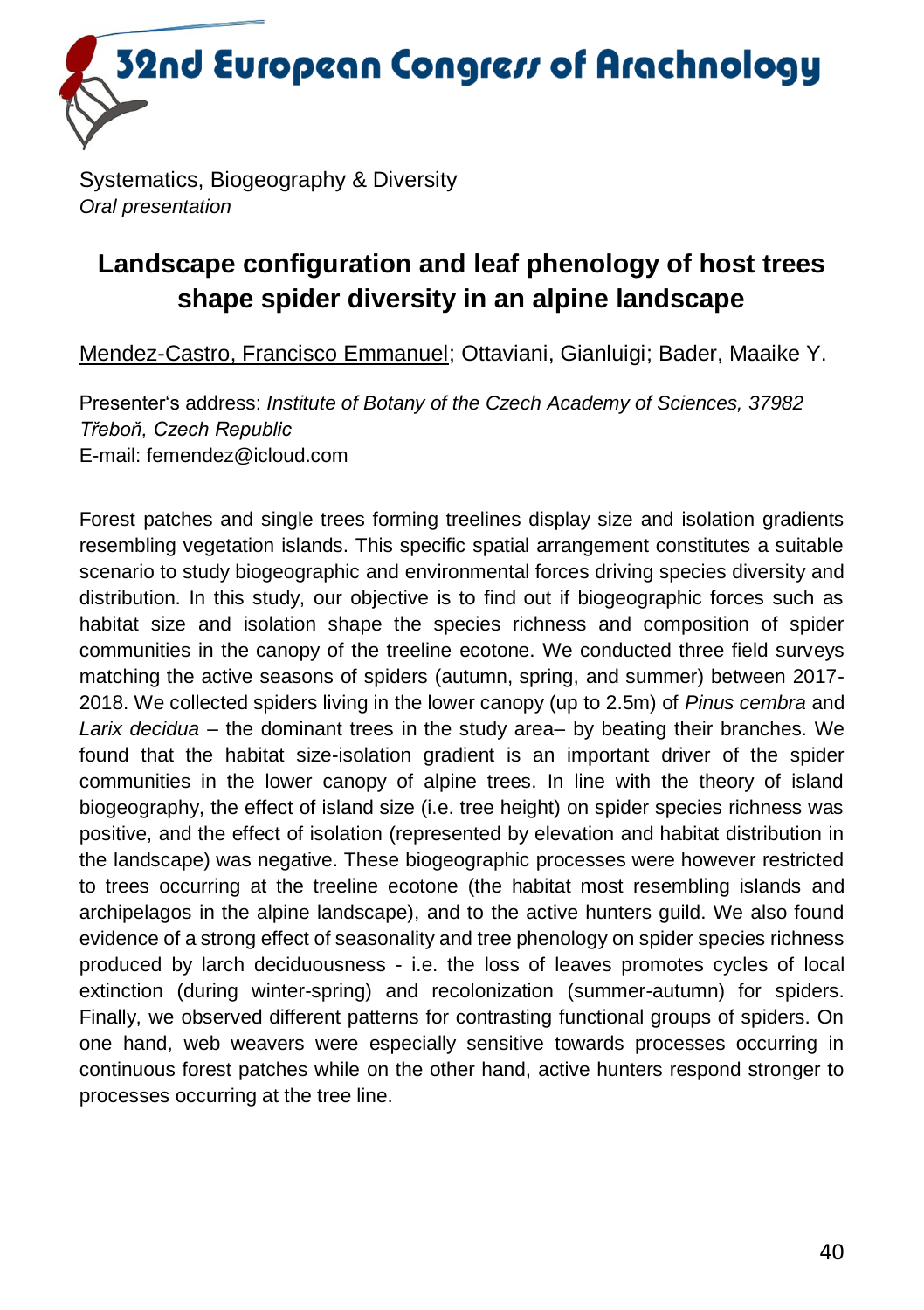

**Morphology** *Oral presentation*

#### **Influence of temperature and humidity on the functionality of the calamistrum**

Meyer, Marco; Buchberger, Gerda; Heitz, Johannes; Baumgartner, Werner; Baiko, Dariya; Joel, Anna-Christin

Presenter's address: *RWTH Aachen, Institute of Biology II (Zoology) - Junior research group Spider Silk* E-mail: meyer@bio2.rwth-aachen.de

Nanofibers attract attention due to their advantageous surface-to-volume ratio and the variety of possible applications. However, their production remains challenging, as such fibers adhere to almost all surfaces due to van der Waals forces. Here, engineers could learn from nature's specialists in fibre processing: cribellate spiders. These spiders weave thousands of nanometer-thick fibers into their capture threads to catch and hold their prey. To this end, they use a comb-like structure on their hindmost metatarsi, called calamistrum. We were able to demonstrate that the calamistrum is essential for the spiders to handle nanofibers without sticking to them. Its anti-adhesive property is due to a fingerprint-like nanostructuring on the setae of the calamistrum, which effectively reduces van der Waals forces by preventing fibres from smoothly adapting to its surface, thus minimizing the contact area. The successful biomimetic transfer to artificial surfaces highlights the functionality of the structure and presents a first technical application of this innovative and so far, unique structure. In this work, the influence of relative humidity and temperature on the anti-adhesive properties of the biomimetically developed surfaces are investigated to study the relevance for cribellate spiders.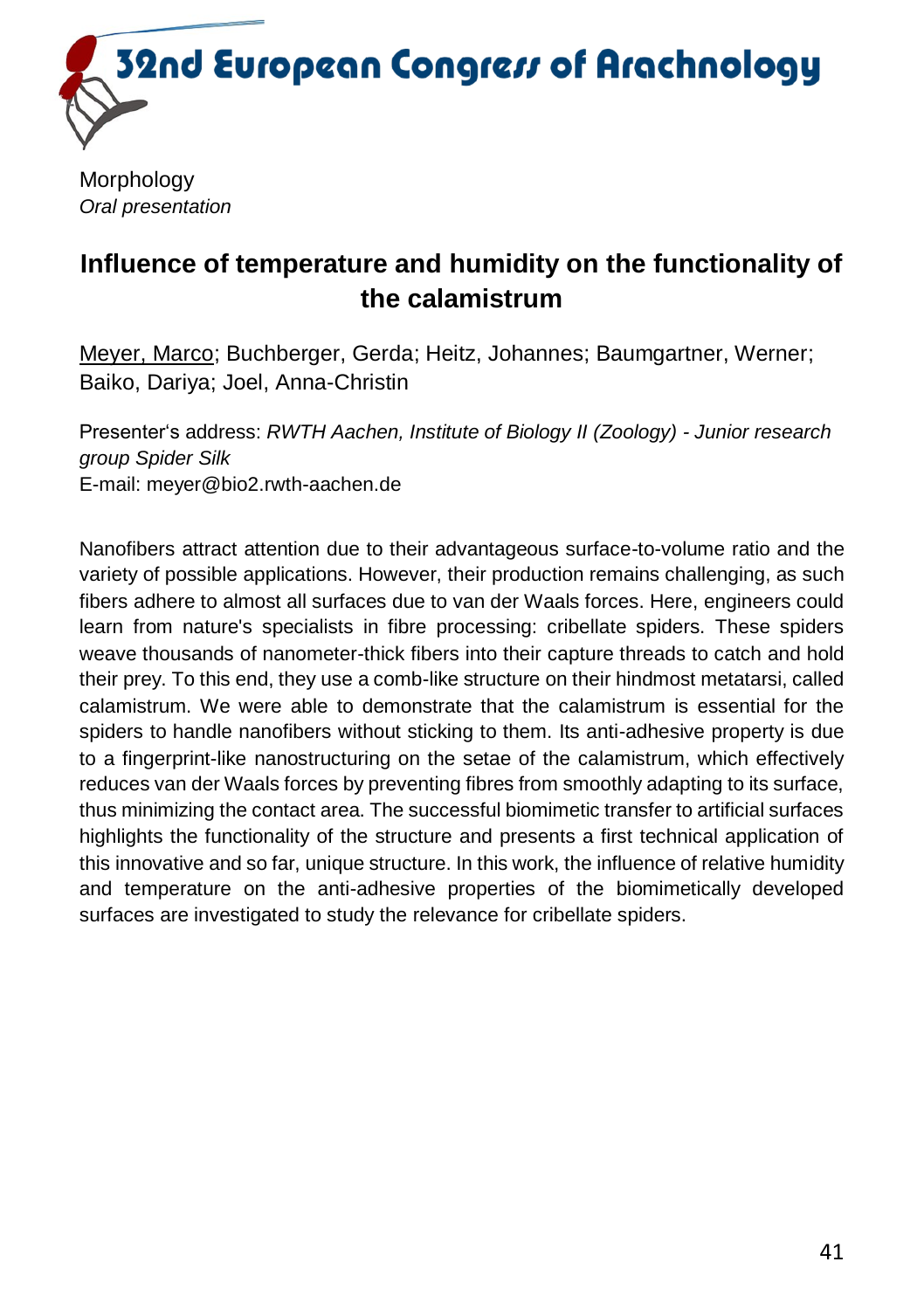

Evolutionary Biology *Oral presentation*

### **The composition and specific toxicity of venom of araneophagous white-tailed spiders**

Michálek, Ondřej; Walker, Andrew A.; Šedo, Ondrej; Zdráhal, Zbyněk; King, Glenn F.; Pekár, Stano

Presenter's address: *Department of Botany and Zoology, Faculty of Science, Masaryk University, Czech Republic* E-mail: michalek.ondrej@mail.muni.cz

The venoms of predators are under strong selection pressure because the venom is a costly substance and prey may become resistant. Therefore, the efficiency and the composition of the venom should be tailored to affect the focal prey. Prey specialists represent a small proportion of spiders with narrow diets and intriguing hunting adaptations, including potent venom. The venoms of prey specialists are often taxonspecific and less complex than the venoms of generalists, but they have not been studied in detail. In our study, we investigated the venom composition and efficacy of the araneophagous white-tailed spider (Lamponidae: *Lampona* sp.) using proteotranscriptomics and venom injection bioassays. The proteo-transcriptomic analysis revealed 208 toxin sequences, comprising 103 peptides and 105 proteins. Peptides were more abundant, bigger compared to typical araneomorph or mygalomorph toxins, and showed Cysteine-rich scaffolds likely representing variations on the inhibitor-cystineknot (ICK) motif. Proteins included various toxins similar to galectins, leucine-rich repeat proteins, trypsins and neprilysins. *Lampona* venom was prey-specific, as it was more potent on their focal prey (spiders) than alternative prey (crickets). On the other hand, the venom of the related generalist (Gnaphosidae: *Gnaphosa* sp.) was similarly potent against both prey types. We also tested the efficacy of two venom fractions in *Lampona* (smaller and larger than 10 kDa). Only the high mass fraction was effective on both spider and cricket prey. Prey-specialised spiders represent a promising model system for the investigation of novel toxic compounds with an expected specific mode of action.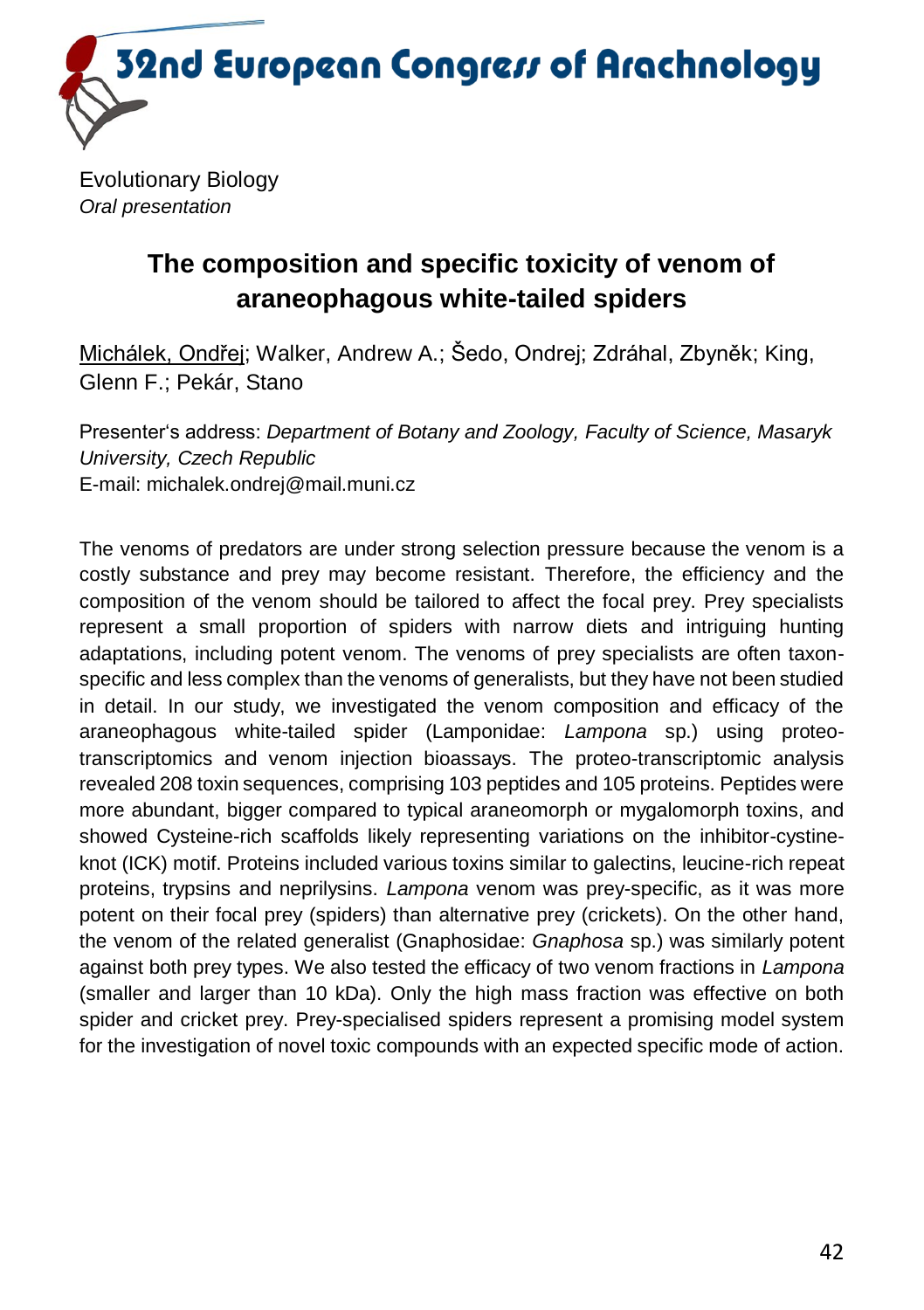

# **Differential predation among hunting strategies and cannibalism can explain coexistence in hyperdiverse spider communities**

Michalko, Radek; Birkhofer, Klaus; Pekár, Stano

Presenter's address: *Mendel University in Brno* E-mail: radar.mi@seznam.cz

Intraguild predation (IGP) is a common interaction in generalist spiders when they competitively exploit similar resources and prey on each other. Theoretical models predict limitations for intraguild predator coexistence unless some mechanisms, such as utilization of alternative prey (i.e., trophic niche partitioning) and cannibalism, increase the relative intraspecific clustering and interspecific segregation. As hunting strategies determine trophic niches of spiders and their own vulnerability to predation, the hunting strategies may also determine the relative importance of cannibalism, predation, and exploitative competition and consequently the intensity of IGP. The importance of hunting strategies on the potential outcome of IGP remains poorly understood. Using published data on spider prey of spider predators, we investigated how predation of a top-predator on a mesopredator is determined by the functional distance between both spiders to understand how predation and exploitation are distributed in spider communities. The hunting strategies of top-predators and mesopredators interacted to determine the relative capture proportions of conspecifics and hetero-specifics. Two mechanisms can reinforce coexistence in highly diverse spider communities. First, toppredators preyed most frequently on functionally distinct mesopredators, which indicates the overall intensity of IGP may be relaxed by a balanced distribution between exploitative competition and predation. Second, cannibalism was common for toppredators with a hunting strategy of frequently preying on functionally similar mesopredators. Cannibalism may lead to self-limitation of top-predator populations and may thereby facilitate coexistence between two predator species.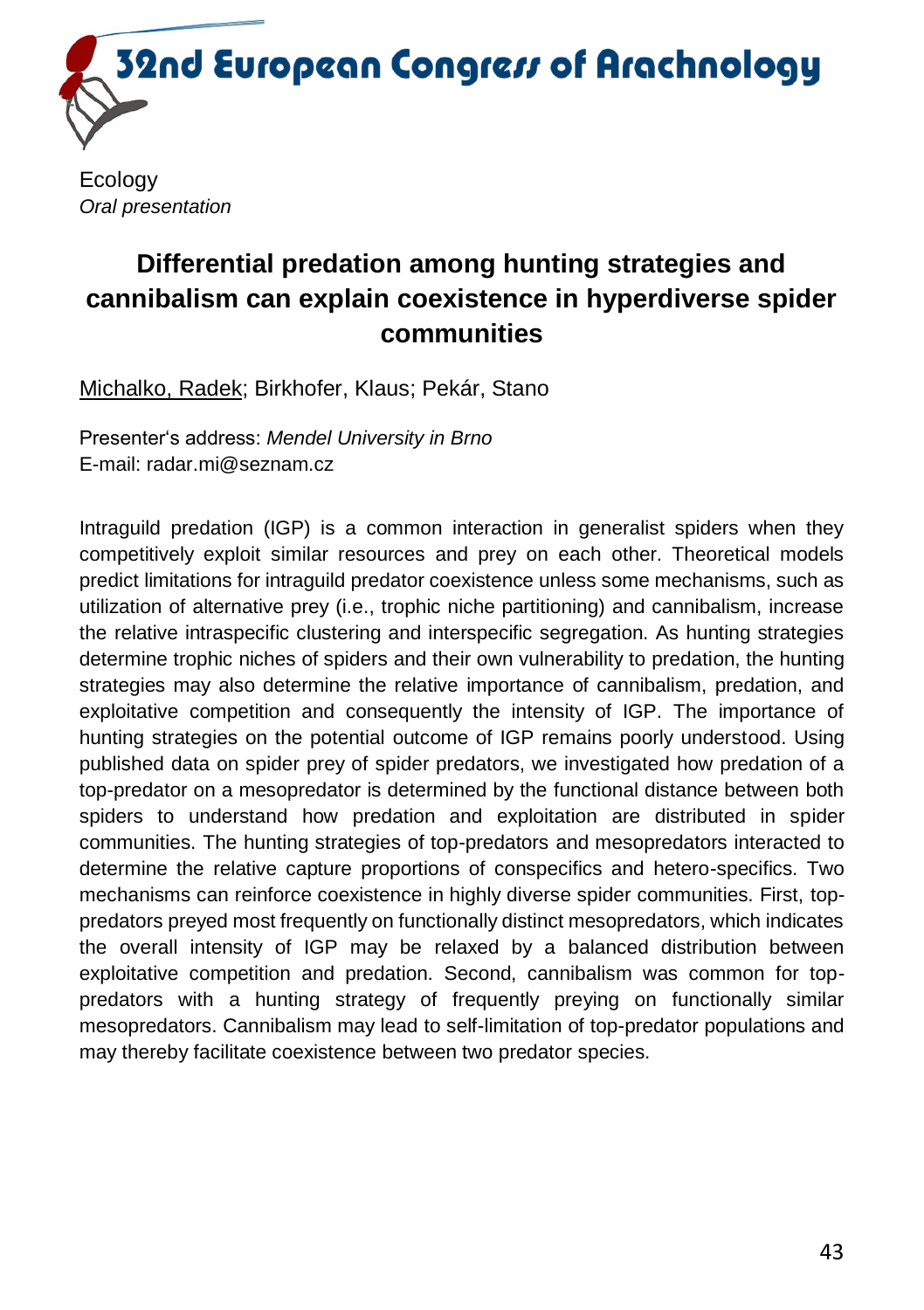

#### **Spider Conservation in Europe**

Milano, Filippo; Blick, Theo; Cardoso, Pedro; Chatzaki, Maria; Fukushima, Caroline Sayuri; Gajdoš, Peter; Gibbons, Alastair T.; Henriques, Sergio; Macías-Hernández, Nuria; Mammola, Stefano; Nentwig, Wolfgang; Nolan, Myles; Pétillon, Julien; Polchaninova, Nina; Řezáč, Milan; Sandström, Jonas; Smith, Helen; Wiśniewski, Konrad; Isaia, Marco

Presenter's address: *Department of Life Sciences and Systems Biology, University of Turin, Italy* E-mail: filippo.milano@unito.it

Despite their ecological importance and diversity, spiders are underrepresented in conservation policies, especially in comparison to other groups of arthropods. We provide an updated frame of all the extant international and regional conservation tools focusing on spiders in Europe, with the goal of highlighting general patterns, limitations, gaps, and future directions in the field of spider conservation. Existing international legislation has limited coverage in Europe. Only one species, *Macrothele calpeiana*, is included in the Bern Convention and in the Habitats Directive. At the national and subnational levels, 178 species are formally mentioned in the legislation of 19 European countries. Moreover, the International Union for Conservation of Nature (IUCN) includes assessments for only eight spiders native to Europe. Spider conservation is also promoted by regional Red Lists and Red Books in 28 European countries, with 1,552 species assessed out of >4,000 occurring in Europe. Northern and Central European countries have the highest percentage of species assessed at the regional level in Red Lists and Red Books, mainly due to a broader understanding of the spider fauna occurring in these countries as a consequence of the greater number of arachnologists and local experts. Conversely, the Mediterranean basin has the highest spider diversities in Europe but conservation efforts are lacking, both in terms of assessments and national or subnational legislation, mainly due to taxonomic and geographical uncertainties. Among European species, *Dolomedes plantarius*, *Argyroneta aquatica* and *Eresus kollari* are the most frequently mentioned in European conservation measures, possibly due to their ecological traits and their strict association with declining habitats. Considering the current threats to spiders in Europe, mainly related to habitat loss and environmental changes, the protection of large areas of suitable habitat should be considered as the most effective approach to spider conservation.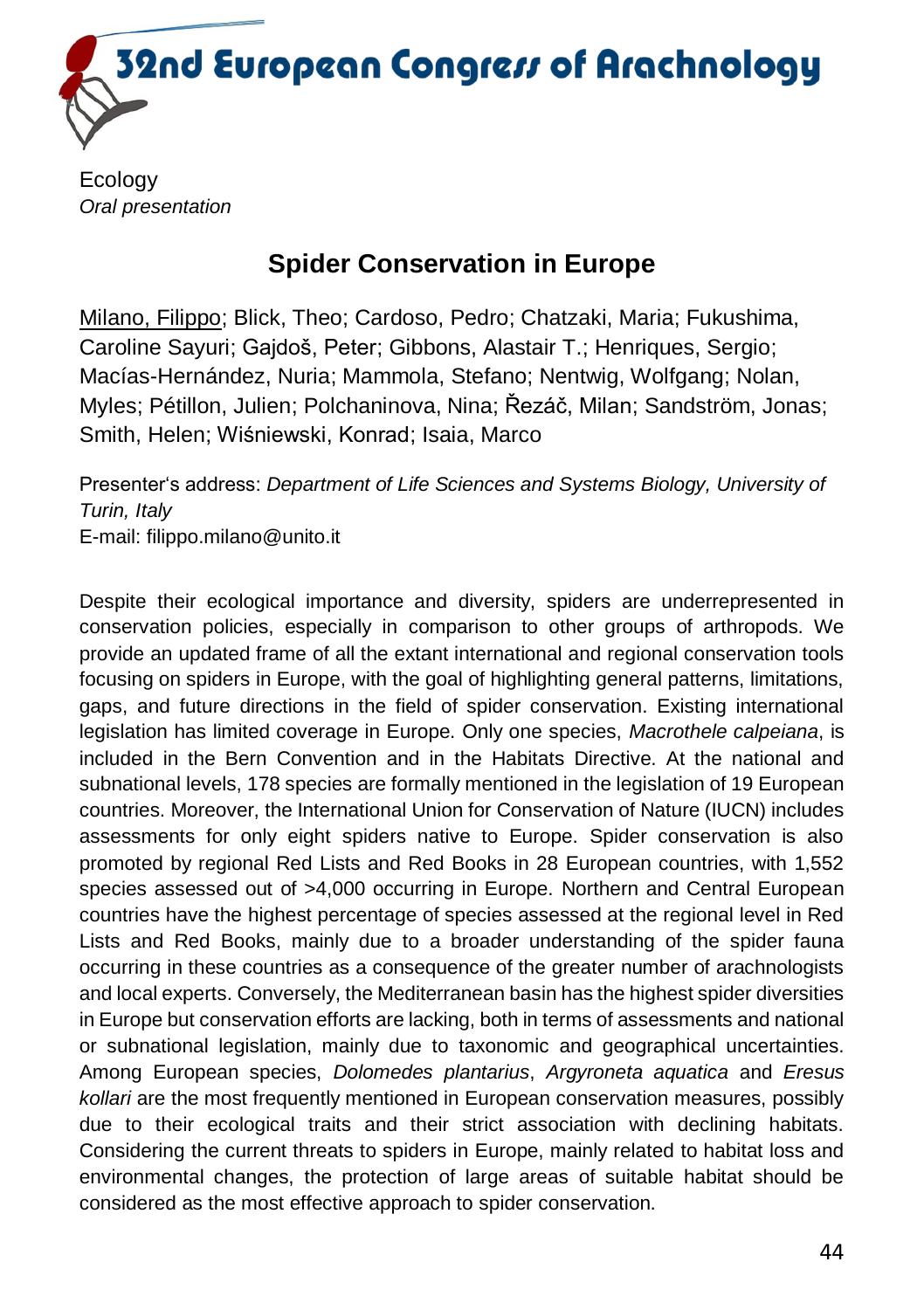

Behavioural Biology *Oral presentation*

### **Parasitoid host preference in native and invasive widow spider egg sacs**

Mowery, Monica; Arabesky, Valeria; Lubin, Yael; Segoli, Michal

Presenter's address: *Mitrani Department of Desert Ecology, Blaustein Institutes for Desert Research, Ben-Gurion University of the Negev, Midreshet Ben-Gurion, Israel* E-mail: mamowery@gmail.com

During colonization, invasive species establish and spread into new habitats, where they may have an advantage over native species. Such advantages can be direct, through competition, or indirect, through effects via avoidance of predators or parasites. We investigated the differential impact of an egg sac parasitoid wasp, *Philolema latrodecti* (Eurytomidae) on two widow spider species, one native to Israel, the white widow, *Latrodectus pallidus*, and one invasive, the brown widow, *Latrodectus geometricus*. Female *L. geometricus* construct silk spike-like structures on the surface of their egg sacs, which may function as defenses against parasitoids. In no-choice tests, we found that wasps were more likely to parasitize and oviposited longer on white widow egg sacs. In choice tests with one brown widow egg sac and one white widow egg sac in close proximity, wasps showed no preference for egg sacs of either species. In contrast, in choice tests between white widow and brown widow spider webs and egg sacs, wasps first made contact with white widow spider webs significantly more, indicating that spider silk may be a cue for parasitoids to select hosts. After oviposition, wasps took the same amount of time to develop inside egg sacs of the two species. Parasitoids had higher reproductive fitness when parasitizing white widow egg sacs: more wasps emerged from white widow sacs, and wasps were larger than those emerging from brown widow egg sacs. Better defense of the brown widow egg sacs and fitness advantages of parasitizing white widow egg sacs are two possible mechanisms explaining the higher parasitism rate on white widow egg sacs. Our results suggest that invasive brown widow spiders are less preferred and less suitable hosts for parasitoids, which may contribute to brown widow invasion success.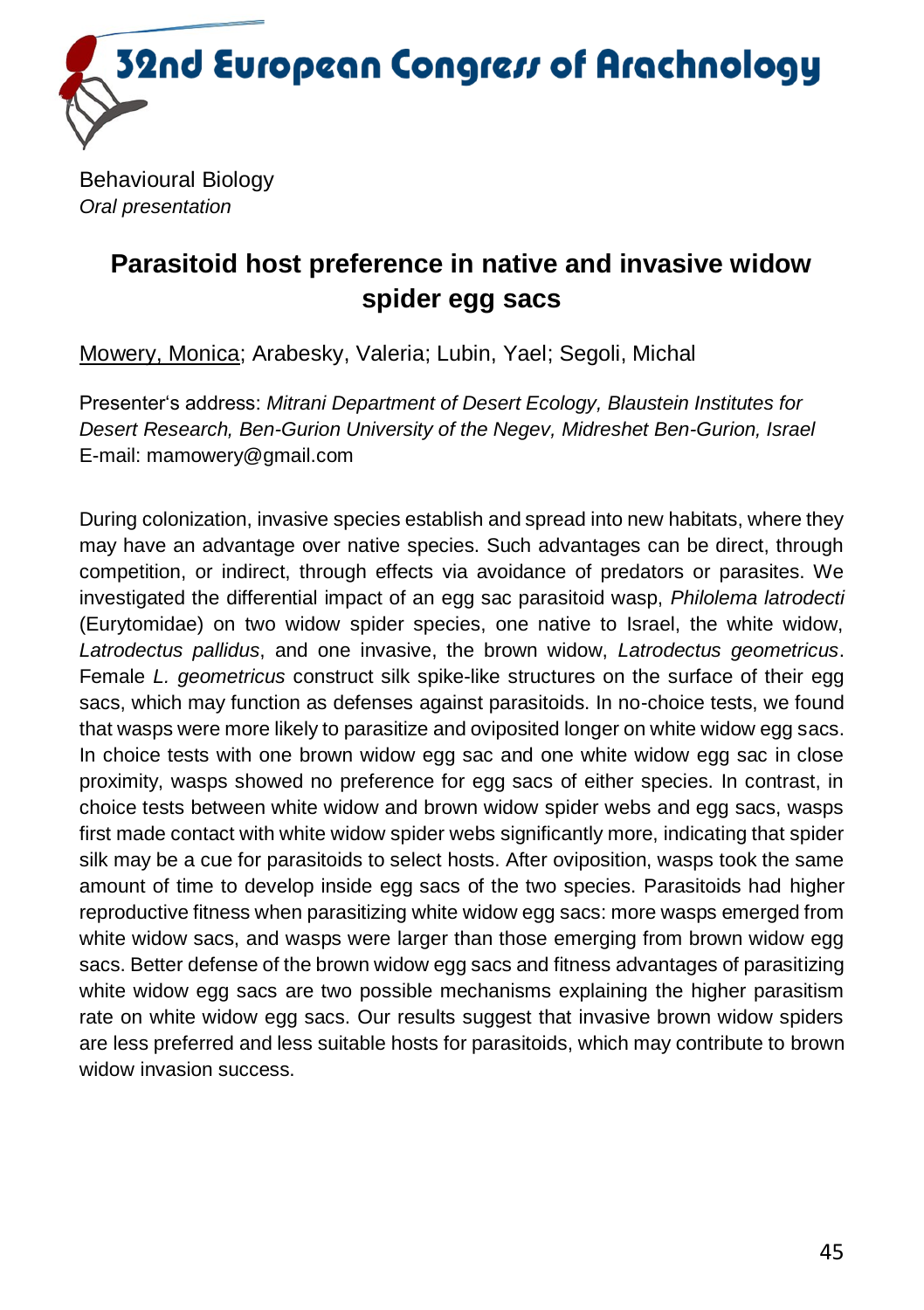

# **Future shifts of cave-dwelling** *Meta* **spiders under the influence of global warming on Etna volcano, Sicily**

Nicolosi, Giuseppe; Piano, Elena; Isaia, Marco

Presenter's address: *Department of Life Sciences and Systems Biology, University of Turin, Via Verdi 8 - 10124, Torino, Italy* E-mail: giuseppe.nicolosi@unito.it

The genus *Meta* (Araneae: Tetragnathidae) in Europe includes two of the most renown inhabitants of the twilight zone of most hypogean sites across the continent: the European cave spiders *Meta menardi* (Latreille 1804) and *M. bourneti* Simon 1922. Compared to specialized cave spiders, both species show broad ranges of distribution, which can be explained in light of their life cycle encompassing an epigean and an hypogean phase and their wide tolerance to microclimatic fluctuations. Recent observations in Sicily in the Etna volcanic caves pointed out the presence on the island of both species, with *M. menardi* (so far unknown for the island) in a limited number of caves. On the basis of the field investigations conducted in 2020-2021, we analyzed the distribution and the ecology of *M. menardi* and *M. bourneti* on the Mount Etna. Although they share similar ecological requirements, our results demonstrate a significant effect of climate and altitude on the separation of the two species, with no sites of cooccurrence and *M. menardi* becoming dominant in caves above 1200 meters altitude. Accordingly, *M. menardi* was observed in sites with lower temperature (mean  $\pm$  sd = 10.1±0.7°C) and higher precipitation (683 ± 22 mm) compared to *M. bourneti* preferring sites with higher temperature (14.3 $\pm$ 1.8°C) and lower precipitations (614  $\pm$  34 mm). In light of the recent global warming dynamics, a possible increase in temperature could favor the upshift of *M. bourneti* on Mount Etna, determining on one hand a possible interaction - of unknown outcome - of the two species and, on the other, a possible upshift of *M. menardi* towards upper areas subjected to very high volcanic risk. In this regard, investigations on the response of *Meta* spiders to increases in temperature on the Etna volcano represent an intriguing asset to its conservation.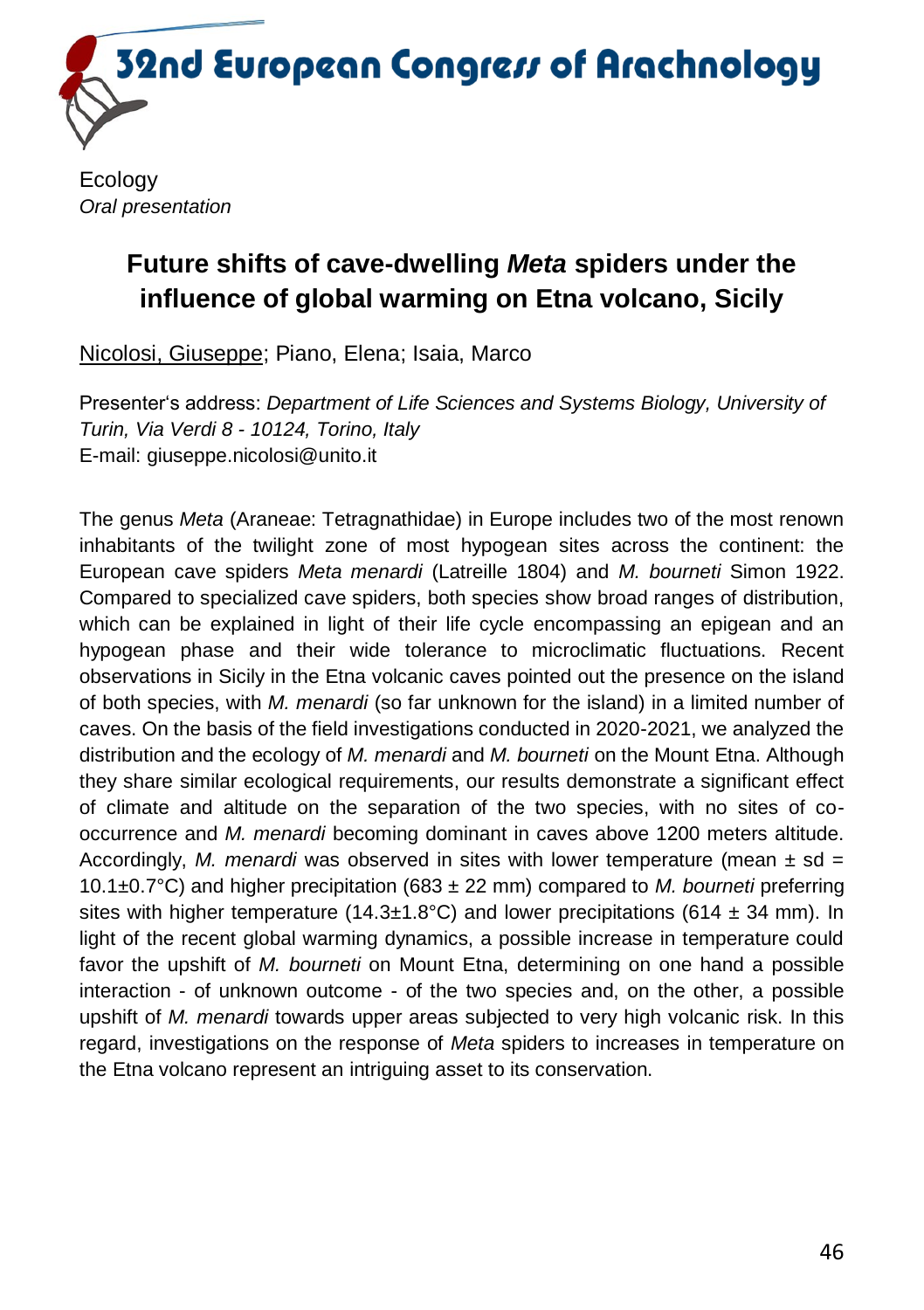

# **Spider community in relation to vegetation structure and urbanization pressures in a protected raised bog (Red Moss Nature Reserve, Scotland)**

Opris, Andrada; Ballantyne, Gavin

Presenter's address: *Edinburgh Napier University* E-mail: andrada\_cleo@yahoo.com

Spiders provide many ecosystem services and have been used to indicate habitat health and productivity. Spider communities are positively influenced by habitat complexity and structural heterogeneity in vegetation. They may also be heavily influenced by ecological change due to anthropogenic effects. However, spider research in many countries, including the UK, has largely focused on agro-ecosystems, highlighting the need for investigating non-agricultural habitats. This is the first study aiming to evaluate vegetation structure and anthropogenic disturbance effects on spider taxonomic and functional assemblages (guilds) in a protected raised bog (Red Moss Nature Reserve, Balerno, Scotland). Over a period of 27 weeks from Autumn 2020 to Spring 2021, 784 individuals comprised of 71 species and 14 families were collected using pitfall-traps and vegetation sweeping. Overall, this study found higher vegetation complexity, particularly vegetation height and richness, to significantly improve spider abundance and richness, while spider diversity was positively impacted only by vegetation richness. Although the distance from the nearby road had no significant effect on spider parameters, a functional classification approach revealed a distinctive spider assemblage in proximity to the road. This was characteristic of the natural wetland-woodland transition, possibly counterbalancing any negative disturbance effect. Furthermore, this highlighted the role of the ecotone in maintaining habitat heterogeneity, particularly relevant for taxa of high conservation value. Lastly, results emphasize the need to integrate invertebrate conservation in wetland management plans, as essential to fully understand the community-wide effects of climate change and ecological succession.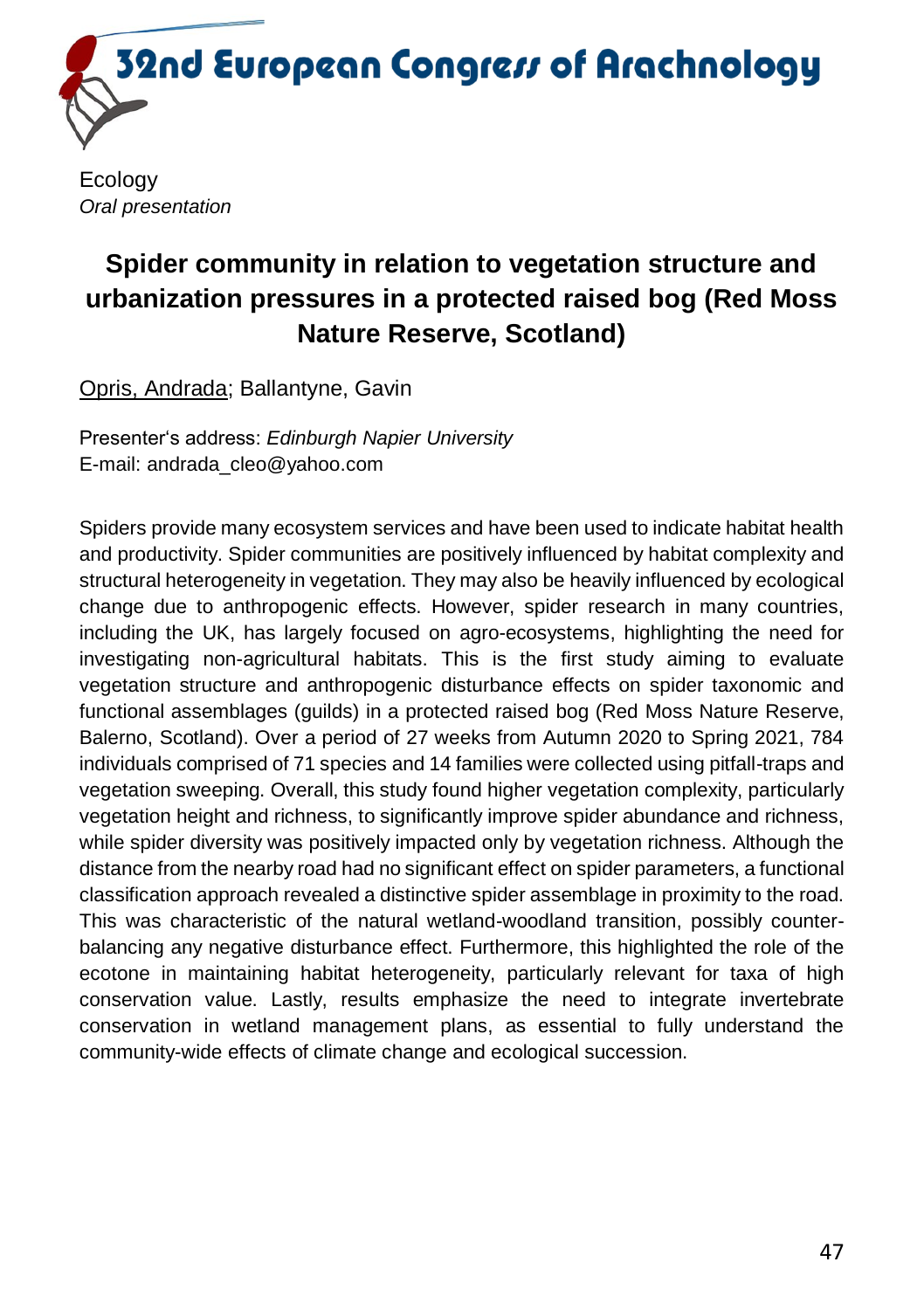

### **Non-consumptive effects of spider and bird on herbivory rate**

Philip, Amelia Joyce; Sam, Katerina

Presenter's address: *Biology Centre, CAS, Institute of Entomology, Branisovska, 31, Ceske Budejovice, Czech Republic* E-mail: ameyums@gmail.com

Non-consumptive effects have a complex interaction, as it can be either negative or positive effects on the prey, the prey host plant or from the prey to the predator. Previous studies showed that the presence of spider as predator reduced the herbivory damaged significantly. In this study, we tested whether there are any differences in herbivory rate in two local species of plants (*Rubus ideaus* and *Urtica dioica*) after being expose with predators-bird and spider via enclosure experiment. We found that the herbivory damage was significantly higher in *Rubus ideaus*, though no significant difference in the percentage of herbivory damage with the presence of predators' cues on both plant species. Feeding guilds analysis showed that leaf chewer and leaf sucker were more abundant in *Rubus ideaus*. We conclude that the specificity of predator-herbivore-plants plays an important role in determining the effects of herbivory damage.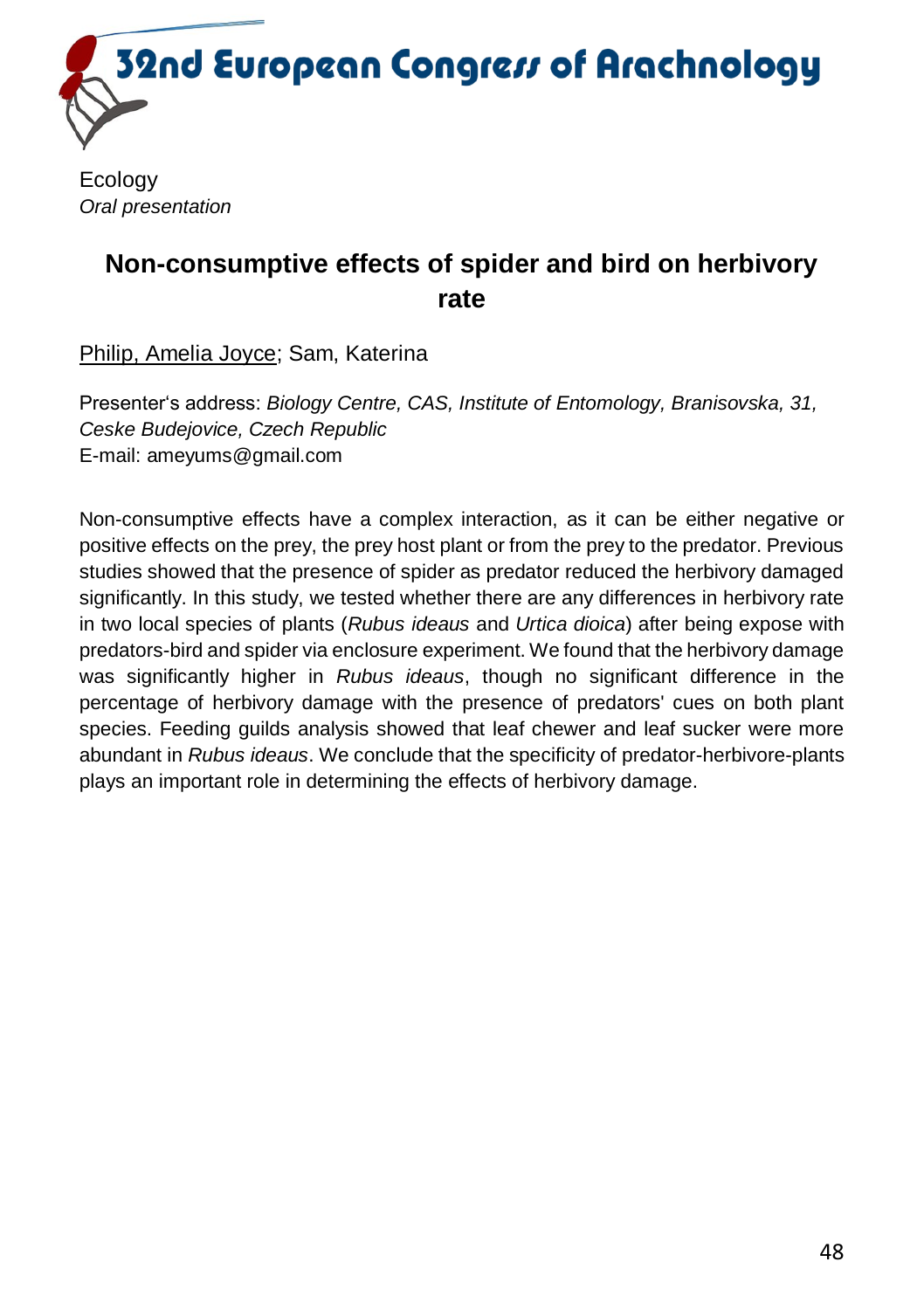Systematics, Biogeography & Diversity *Oral presentation*

# **Phylogeny of wolf spiders from the Hawaiian archipelago inferred from multilocus genetic data: small- and large-scale relationships between spiders living on different islands, volcanoes and lava caves**

Privet, Kaïna; Pétillon, Julien; Gillespie, Rosemary; Krehenwinkel, Henrik

Presenter's address: *Université de Rennes, CNRS, Ecobio (Ecosystèmes, biodiversité, évolution) – UMR 6553, F-35000 Rennes, France* E-mail: kaina.privet@univ-rennes1.fr

The Hawaiian archipelago is one of the world's finest natural laboratories for the study of evolution and patterns of speciation. We investigated wolf spiders (Lycosidae) which present on Hawaii a really diversified ecological range: some are found at the top of volcanoes, some others on lava flows, some in lava caves and even some in wet forests. Here we investigated the evolutionary relationships of 200 specimens of wolf spiders from the Hawaiian archipelago. We studied the relationships (1) amongst wolfs spiders from the different islands of the Hawaiian archipelago, and (2) among the islands between the spiders found on different volcanoes and (3) on a volcano between the spiders that live at the surface and in the lava caves. Phylogenies were reconstructed by maximum likelihood and Bayesian methods using eight molecular markers; the mitochondrial genes 12S rRNA, 16S rRNA, COI and the nuclear genes 18S, 28S, ITS2, Actin5C and Histone 3. These markers were assessed by multiplex PCR and next generation Illumina amplicon sequencing. The resulting phylogenies allowed us to determine the relationship between Hawaiian wolf spiders living on the different islands, volcanoes and caves. In particular, lava caves wolf spider species are all related to each other and thus seem to have colonized the archipelago from cave to cave. Conversely, our phylogenies did not clearly identify the relationship between web-weaving Hawaiian spiders and other Hawaiian spiders because the orb-weaving specimens were too few and too old. The results of this study are a first step in reconstructing the phylogenetic relationships among wolf spiders from all Pacific islands, and represent an important insight in the understanding of the still deficient evolutionary history of the Lycosidae.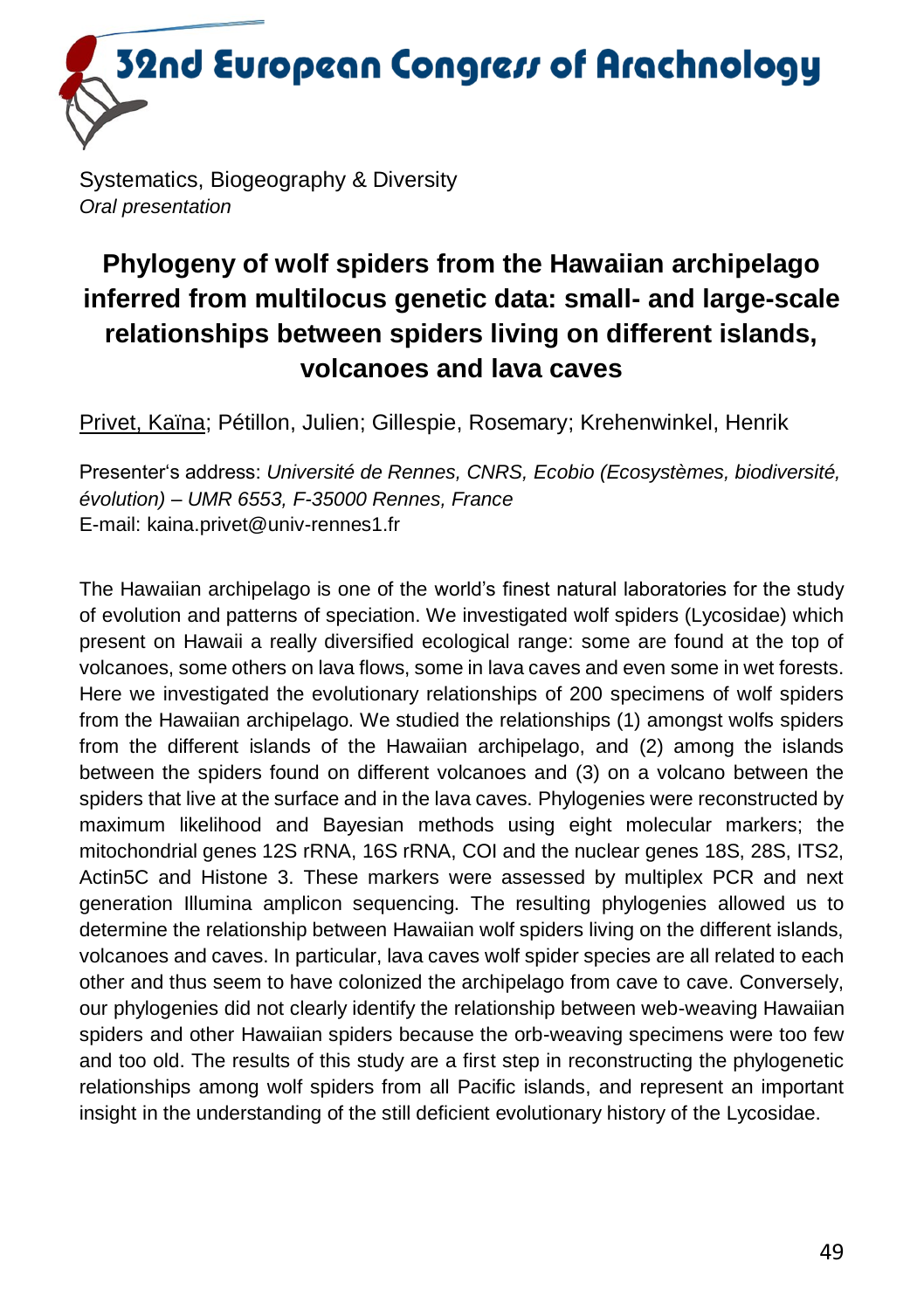Systematics, Biogeography & Diversity *Oral presentation*

### **Phylogeny and systematics of the** *Pardosa lugubris* **species group (Arachnida, Araneae, Lycosidae)**

Propistsova, Evgenia; Galinskaya, Tatiana; Mikhailov, Kirill

Presenter's address: *Moscow state university* E-mail: evgenya.jeny@yandex.ru

The spider genus *Pardosa* C.L. Koch, 1847 is the largest and most widespread genus in the family Lycosidae (Araneae), including 549 species. Species of the genus are distributed in the Palaearctic, Nearctic, and enter the Indo-Malaysian and Ethiopian regions. Species of the genus are divided into groups of species based mainly on morphological characters: structure of copulatory organs, coloration, measurements of leg length, and carapax. At the same time, species within groups practically do not differ in morphology, especially females. *Pardosa alacris* is considered a typical species of the genus, this species belongs to the *Pardosa lugubris* species group, the morphology of females of which seems to be one of the most complex. According to some authors, the genus deserves to be divided into several genera. At present *P. lugubris* group includes 7 species. As defining characters of spiders of the Lycosidae family, the measurements of body length, relative eye size, ratio of carapax length to foreleg femur length, as well as the structure of copulatory organs of males and females are used. In the group of the studied species, females are traditionally determined by the males caught in the same area. The aim of the study was to investigate the relationships of species within the group, using the methods of molecular phylogenetics, linear and geometrical morphometry. The first stage of the work was the selection of genus-specific primers for PCR and development of a technique for DNA isolation from organisms by boiling. Cytochrome oxidase genes, 28S, and 12S ribosome subunits were selected as markers. We also synthesized a new primer that amplified, in combination with already known primers for the cytochrome oxidase gene, a site measuring 1,200 bp. Preliminary data show that the molecular method allows us to distinguish only part of the species. *Pardosa koponeni* forms a separate clade, a sister clade containing *P. lugubris*, *P. saltans*, and *P. alacris*, while morphologically *P. koponeni* is the least different from the *P. lugubris*. The species *P. caucasica* is well separated. The second part of the study consisted of checking the morphological characteristics used to separate species of the group. The coloration of the palpus of males proved to be a trait effective for distinguishing species, and the partial effectiveness of measurements of body length ratios was shown. The method of geometric morphometry was proposed for the first time to study the epygine of females. The partial efficiency of this method was shown; when analyzing the principal components by 7 landmarks on the graph, *P. caucasica* forms a separate cluster. The difference is caused by the structure of anterior pockets of epygine. Based on the data of geometrical morphometry, we compiled the first identification key for females of the *Pardosa lugubris* species group. Linear morphometry of ratios of body lengths of spiders showed small efficiency.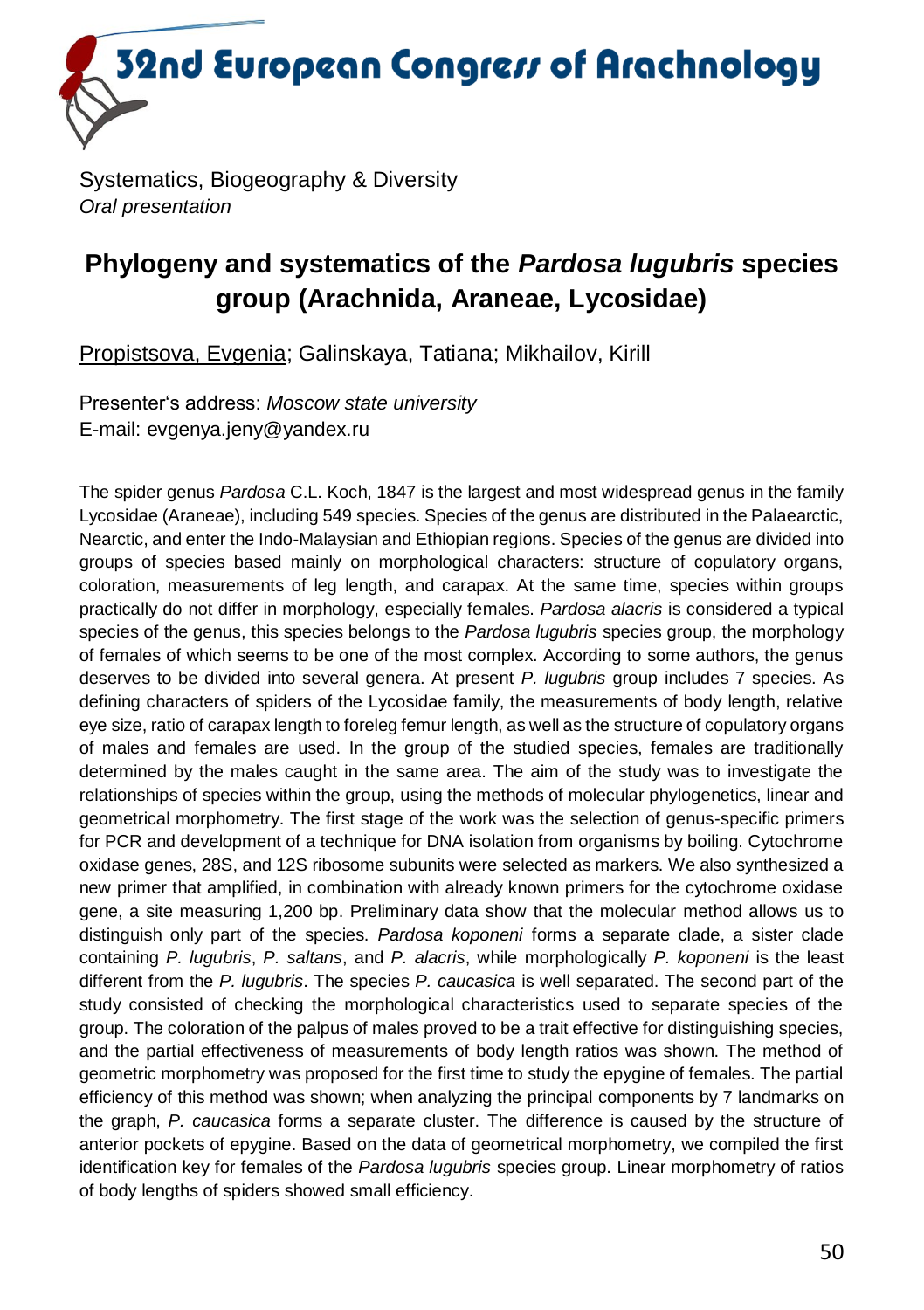Systematics, Biogeography & Diversity *Oral presentation*

# **Multilocus genetic and morphological phylogenetic analysis of the jumping spider tribe Nannenini with the description of one new genus and four new species (Araneae: Salticidae)**

Satkunanathan, Abira; Benjamin, Suresh P.

Presenter's address: *National Institute of Fundamental Studies, Hantana Road, Kandy, Sri Lanka* E-mail: abirasatkuna11@gmail.com

Sri Lankan endemic genus *Epidelaxia* Simon, 1902 has remained taxonomically unrevised and has never been subjected to phylogenetic evaluation since its initial description. This study is designed to investigate the phylogenetic placement of *Epidelaxia* within the Tribe Nannenini Maddison, 2015. Using a multilocus molecular data set (18S, 28S, CO1 and H3) and 61 morphological characters (coded for 17 taxa), we provide the first hypothesis on the internal phylogenetic structure of the *Epidelaxia* and its placement within tribe Nannenini. We used TNT 1.1 for the parsimony analysis of the morphological data matrix and RAxML for the maximum-likelihood (ML) analysis of the molecular data set. The resulting ML analysis includes 30 taxa (09 ingroups, 21 outgroups). All analysis strongly supports the monophyly of *Epidelaxia* and validates its placement within the tribe Nannenini. Additionally, this study provides new diagnoses, description of a new genus and four species and a key to all *Epidelaxia* of Sri Lanka.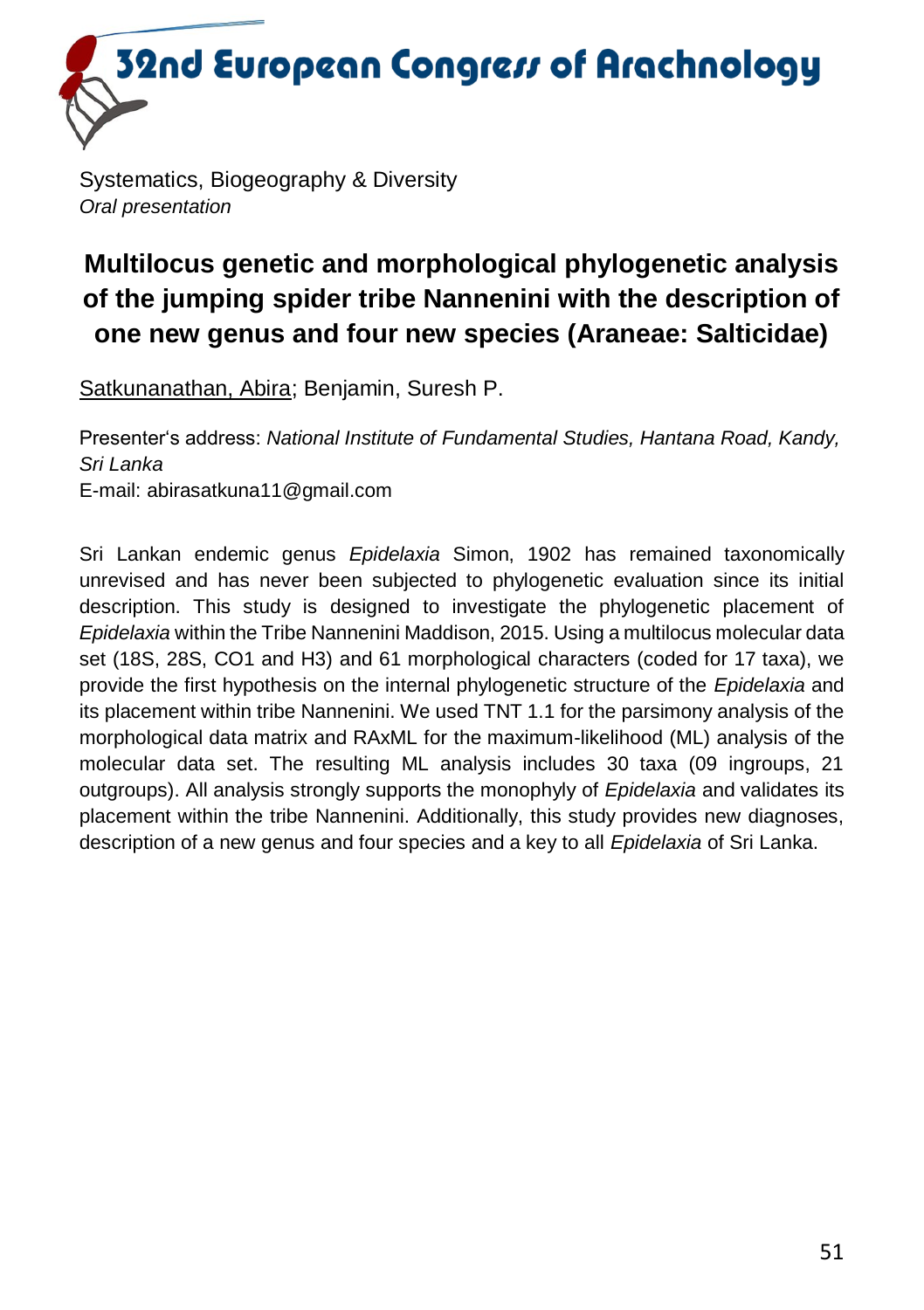

Behavioral Biology *Oral presentation*

### **Risky business: Males choose more receptive adults over safer subadults in a cannibalistic spider**

Sentenská, Lenka; Scott, Catherine; Mouginot, Pierick; Andrade, Maydianne

Presenter's address: *Department of Biological Sciences, University of Toronto Scarborough, 1265 Military Trail, Scarborough, Ontario, Canada M1C 1A4; Department of General and Systematic Zoology, University of Greifswald, Loitzer Strasse 26, 17489 Greifswald, Germany* E-mail: sentenska.lenka@gmail.com

Male brown widow spiders (*Latrodectus geometricus*) can mate with adult as well as immature (subadult) females. Mating with adults starts with lengthy courtship and ends with female cannibalistic attack, but mating with subadults involves only brief courtship and no cannibalism. Therefore, male preference of subadult over adult females is predicted. We investigated male mate choice, and despite our expectations, males chose contact pheromones of adults. This suggests either that males do prefer adult females or that subadult females produce weaker or no chemical signal. We swapped adult and subadult females between webs, and show that some courtship components are triggered solely by contact with the silk (web alteration) or body (silk binding) of adult females, but vibratory courtship occurs regardless of the web origin or developmental stage. In our experiments, subadults females were more reluctant to mate than adults. We conclude that males can detect subadult females, but are more likely to invest in mating attempts with adults. Low courtship investment may explain the reduced receptivity of subadults, or could be an evolutionary response of males to lower subadult receptivity.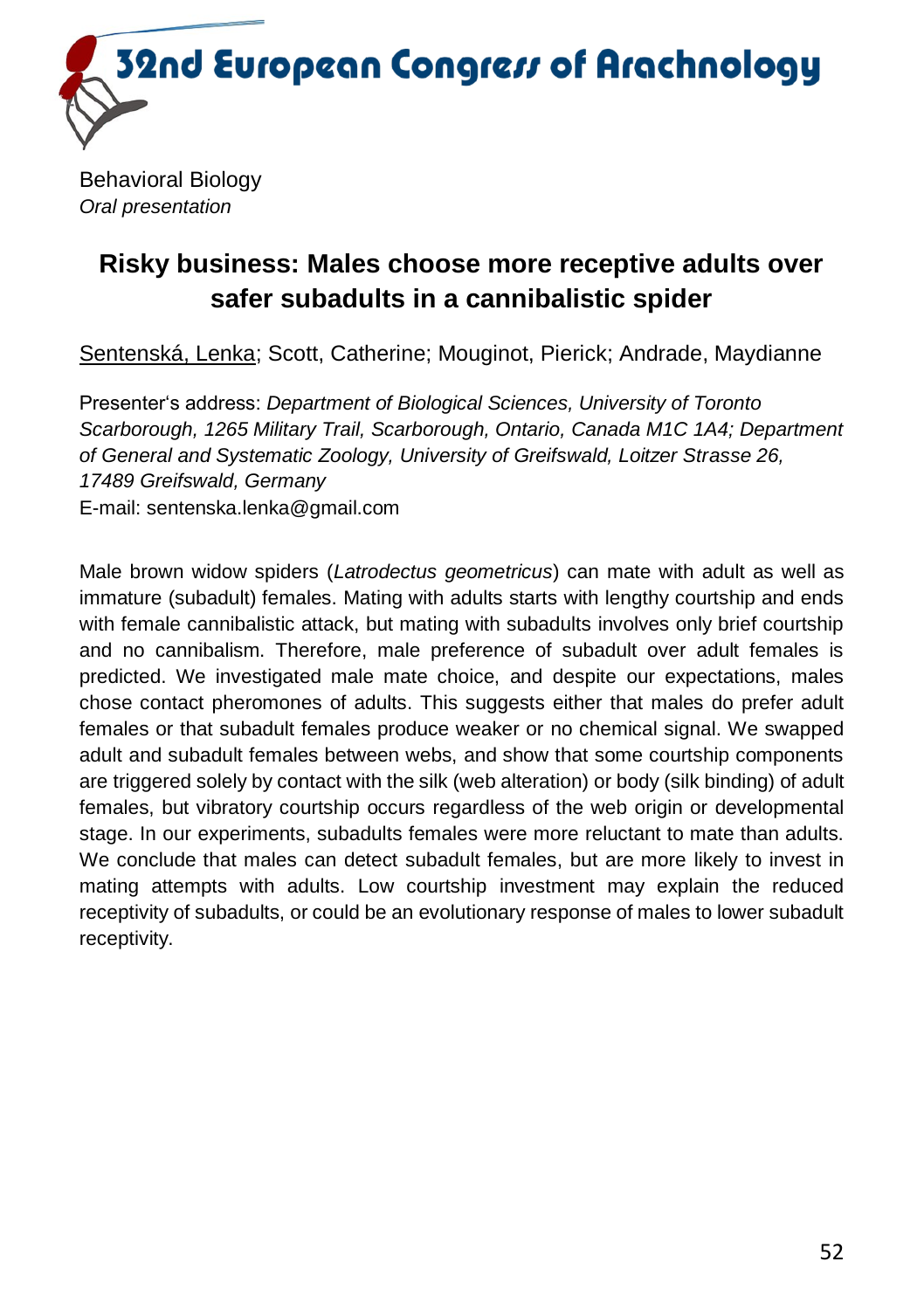

# **Phenotypic plasticity and genetic adaptation in the wasp spider: Response to variation in winter conditions**

Sheffer, Monica M.; Uhl, Gabriele

Presenter's address: *University of Greifswald* E-mail: monica.sheffer@uni-greifswald.de

Range expanding species offer the unique opportunity to study organismal adaptation to novel climates in real time. The European wasp spider, *Argiope bruennichi*, has expanded its range from warm, oceanic and Mediterranean climate zones into the continental climate zone of the Baltic States and Scandinavia within the last century. Continental climates are characterized by greater seasonality and colder winters compared to the Mediterranean. This range expansion is coupled with genetic differentiation of the edge populations relative to core populations, leading to the central question of this project: to what extent are local adaptation and/or phenotypic plasticity responsible for successful colonization of northern latitudes in the wasp spider? To answer this question, we followed a reciprocal transplant common garden design to compare overwintering survival and cold tolerance traits (supercooling point, lower lethal temperature, chill coma recovery time) of edge and core populations, at mid-winter and after winter. Our findings indicate a strong role of local adaptation in determining cold tolerance, with seasonal differences in the degree of plasticity. Genetic adaptation seems to be coupled with a loss of plasticity in some traits.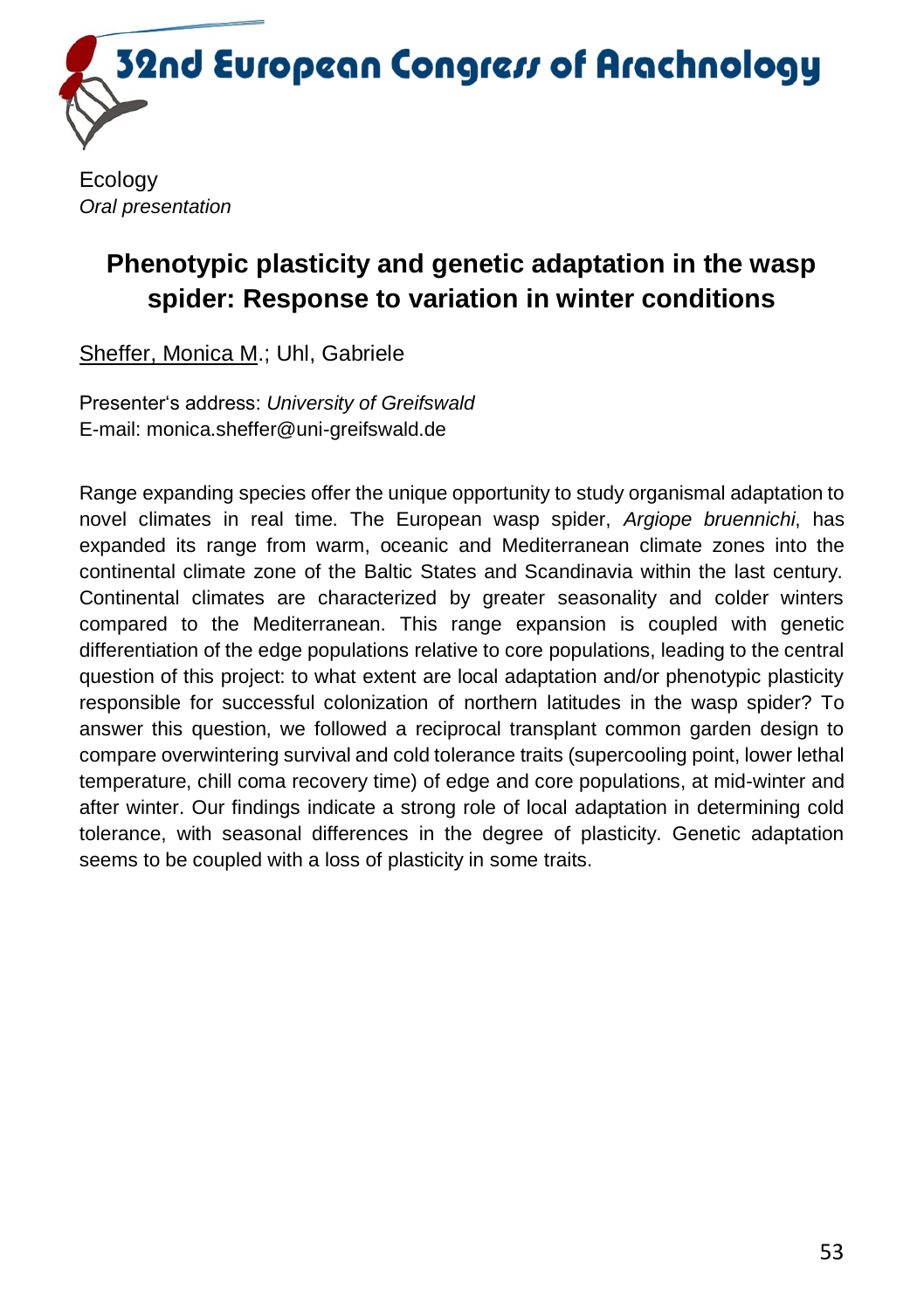

**Neurobiology** *Oral presentation*

# **Comparative anatomy of the visual system for motion processing in the brains of cursorial and stationary hunting spiders**

Steinhoff, Philip O.M.; Harzsch, Steffen; Uhl, Gabriele

Presenter's address: *Zoological Institute and Museum, University of Greifswald* E-mail: philipsteinhoff@gmail.com

Some animal species have evolved different types of eyes that are specialized for specific tasks. A prime example for this are spiders, which possess eight pairs of eyes, of which one pair (the principal eyes) are used for object discrimination, while the three other pairs (the secondary eyes) are used for movement detection. We investigated the brain neuropils that process information from the secondary eyes in four spider species: Two cursorial hunters *Marpissa muscosa* (Salticidae) and *Pardosa amentata* (Lycosidae) that strongly rely on visual cues, and two stationary, web building hunters *Argiope bruennichi* (Araneidae) and *Parasteatoda tepidariorum* (Theridiidae) that detect prey by vibrational cues. We predicted that the differences in primary sensory input between the different species would be mirrored by differences in those brain areas that process the incoming information. Using Bodian silver impregnations, immunohistochemistry, microCT and dye backfills, we investigated the structure and volume of the visual neuropils and higher-order neuropils, as well as their connectivity, including projections to the ventral nerve cord. We show that the neural substrate for movement detection differs in neuropil number, arrangement, relative volume and connectivity between the investigated spider taxa. While the cursorial hunters possess prominent mushroom bodies that send projections toward the leg neuropils, these are much reduced or absent in the stationary hunting spiders. Our results indicate that the spider mushroom bodies may play a major role in visual motion processing, and show that depending on lifestyle, strong differences exist in the visual systems of spider species.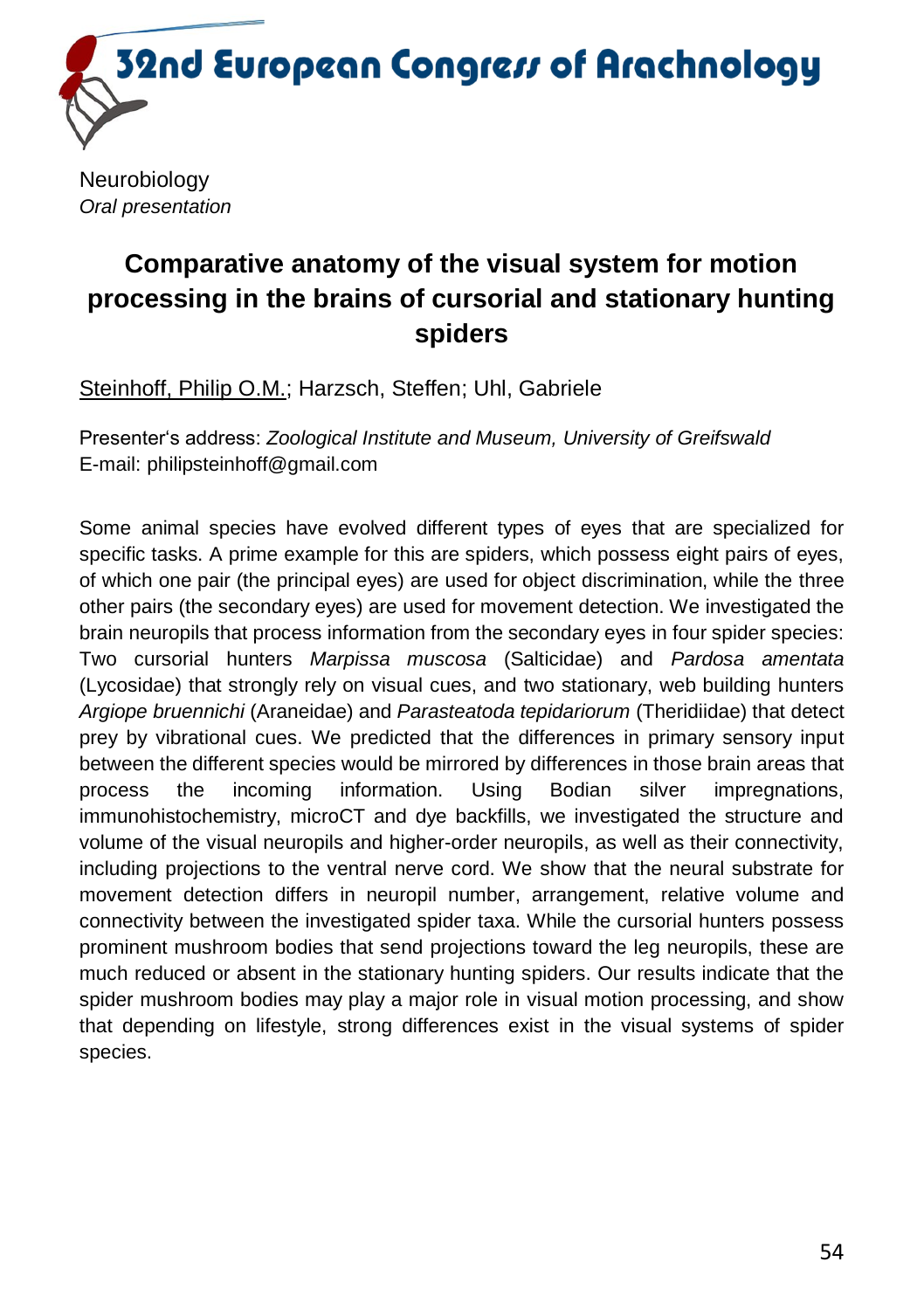

### **SPIN-CITY: urbanisation effects on colour, size and web building in** *Araneus diadematus*

Vanthournout, Bram; Vantieghem, Pieter; De Wolf, Katrien; Matheve, Hans; Shawkey, Matthew; Bonte, Dries

Presenter's address: *UGent* E-mail: bram.vanthournout@UGent.be

Cities can be viewed as "living labs" that provide unique opportunities to investigate evolution in real-time as they differ markedly in (a)biotic factors compared to surrounding rural areas. Urban areas can heat up considerably due to the heat island effect. It is expected that this increased temperature prompts an evolutionary colour response with lighter individuals in urban areas that can stay cooler compared to their darker counterparts. Because of smaller prey in cities, it is also expected that spiders build webs with smaller meshes to increase capture efficiency. We investigated urbanisation effects on *Araneus diadematus* in Ghent (Belgium) using a picture based approach, supplemented with spectrophotometry and thermography. We also present "SPIN-CITY for scientists": we are currently looking for collaborators to investigate these urbanisation effects through replicated sampling of cities across Europe and North America (www.spiderspotter.com).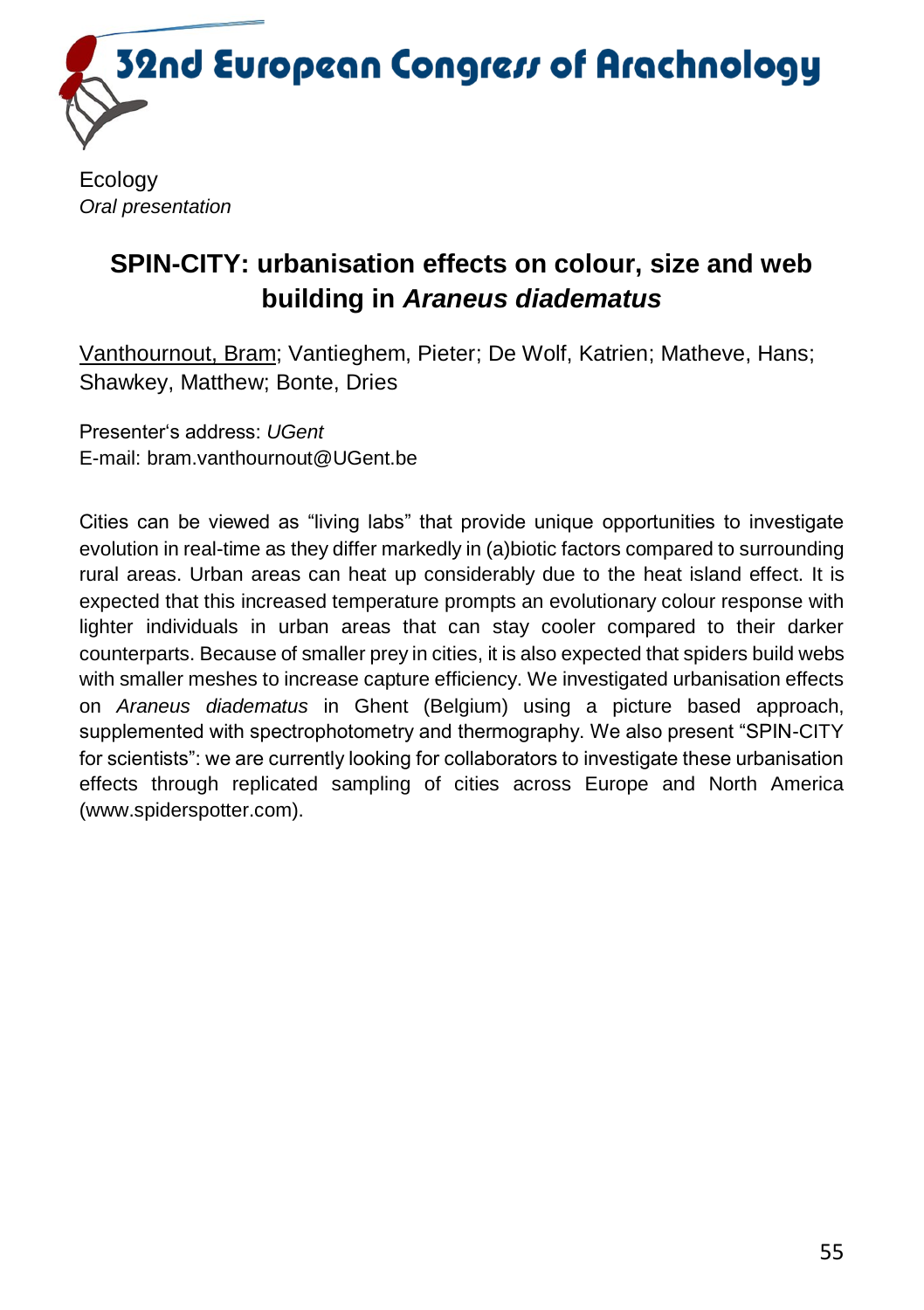Systematics, Biogeography & Diversity *Oral presentation*

#### **eDNA-based monitoring of canopy associated arthropod communities**

Weber, Sven; Melcher, Anja; Künzel, Sven; Broekmann, Rieke; Paulus, Martin; Klein, Roland; Krehenwinkel, Henrik

Presenter's address: *University of Trier* E-mail: webersv@uni-trier.de

Anthropogenic stress significantly influences biodiversity. Scientists are researching the insect decline to finally identify the main drivers of this observation. However, there are almost no time series available that could give insights for the true factors of the most recent events. The German Environmental Specimen Bank (GESB) has been collecting a variety of samples for over 35. Our special interest lies in the GESB`s leaf samples consisting of four abundant tree species in Germany. We developed a method based on the leaf samples´ environmental DNA to analyze the changes in arthropod communities. In total, we analyzed almost 400 samples and tested our discoveries against pesticides, landscape changes and weather variables. As a result of our community analyses we present novel and interesting insights of the canopy biocoenoses and changes for the last three decades. Surprisingly, we recognize a German-wide expansion of an unidentifiable Acari species coming from southern Europe, reaching the most northern sample sites just recently. The developed methods and the results of this study have the potential to be used in future monitoring projects around the world to help us to understand arthropod communities better.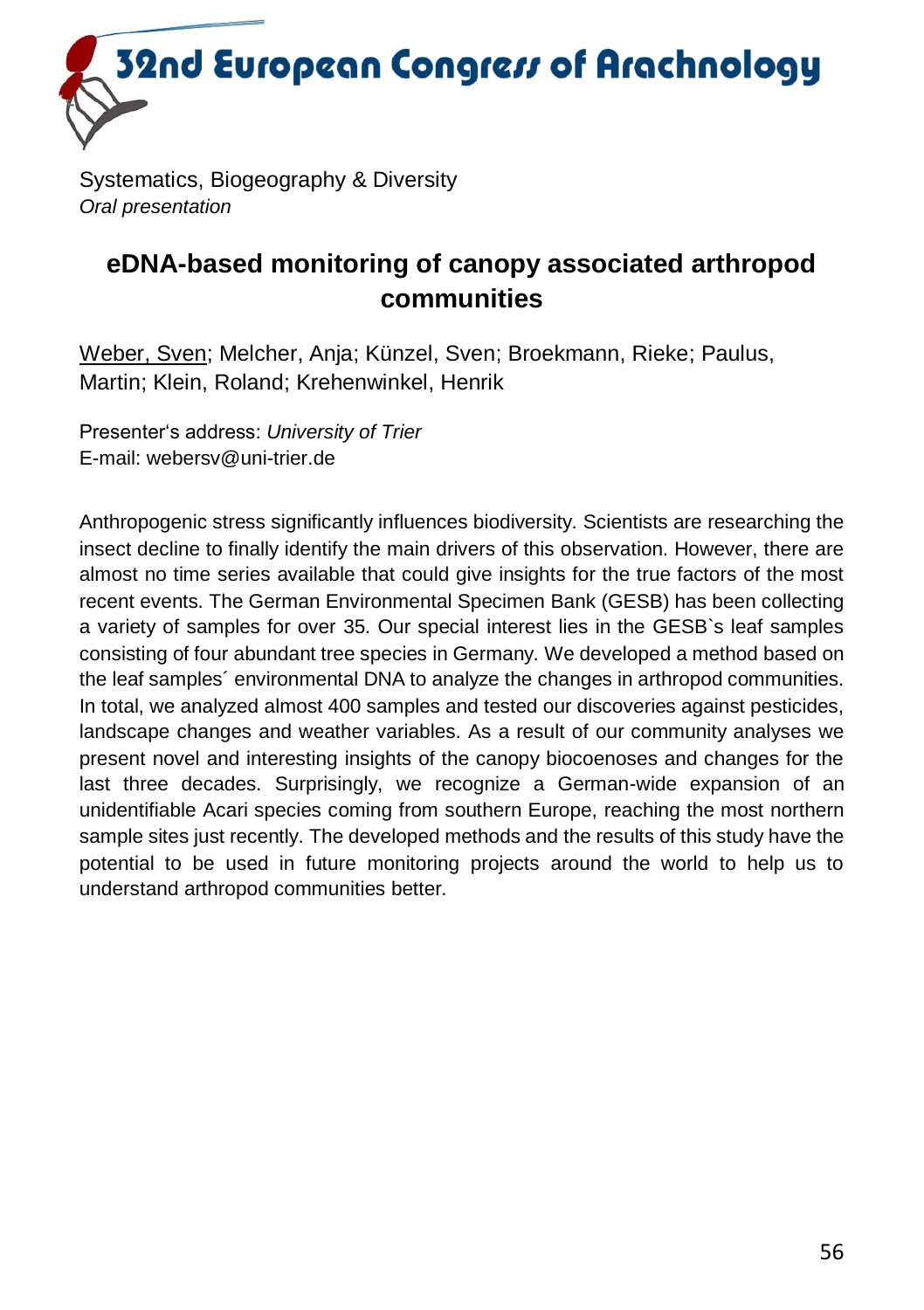

**Morphology** *Oral presentation*

# **Underestimated complexity of cribellate capture threads: stainability indicates variations in protein composition of silk fibres within a thread and between species**

Weissbach, Margret; Sistemich, Ellen; Joel, Anna-Christin

Presenter's address: *RWTH Aachen University, Institute of Biology II, Worringerweg 3, Aachen, Germany* E-mail: m.weissbach@bio2.rwth-aachen.de

Besides the well-known dragline silk, spiders produce many other types of silk with different chemical and mechanical properties. By interweaving a combination of these silks, even complex structures such as webs, attachment discs or capture threads can be built. The capture threads of cribellate spiders, e.g., consist of a complex multi-fibre system with thousands of individual fibres and up to seven different silk types - including nanofibres. The silk types involved thus form a fibre composite, in which each fibre is most likely assigned a specific mechanical task. For analysing the properties of the individual silk types, they would ideally have to be separated from their interconnected system. However, this is either not possible at all, or only by introducing mechanical stress, which would significantly influence their material properties. We present here a structural analysis of the threads of three different cribellate spiders (*Badumna longinqua*, *Deinopis subrufa*, *Uloborus plumipes*) by using different preparation and imaging techniques. In previous studies, the assignment of different fibre types was primarily based on varying diameters only. However, differences in light refraction effects, fluorescence and stainability revealed that fibres from different species previously assigned to the same silk type - must actually feature different material components. Considering the individual function of the fibres within a cribellate capture thread, this could also have an impact on the mechanical properties and imply that there are more functional types of fibre than previously recognised.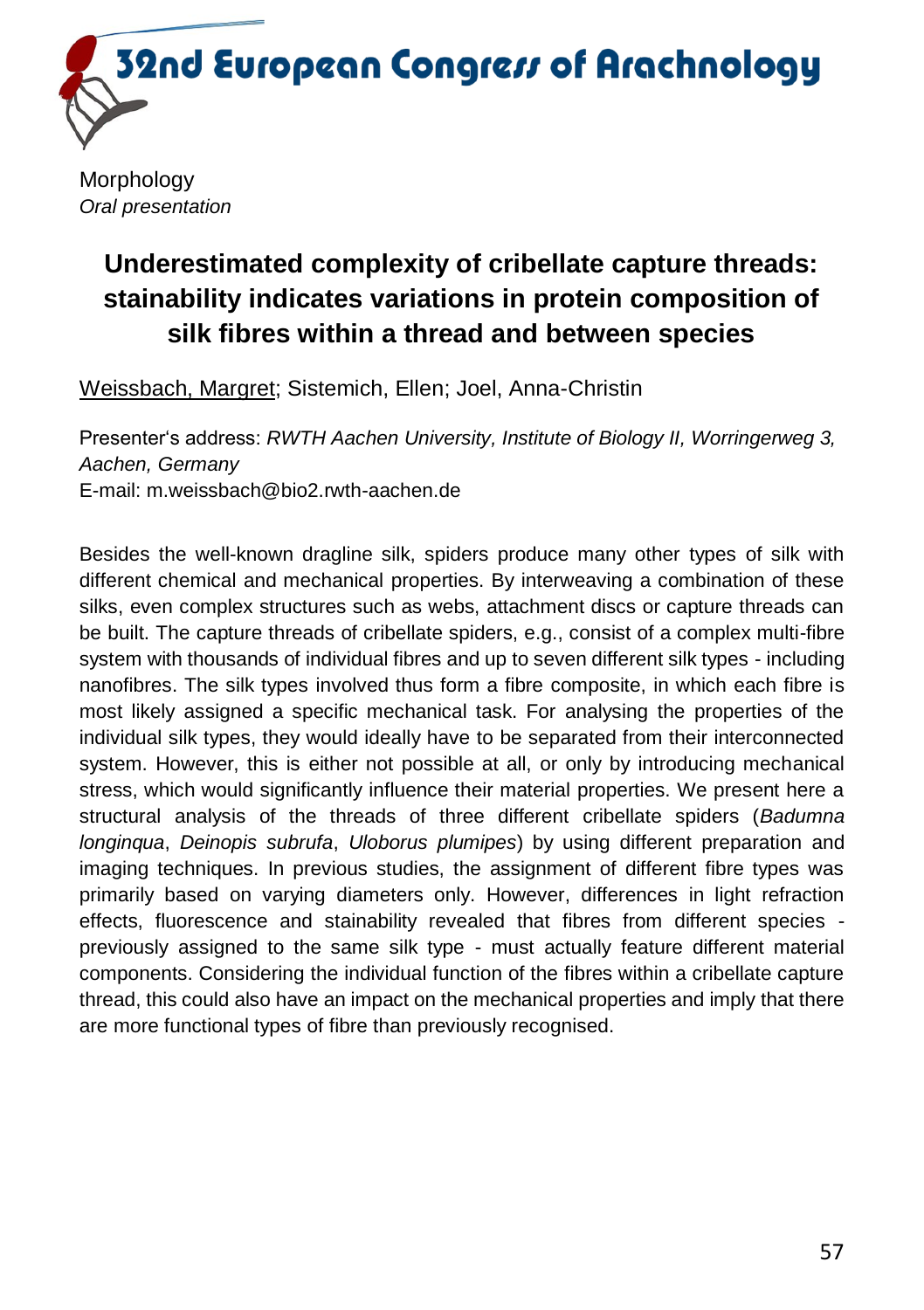

#### **Poisoning the web: Spiders in a polluted world**

Willmott, Nikolas; McNamara, Kath; Wong, Bob; Jones, Therésa

Presenter's address: *School of BioSciences, The University of Melbourne* E-mail: nwillmott@student.unimelb.edu.au

The presence of artificial light at night (ALAN) and the overuse of pesticides are independently implicated in the observed global declines of invertebrates. However, while these pollutants co-occur in disturbed environments, their interacting effects have not been well studied. There is evidence of circadian rhythms in pesticide susceptibility in some insects, but the effects on spiders have not been tested experimentally. Both pollutants have been shown individually to affect development, morphology, and behaviour in spiders, so there is potential for interesting effects. In a laboratory study, I reared spiders under either a natural day:night cycle or chronic ALAN, and performed repeated acute exposures to different concentrations of the neonicotinoid insecticide imidacloprid. I explored the impacts of these two pollutants on the growth and climbing performance of the native Australian garden orb-weaving spider (*Eriophora biapicata*). This nocturnal orb-weaver is widespread and abundant in a range of anthropogenically disturbed urban and agricultural habitats. I found that the effects of imidacloprid increased with increasing concentration, but the impacts interacted with exposure to ALAN. Pollutants rarely act alone in disturbed habitats, so these results highlight the importance of considering multiple stressors when assessing the biological consequences of pollutants. I discuss these results in the context of the natural history of *Eriophora biapicata* in urban habitats, with reference to several interesting aspects of their biology.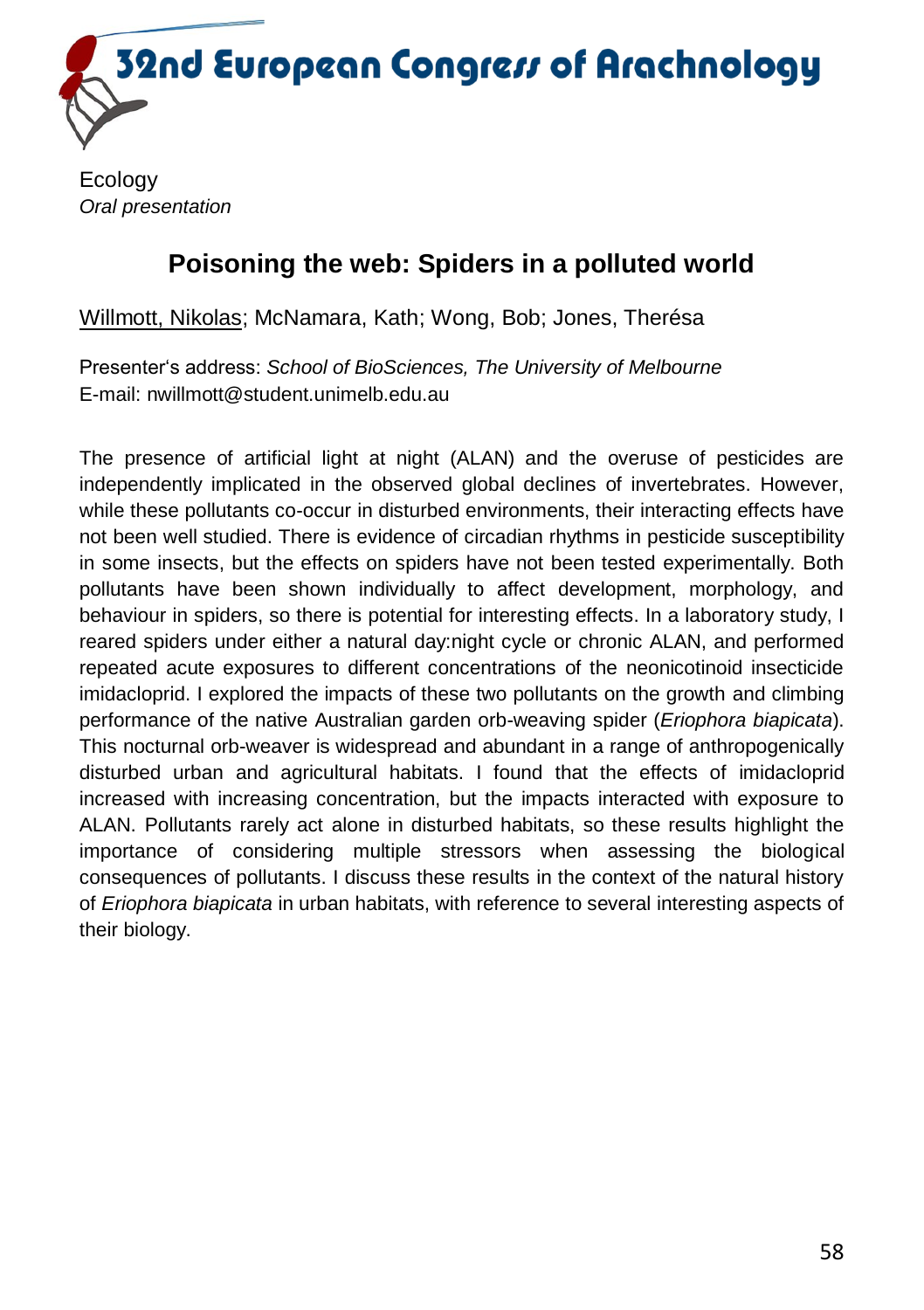

### **Distribution and habitat characteristics of the myrmecophile scorpion** *Birulatus israelensis* **Lourenço 2002**

Zvik, Yoram; Raiter, Keren; Hawlena, Dror; Gavish-Regev, Efrat

Presenter's address: *The Scorpion Research Lab, Hoopoe Ornithology & Ecology, Yeroham, Israel* E-mail: yoram.zvik@mail.huji.ac.il

The Levantine scorpion, *Birulatus* Vachon, 1974, is known from four species, each described from a single specimen or locality. Since their description, very few additional *Birulatus* scorpions, if any, were found. In 2016 several individuals of *B. israelensis* were observed during a field survey in association with the harvest ant *Messor ebeninus* Santschi, 1927, suggesting that *B. israelensis* is a myrmecophile. We investigated this relationship and the drivers of the species' distribution. We surveyed 10 *Messor* ant nests at 20 new sites in the region surrounding the 2016 locality. Each nest was searched with UV light on moonless nights for live *Birulatus* or remains of their exuvia, along the ant's foraging trails and at the nest and its vicinity, including litter piles and underground upper chambers. We modelled *B. israelensis* distribution within Israel using presence-absence ecological niche model ensembles and seven environmental variables signifying soil type, topographical parameters, precipitation, and temperature. Our study indicates an extensive and exclusive association between *B. israelensis* and *Messor* ant nests. We found up to 12 individuals in a single ant`s nest, either among the ants on the foraging trail or inside the nest upper chambers. Remains of *B. israelensis* exuvia were also found in the nest`s outer litter piles. No individuals of *B. israelensis* were found in a distance of more than 50 m from a nearby *Messor* nest. Our model suggests that topographic wetness, soil type, slope, and winter temperatures, best predict the presence of *B. israelensis*. Further surveys are needed to verify whether *B. israelensis* is found in the sites predicted by the model.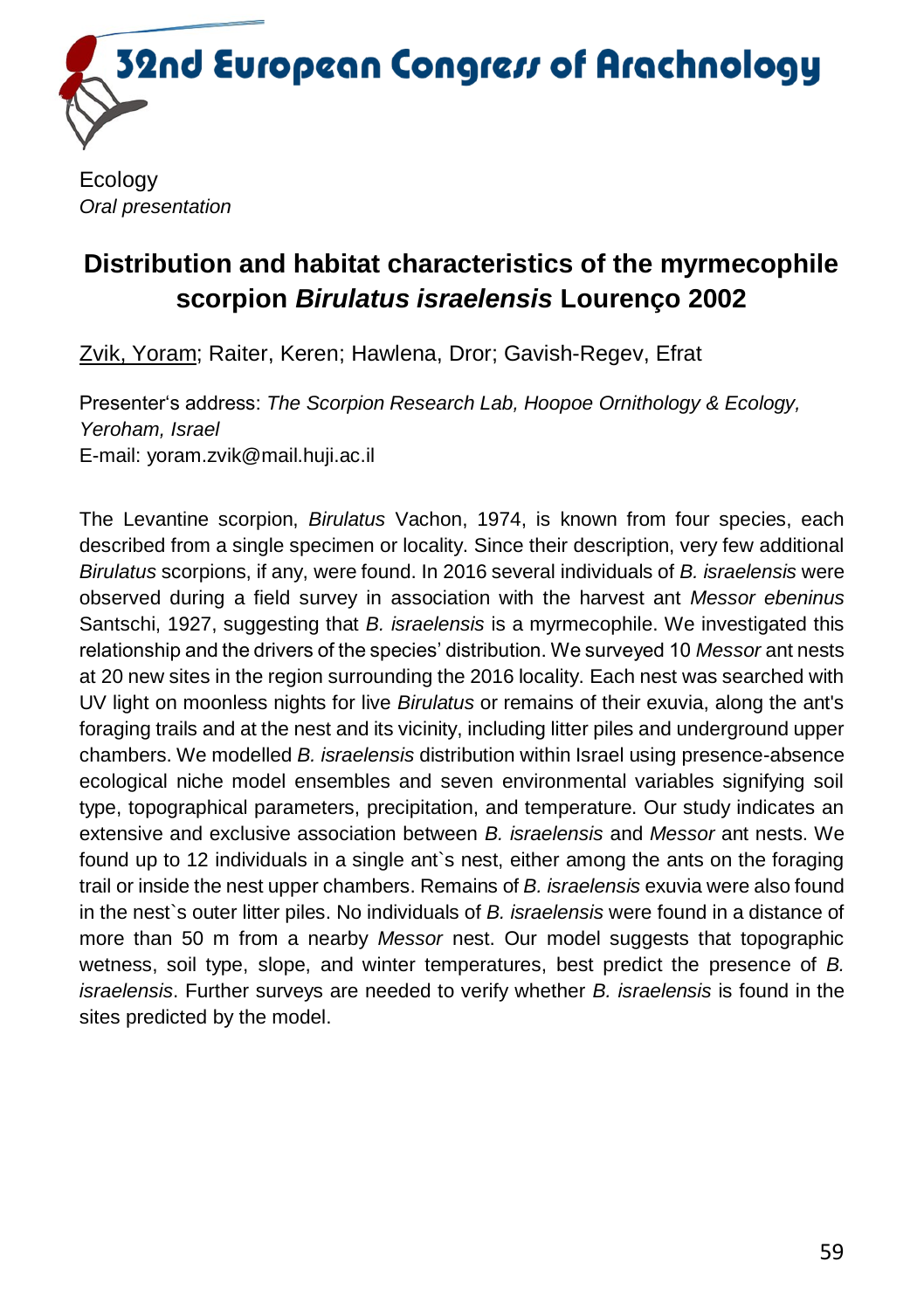Systematics, Biogeography & Diversity *Poster*

### **Laniatorean harvestmen (Arachnida: Opiliones) from mid-Cretaceous Burmese amber**

Bartel, Christian; Dunlop, Jason A.; Sharma, Prashant P.; Selden, Paul A.; Tarasov, Pavel E.; Ren, Dong; Shih, Chungkun

Presenter's address: *Freie Universität Berlin* E-mail: christianb@zedat.fu-berlin.de

One new family, nine new genera and nine new species of laniatorean harvestmen (Arachnida: Opiliones: Laniatores) from the mid-Cretaceous (Cenomanian, ca. 99 Ma) Burmese amber of Northern Myanmar have been described. The families Beloniscidae, Petrobunidae, Podoctidae, Pyramidopidae, Tithaeidae are recorded for the first time as fossils and an extinct family, Mesokanidae, has been recognised. Three new species are added to the family Epedanidae, which was previously known from Burmese amber. Two additional juveniles with Insidiatores affinities are also described, which is of interest as this Infraorder is not known from Southeast Asia today. These records offer new mid-Cretaceous constraints for the origins of six modern families and suggest that the Burmese amber forests hosted a fairly diverse fauna of laniatorean harvestmen which mostly belonged to lineages still present in Southeast Asia today. A further inference from these finds is that the modern Laniatores fauna of Southeast Asia may have had a Gondwanan origin.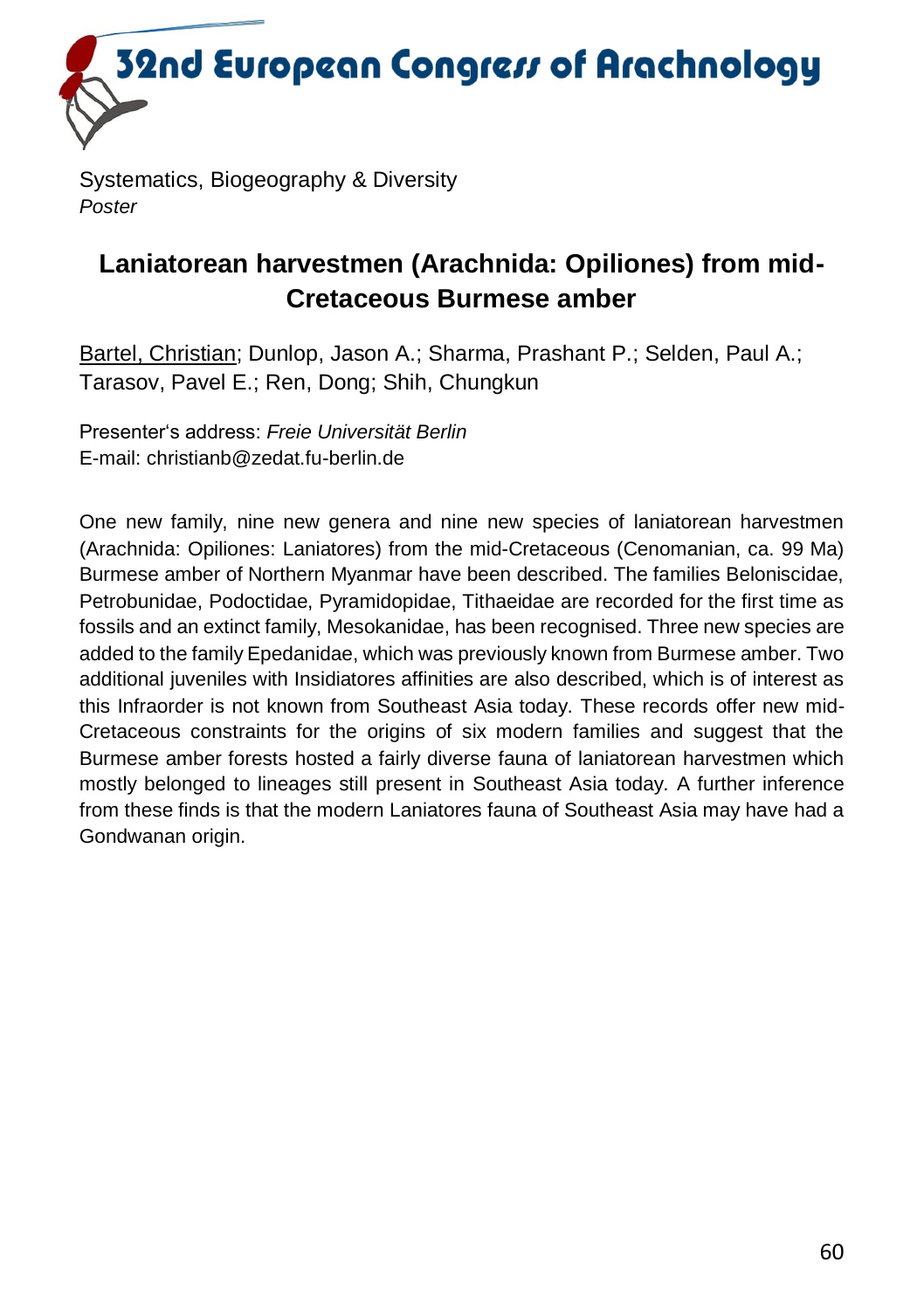Systematics, Biogeography & Diversity *Poster*

### **Cryptic genetic diversity of the North African scorpion,**  *Buthus occitanus* **(Scorpiones: Buthidae)**

Ben Othmen, Abdelwaheb

Presenter's address: *University of Monastir* E-mail: benothmentn@gmail.com

The variability of the cytoplasmic genome was assessed by directly sequencing a 304 bp fragment of the DNA encoding mitochondrial 16s rRNA in 11 scorpions belonging to the species *Buthus occitanus*: 11 sequences and 7 haplotypes were recognized. The "uncorrected p-distances" genetic distances vary between 0.3% and 4.3% between the different haplotypes of *Buthus occitanus*. The lowest value is recorded between the two haplotypes Buth06occitanus and Buth07occitanus and grouping the two scorpions of Telept. However, the highest divergence was recorded between the two haplotypes Buth04occitanus and Buth05occitanus, respectively defining the haplotypes of Kerkena and Djerba scorpions. We note that except for the two Telept specimens which each show a separate haplotype, the other specimens belonging to the different localities combine into a single haplotype. From 11 individualized sequences, 7 haplotypes were identified. These sequences were analyzed both by the parsimony method ("Branch and Bound" method; the number of haplotypes, in this case, is low, which allows the application of this method) and by the method. "Neighbor Joining" and always taking as an outgroup the 16S rRNA mitochondrial sequence of *Buthus occitanus* from Morocco for tree rooting. The two trees drawn from these sequences were identical. The majority consensus tree obtained by bootstrap analysis over 1000 iterations highlights two main branches: The first is defined by the haplotype of the Tunis specimen, the second, brings out two sub-branches: one, defined by the haplotype from Tozeur while the other subbranch groups the remaining haplotypes belonging to the different localities of Tunisia. It is important to note that apart from the two Telept specimens, which define two combined mitochondrial haplotypes (89% bootstrap value), all other scorpions belonging to the same locality, define the same haplotype. However, the grouping of the two haplotypes Buth02occitanus and Buth05occitanus from Kef and Kerkena Island respectively is supported by a high value of Bootstrap, the latter grouping argues in favor of a possibility of passive transport of scorpions between geographically distant localities.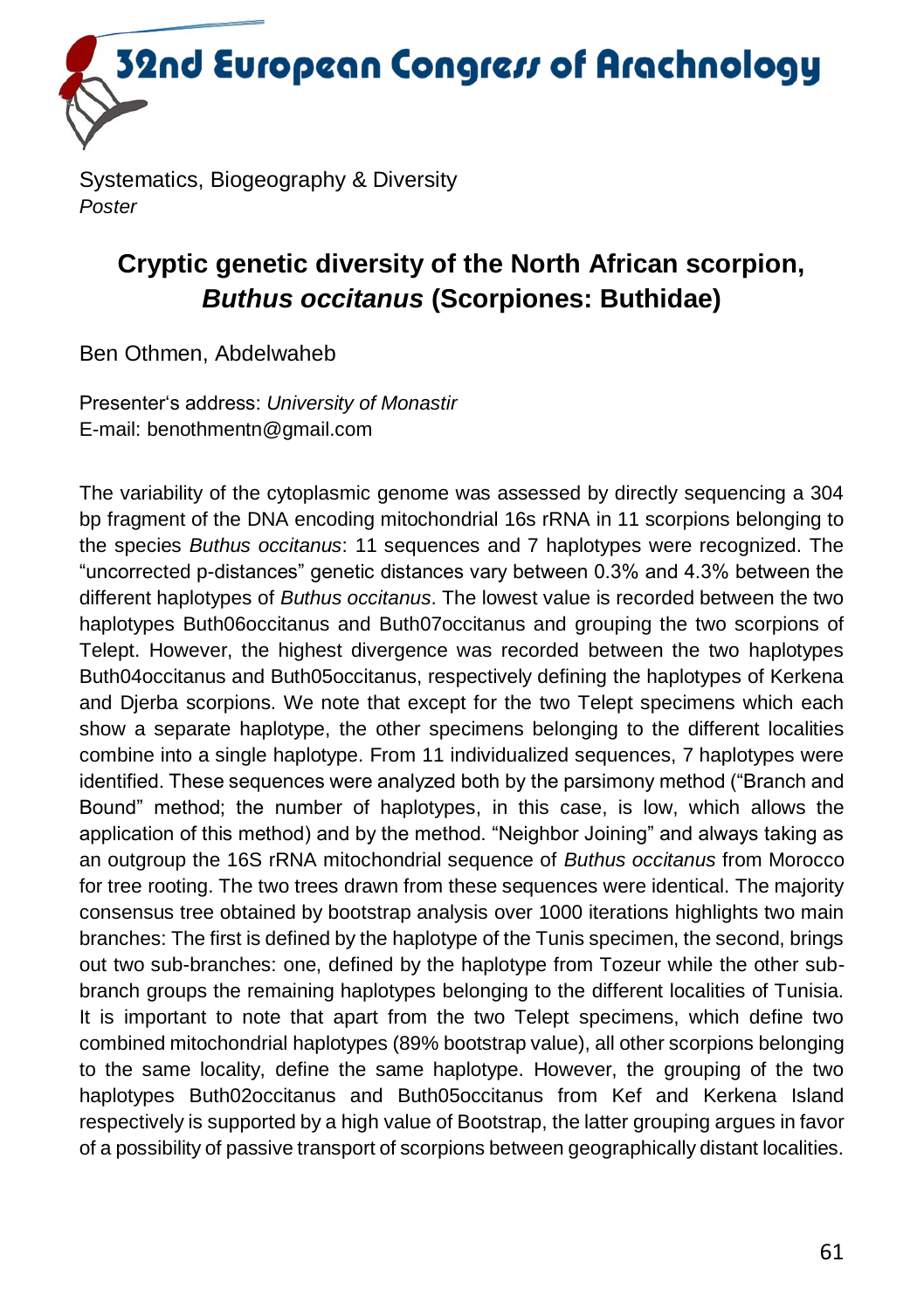

Ecology *Poster*

### **Genomic determination of reproductive mode in facultatively parthenogenetic Opiliones**

Brown, Tyler A.; Tsurusaki, Nobuo; Burns, Mercedes

*University of Maryland, Baltimore County, US* E-mail: tbrown8@umbc.edu

Despite sexual reproduction posing myriad short-term costs to individuals, sex is near ubiquitous in animals. To understand the factors maintaining sex, study of alternative reproductive modes is necessary. Facultative parthenogenogenesis is theorized to mitigate many costs of sex; individuals can participate in occasional sex and obtain genomic benefits. *Leiobunum manubriatum* and *L. globosum* are facultatively parthenogenetic harvestmen well-suited for mating system studies as males vary in frequency and coercive sexual traits across populations. We asked: if populations of facultative parthenogens contain high frequencies of coercive males, will females mate? Will offspring production differ from conspecific, low male frequency populations? We addressed these questions by first collecting females and egg clutches from populations varying in male frequency. In *L. manubriatum*, female fecundity did not significantly vary between populations with high or low male relative frequency, despite the potential release of the latter from sexual conflict. Using three genotyping methods, we revealed *L. manubriatum* offspring from high-male populations were primarily produced asexually, despite sex ratios in these populations approaching equality. Rapid and accurate SNP genotyping will continue to provide inference on sire assignment, allowing us to address broader evolutionary questions regarding the maintenance of sex.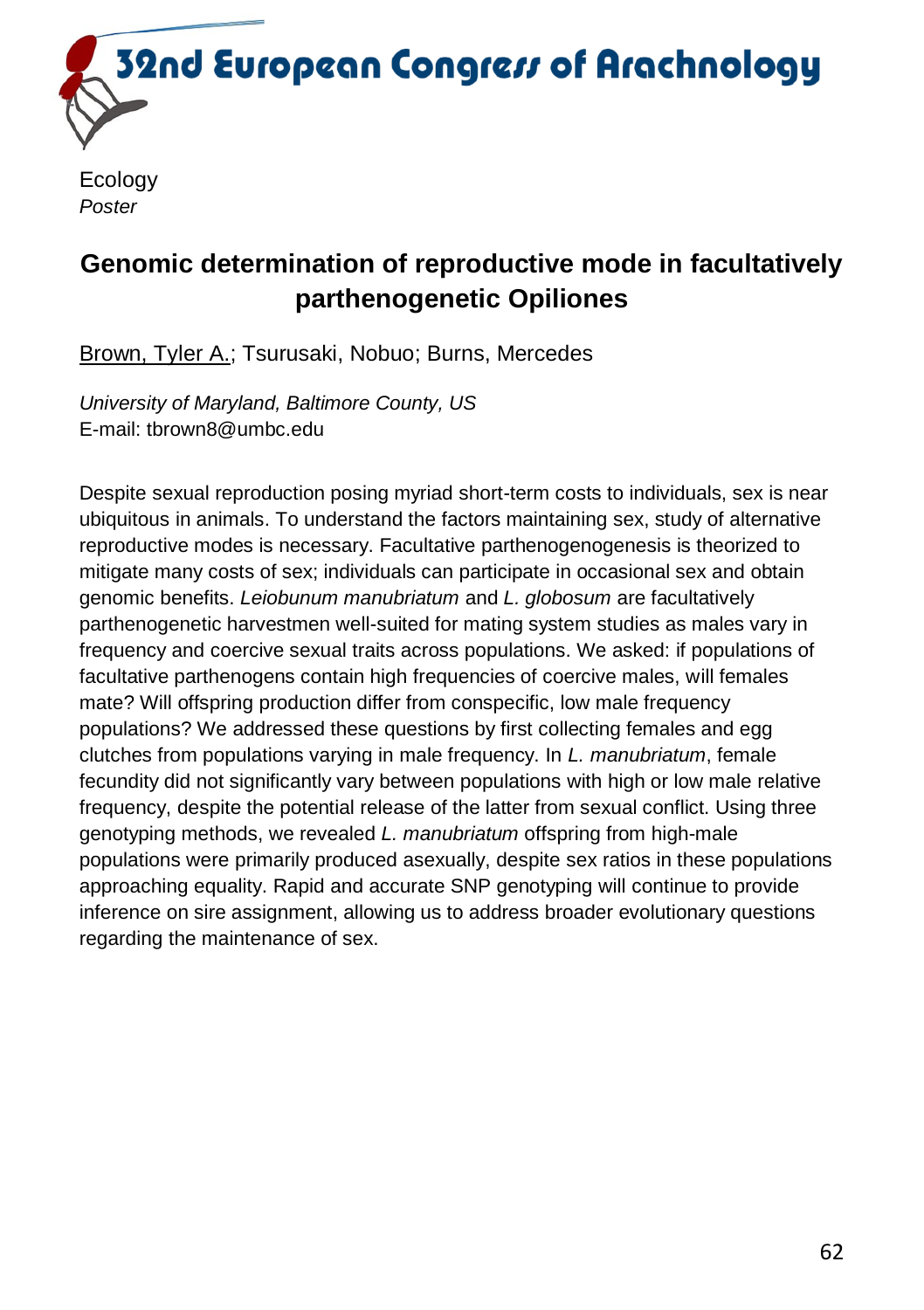Systematics, Biogeography & Diversity *Poster*

# **The enigmatic genus** *Mastigusa* **Menge, 1854 (Araneae, Hahniidae): phylogenetic placement and provisional taxonomical revision**

Castellucci, Filippo; Luchetti, Andrea; Jensen, Rasmus Aagaard; Scharff, **Nikolai** 

Presenter's address: *University of Bologna; Natural History Museum of Denmark* E-mail: filippo.castellucci2@unibo.it

A first attempt of phylogenetically placing the spider genus *Mastigusa* (Menge, 1854) using molecular data is presented, together with a provisional revision of the three species currently ascribed to the genus. These spiders, found in Europe, North Africa and the Near East, are fascinating for several reasons. They show extreme modifications in the morphology of both male and female genitalia and peculiar ecological features, being often observed in close association with different ant species. The genus *Mastigusa* had a troubled taxonomic history with uncertainty about its phylogenetic relationships and the number of species that it should include. The genus was placed in different families but it was never included in any published molecular phylogeny. Three species are currently recognized: *M. arietina* (Thorell, 1871), *M. lucifuga* (Simon, 1898) and *M. macrophthalma* (Kulczyński, 1897). The circumscription of the three species has been problematic due to the inconsistency of the diagnostic characters used, leading to confusion about their actual status and distribution. Our multi-locus phylogenetic analysis shows *Mastigusa*, currently placed in the family Hahniidae, clustering within Cybaeidae. The morphological examination of the types and specimens collected all over the known distribution range of the genus reveals that only specimens from Slovenia and Croatia bare morphological features that differentiates them from all the other populations. We propose the movement of the genus *Mastigusa* to Cybaeidae and we provisionally revise the status of the three species by suggesting *M. lucifuga* as a junior synonym of *M. arietina* and by redescribing both *M. arietina* and *M. macrophthalma*.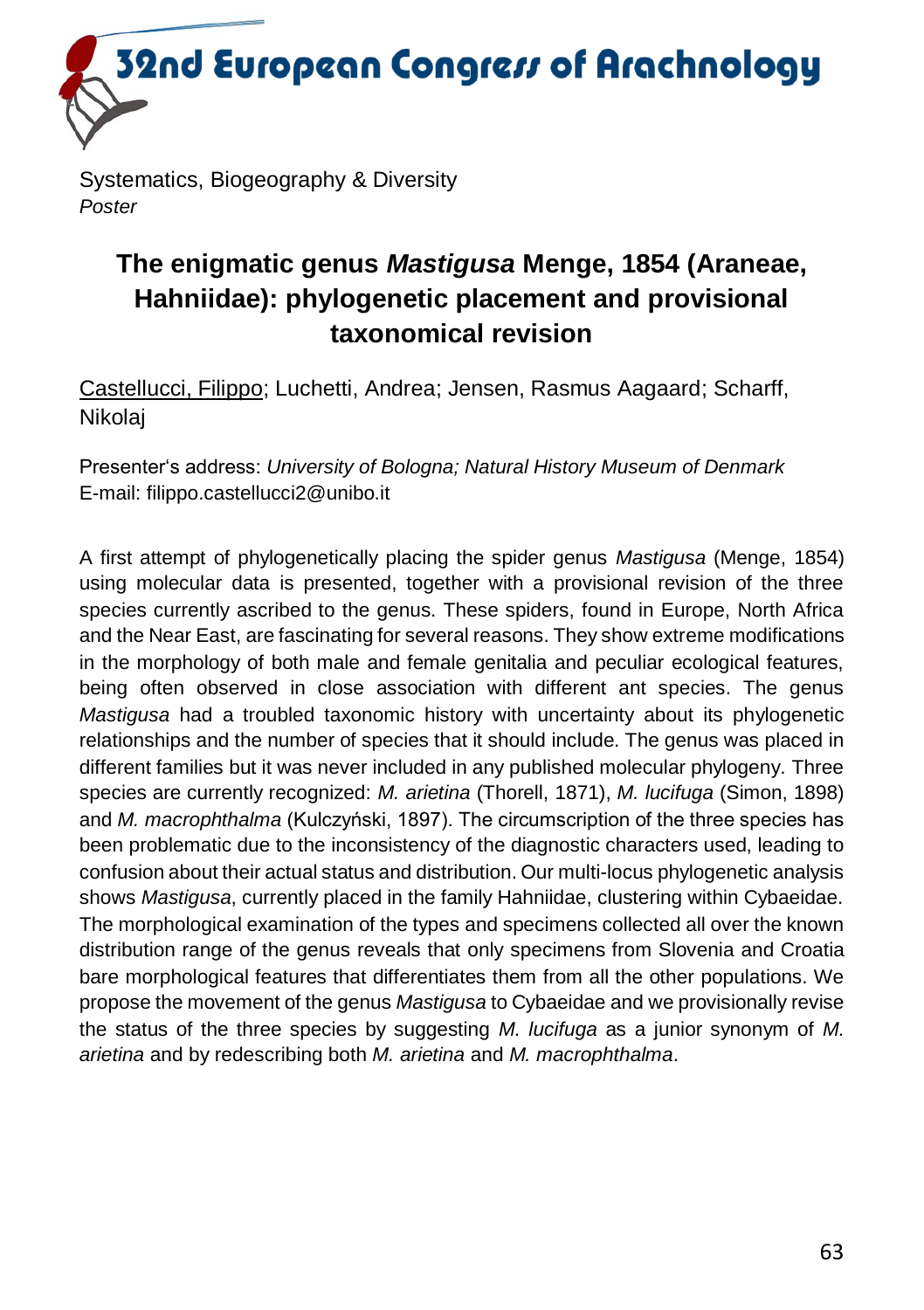

**Ecology** *Poster*

#### *Arctosa cinerea* **- distribution and status in Latvia**

Cera, Inese

*University of Latvia, Institute of Biology* E-mail: inese.cera@lu.lv

*Arctosa cinerea* is the only spider species protected by the law in Latvia up to date. In this study, we analyze all reported observations of the species in the territory of Latvia during the period of 2003-2021 in order to estimate the species' current status. This is done according to IUCN Red List criteria for updating all Red List species, as well as potential Red List species of Latvia. Such updates have been carried out already in neighboring countries: Lithuania, Estonia, and Finland. Information was gathered by both - scientists reporting on an official site by Latvian Nature conservation agency www.ozols.gov.lv and citizen science platform for reporting of observations www.dabasdati.lv. *Arctosa cinerea* is recorded at 15 sites, during the study period a total of 32 adult specimens were observed. In most cases, the species was discovered in the foredunes of the Baltic Sea, where it was hiding under the stones or under the pieces of deadwood. On one occasion the species was observed at the river bank where the wolf spider was crawling on the sand (June 3, 2008), ca. 4 km from the sea. *Arctosa cinerea* preferred habitat to live on bare sand, also at river banks. There is no data on the species presence in inner dunes or other similar structures as sandy places in Latvia up to date. Given the available information, *Arctosa cinerea* may be considered endangered in Latvia, but more data are needed to confirm this status.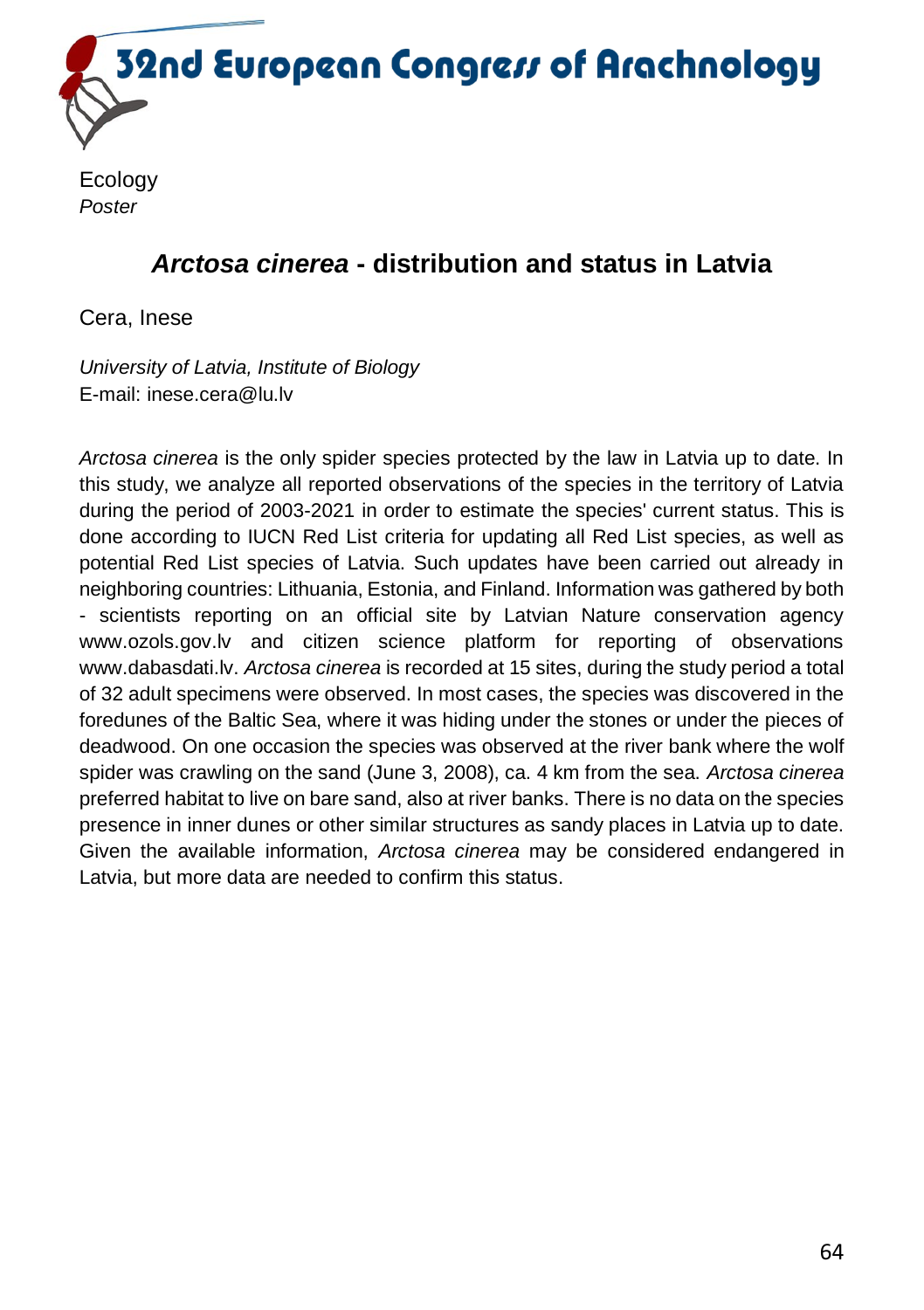Systematics, Biogeography & Diversity *Poster*

#### *Loxosceles***: a true troglophile, opportunist, or both?**

Ganem, Zeana; Aharon, Shlomi; Armiach Steinpress, Igor; Lubin, Yael; Gavish-Regev, Efrat

Presenter's address: *The Hebrew University of Jerusalem* E-mail: zeana3ganem@gmail.com

*Loxosceles rufescens* Dufour, 1820, is native to countries surrounding the Mediterranean basin. Outside of its original distribution range, *L. rufescens* was suggested to be a synanthropic species due to its proximity to man, occurrence in artificial habitats, and its ability to invade new habitats. In its original distribution range, it is found in shaded natural habitats, in addition to artificial habitats. Recently we conducted a thorough arachnid survey in 35 Levantine caves. Surprisingly, *L. rufescens*, which was identified morphologically, was the third most common spider species in our survey. We hypothesized that *L. rufescens* is an accidental cave visitor species, as it has no troglomorphic characters. As a potential opportunistic species, it might be able to utilize the cave habitat as a temporary shady refuge. Therefore, we predicted that it would be found only in the cave entrance, not in the twilight or dark zones. Moreover, as an accidental visitor, we predicted that it would not establish viable populations within caves. We compared the number of individuals found in all ecological zones in the sampled caves to test the first hypothesis. We found 116 individuals in 19 of the 35 caves sampled. Of the 116 individuals, 76 were found in the cave entrance, 63 in the twilight, and 13 in the dark zone. We also recorded dense, viable populations of males, females, egg-sacs, and juveniles in some of the caves. These results do not agree with our hypothesis that *L. rufescens* is an accidental visitor in caves. On the contrary, our results suggest that *L. rufescens* is a true cave troglophile in Levantine caves. Further study is needed to understand its opportunistic nature in caves. In addition, we are conducting a molecular study to verify cryptic-species existence.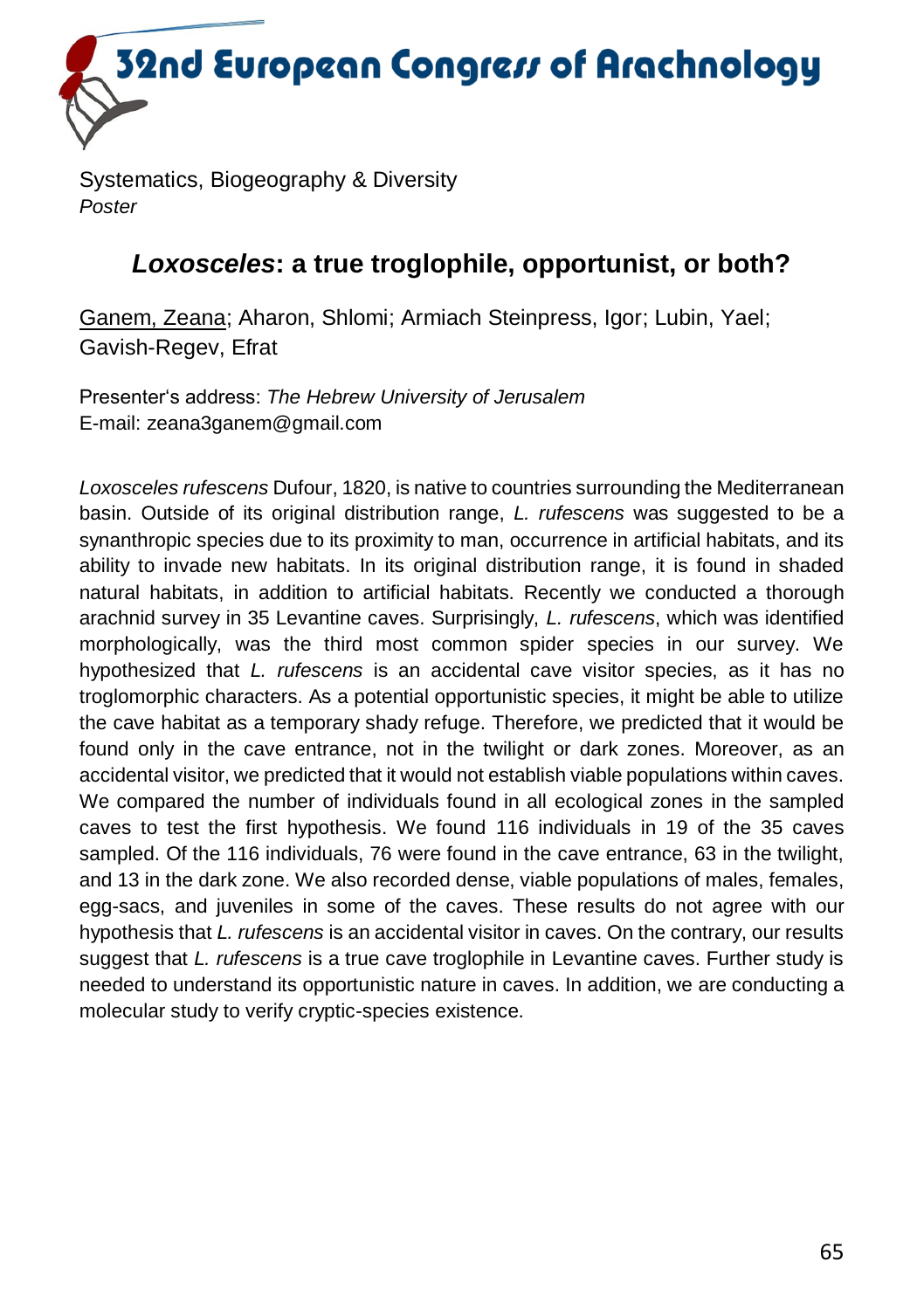Systematics, Biogeography & Diversity *Poster*

### **A contribution to spider fauna (Arachnida: Araneae) from Bjeshkët e Nemuna mountains (Kosovo)**

Geci, Donard; Naumova, Maria; Ibrahimi, Halil; Grapci-Kotori, Linda; Gashi, Agim; Bilalli, Astrit; Musliu, Milaim.

Presenter's address: *Department of Biology, Faculty of Mathematics and Natural Sciences, University of Prishtina, Mother Teres street p.n., 10000 Prishtina, Republic of Kosovo*

E-mail: geci.donardd@gmail.com

Kosovo is the least studied country in the Balkan Peninsula in terms of spider fauna and uninvestigated areas still remain. From Bjeshkët e Nemuna Mountains until now were reported only 13 species. We collected spider specimens from 20 sites in Bjeshkët e Nemuna National Park. In total, we collected and identified 321 specimens,  $87\textdegree\textdegree\textdegree$  $234\degree\degree$ , excluding juveniles. These specimens belong to 91 species, 69 genera, and 23 families. Of those, 47 species, 17 genera, and 3 families are new records for the spider fauna of Kosovo, 78 species are new for the mountain. Spiders from subterranean habitats are not included in this investigation.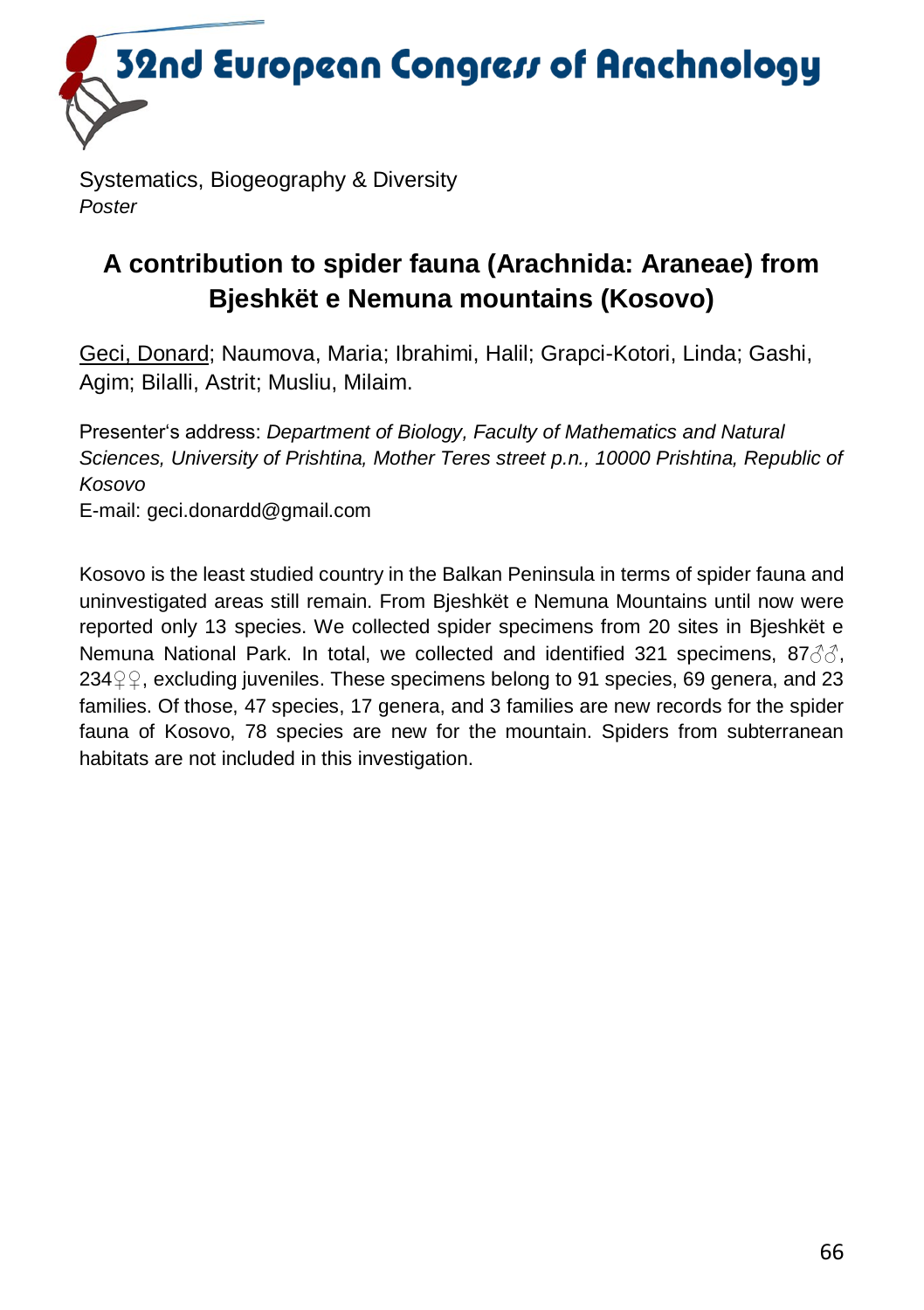

**Ecotoxicology** *Poster*

### **Mud Dauber Nests as Sources of Spiders in Mercury Monitoring Studies**

Hannappel, Madeline P.; Chumchal, Matthew M.; Drenner, Ray W.; Kennedy, Jim; Barst, Benjamin D.; Castellini, J. Margaret

*Department of Biology, Texas Christian University, Fort Worth, Texas, USA* E-mail: mphannappel2@gmail.com

Identifying ecosystems where biota may be contaminated with hazardous levels of methylmercury (MeHg) is a challenge. One approach for determining site‐specific MeHg contamination is to monitor MeHg contamination in sentinel species. Terrestrial spiders that consume emergent aquatic insects (e.g., midges and mayflies) have been proposed as sentinels of MeHg contamination of aquatic ecosystems. The purpose of the present study was to determine whether a novel sampling technique, collection of spiders from nests of mud dauber wasps (Sphecidae), would be an efficient method for capturing MeHg‐contaminated spiders for use as sentinels in ecological risk assessments. Mud dauber nests were collected near the Clear Fork of the Trinity River in Fort Worth, Texas (USA). Nests contained 627 unconsumed spiders from 5 families: Araneidae, Salticidae, Thomisidae, Oxyopidae, and Theridiidae. MeHg concentrations ranged from 12.2 to 56.3 ng/g wet weight in Thomisidae and Araenidae, respectively. MeHg concentrations of the spiders were generally low relative to risk thresholds for adult birds, but a few families of spiders could pose a risk to nestlings. Although mud dauber nests have been recognized as a source of spiders for biodiversity studies, the present study is the first to demonstrate the potential use of spiders collected from mud dauber nests for ecotoxicology studies.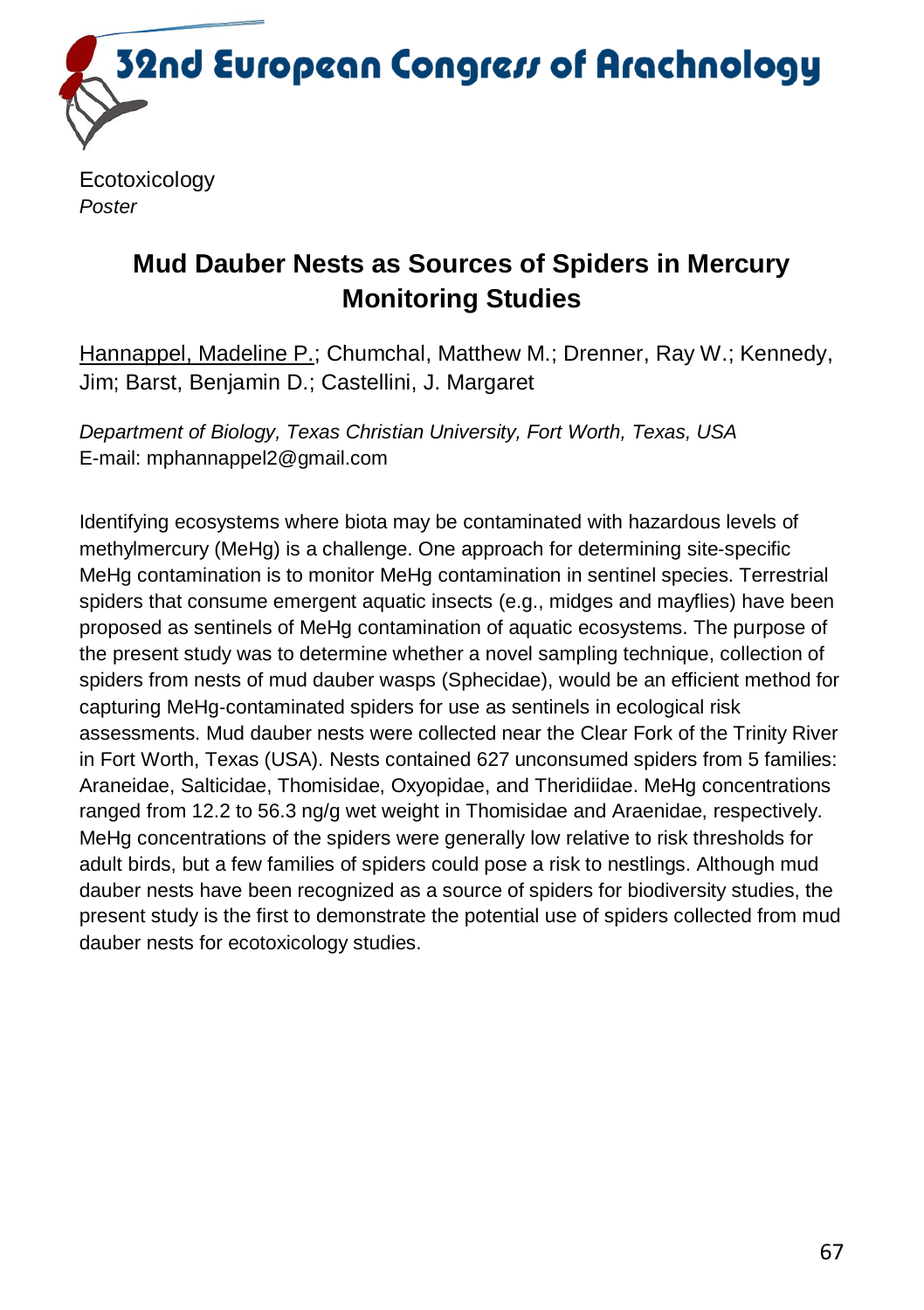

**Ecology** *Poster*

### **Diversity of orb weaving spiders' silk tensile properties on a climatic gradient**

Hopfe, Charlotte; Ospina, Bryan; Scheibel, Thomas; Cabra-García, Jimmy

Presenter's address: *Department of Biomaterials, Universität Bayreuth, Bayreuth, Germany* E-mail: charlotte.hopfe@bm.uni-bayreuth.de

For more than 350 million years, silk has played a central role in the survival of spiders, thus evolving into a variable and outstanding biological material. Investigating spider silk variations and how they come to pass can further our understanding of spider evolution and ecology, as well as inform choices when designing biomaterials. Understanding the influence of the environment on living organisms is a major ecological tenet, and climatic factors act as comparably stable evolutionary drivers that explain many global trait patterns. Likewise, the evolution of different spider silk tensile properties might directly or indirectly have been influenced by these climatic factors. Here, we compare the tensile properties of dragline silk from orb weaving spiders between different climatic zones in Colombia, one of the most biodiverse countries worldwide, to uncover patterns in silk tensile property distribution driven by climatic variation. To that end, 52 spider species and their silks have been collected in 8 sites, from semi-arid to super humid climates over an altitudinal range of 3500 meters. Preliminary results on the variation of tensile strength, elasticity and toughness of the silks are reported.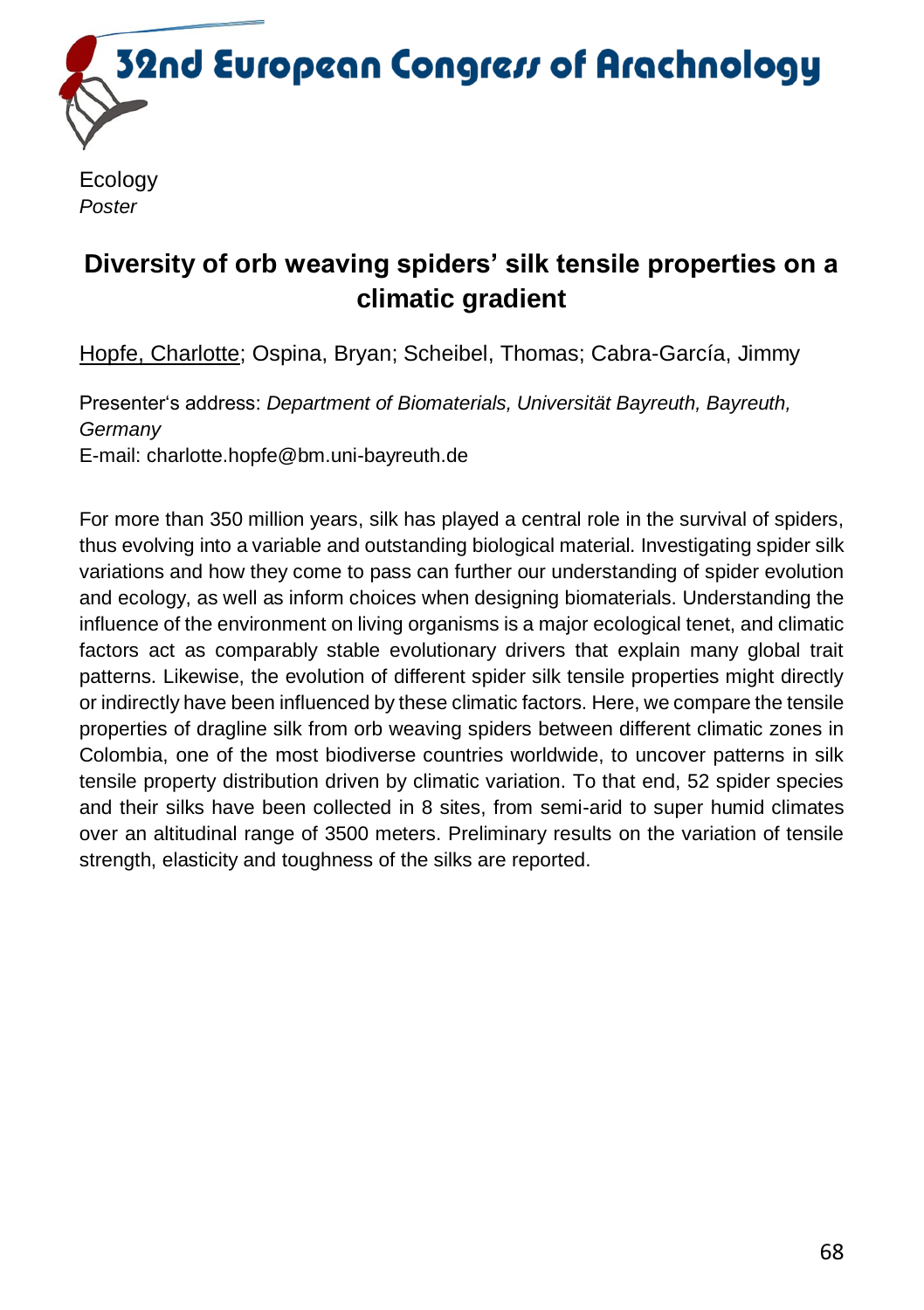Systematics, Biogeography & Diversity *Poster*

### **New records of jumping spiders (Araneae: Salticidae) from Nepal**

Magar, Kiran Thapa; Shrestha, Bimal Raj; Gurung, Tek Bahadur; K.C., Rabin Bahadur; Lamichhane, Babu Ram; Hill, David E.; Thapa, Arjun

Presenter's address: *Biodiversity Research and Conservation Society, Kathmandu, Nepal* E-mail: kiranmaski935@gmail.com

This paper presents new records for nine species of jumping spiders (A*semonea tenuipes*, *Chrysilla volupe*, *Epocilla aurantiaca*, *Hyllus semicupreus*, *Icius alboterminus*, *Phintella vittata*, *Siler cupreus*, *Telamonia dimidiata* and *Telamonia festiva*) from Nepal. Habitats and distribution of species within the country are briefly discussed.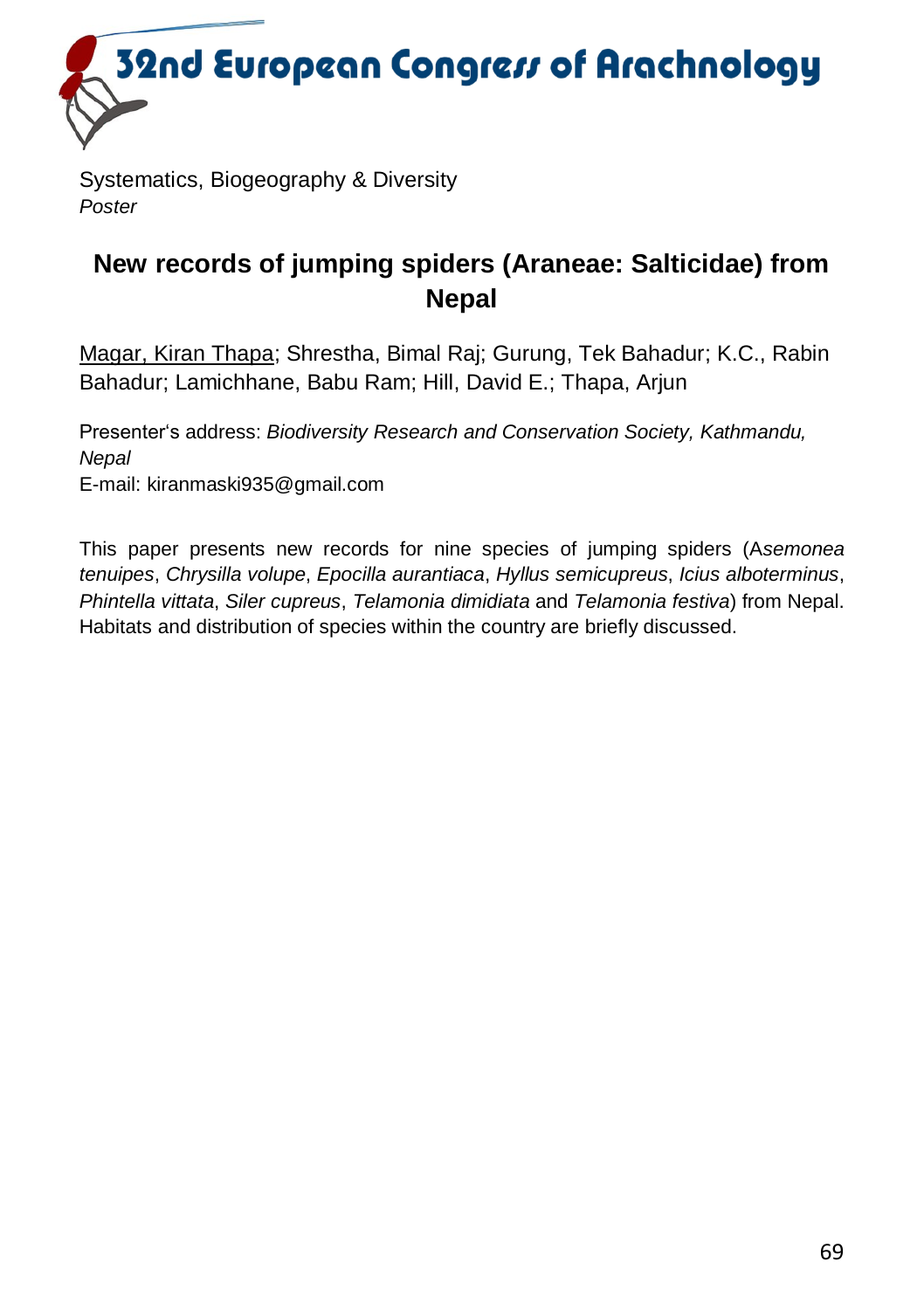

**Morphology** *Poster*

### **How do spiders taste and smell? Insights from ultrastructure of tip-pore leg sensilla in the wasp spider** *Argiope bruennichi*

Müller, Carsten H.G.; Ganske, Anne-Sarah; Uhl, Gabriele

Presenter's address: *General and Systematic Zoology, Zoological Institute and Museum, University of Greifswald, Germany* E-mail: carstmue@uni-greifswald.de

Sensory biology of arthropods relies mainly on cuticular sensilla. Some sensilla receive mechanical or chemical (olfactory or gustatory) information; others detect changes in temperature, humidity, or CO2. Most of our knowledge of the structural and functional diversity of sensilla is based on studies on insects and only little is known of the structural and functional diversity of sensilla in spiders. One major gap of knowledge concerns the identity of olfactory sensilla in spiders. This is surprising since behavioral observations clearly show that spiders use airborne chemicals to detect prey, predators and mating partners. In insects, wall-pored sensilla are known to receive volatile odors but have only been reported as singleton sensilla from one spider species. Sensilla with a single, terminal pore, however, seem common in spiders. Although they are assumed to function as contact-chemoreceptors by analogy with insects, they appear to be the only candidates for olfaction in spiders. To assess the possibly cryptic diversity of chemosensilla in spiders, we scrutinized the walking legs of *Argiope bruennichi* utilizing SEM and found only tip-pore sensilla. By means of TEM, we investigated the internal anatomy of the tarsal tip-pore sensilla for structures that might reveal differential receptor modalities. We expected that in gustatory sensilla dendrites of all chemoreceptor neurons should reach the tip-pore, just like in tip-pore sensilla of insects, whereas olfactory sensilla should contain dendrites of various lengths and structure (ramifications), accessible to volatile odors via cryptic wall pores. However, tarsal tippore sensilla of *A. bruennichi* lack cryptic pores, but possess up to 22 chemoreceptor neurons (only 4 present in insects). Our TEM data suggest that some of the chemoreceptive dendrites terminate little distant from the tip pore. Future research will assess whether there is disparity in sensilla ultrastructure and function on different podomeres or no such disparity exists, if tip pore sensilla in spiders can receive both gustatory and olfactory compounds.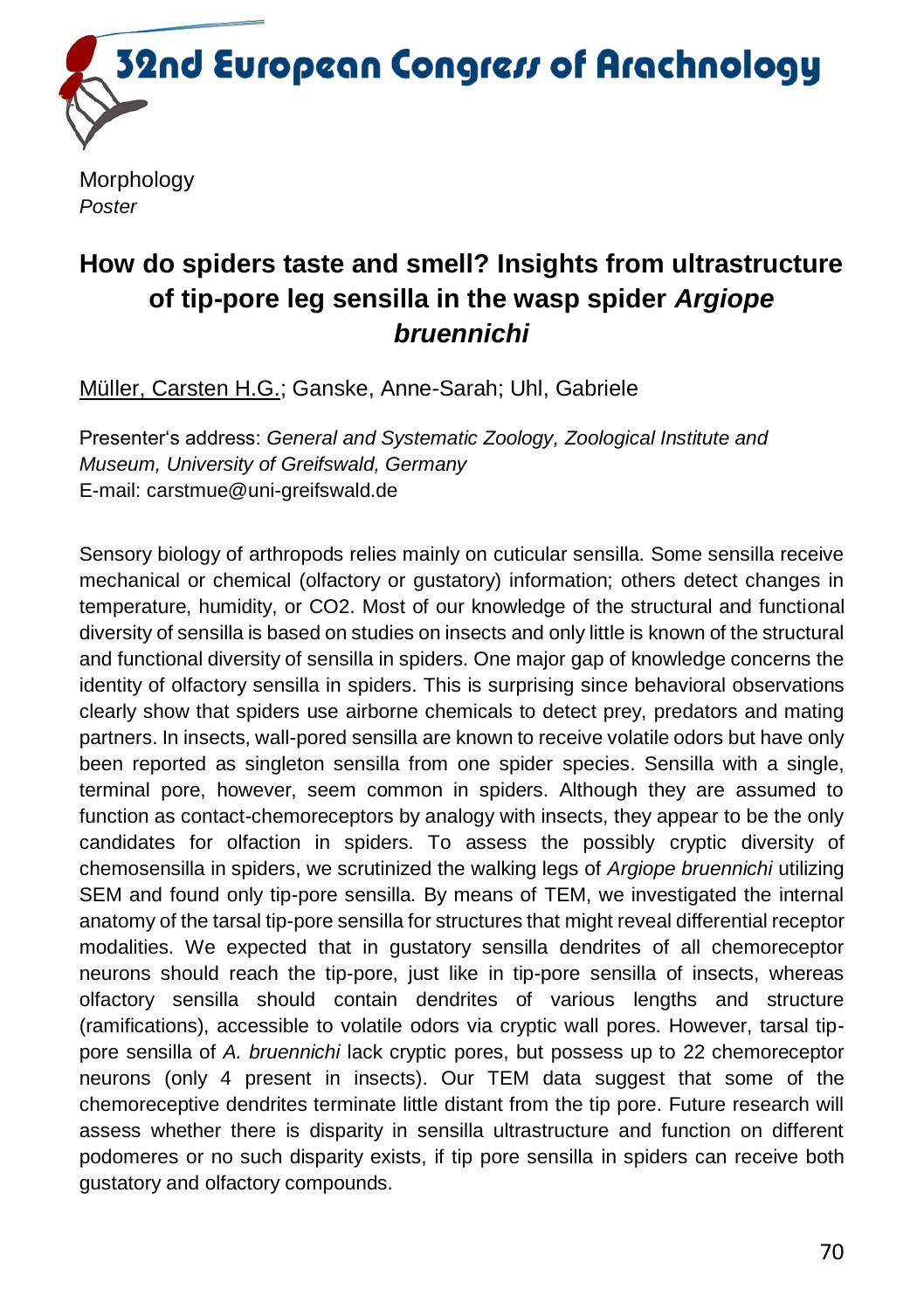

**Ecology** *Poster*

## **Adhesion of** *Larinioides sclopetarius* **(Araneae, Araneidae) capture thread in relation to pull-off velocity of glass plates and elytra of** *Tenebrio molitor* **(Coleoptera, Tenebrionidae)**

Nyffenegger, Nadja; Matthey-de-l'Endroit, Nathalie; Kropf, Christian

Presenter's address: *Natural History Museum Bern and Institute of Ecology and Evolution, University of Bern, Switzerland* E-mail: nadja.nyffenegger@students.unibe.ch

Ecribellate capture threads are characterized by viscoelastic glue droplets; the elasticity of both, the axial fiber and the glue has a significant influence on the stickiness of the thread. In 2010, Sahni et al. measured the required force to separate a single glue droplet from a glass probe and showed that it increases with pull-off velocity, i.e. that it is rate dependent. We tested whether the pull-off velocity has an influence, not only on the stickiness of a single glue droplet, but instead on a piece of capture thread of defined length. Glass plates and elytra of the beetle *Tenebrio molitor* (Linnaeus, 1758) were used as objects and an Index of Adhesion (IOA) gave an indirect measure for the force required to pull off the glass plate or the elytron from the capture thread. We used capture threads of the Bridge Spider, *Larinioides sclopetarius* (Clerck, 1757) for measurements with velocities of 10, 40 and 70 mm/s and an acceleration of 4 mm/s2. Our results show that the adhesion of the capture thread of *L. sclopetarius* is rate dependent for both, glass plates and elytra, and the IOA accordingly increases with rising velocity.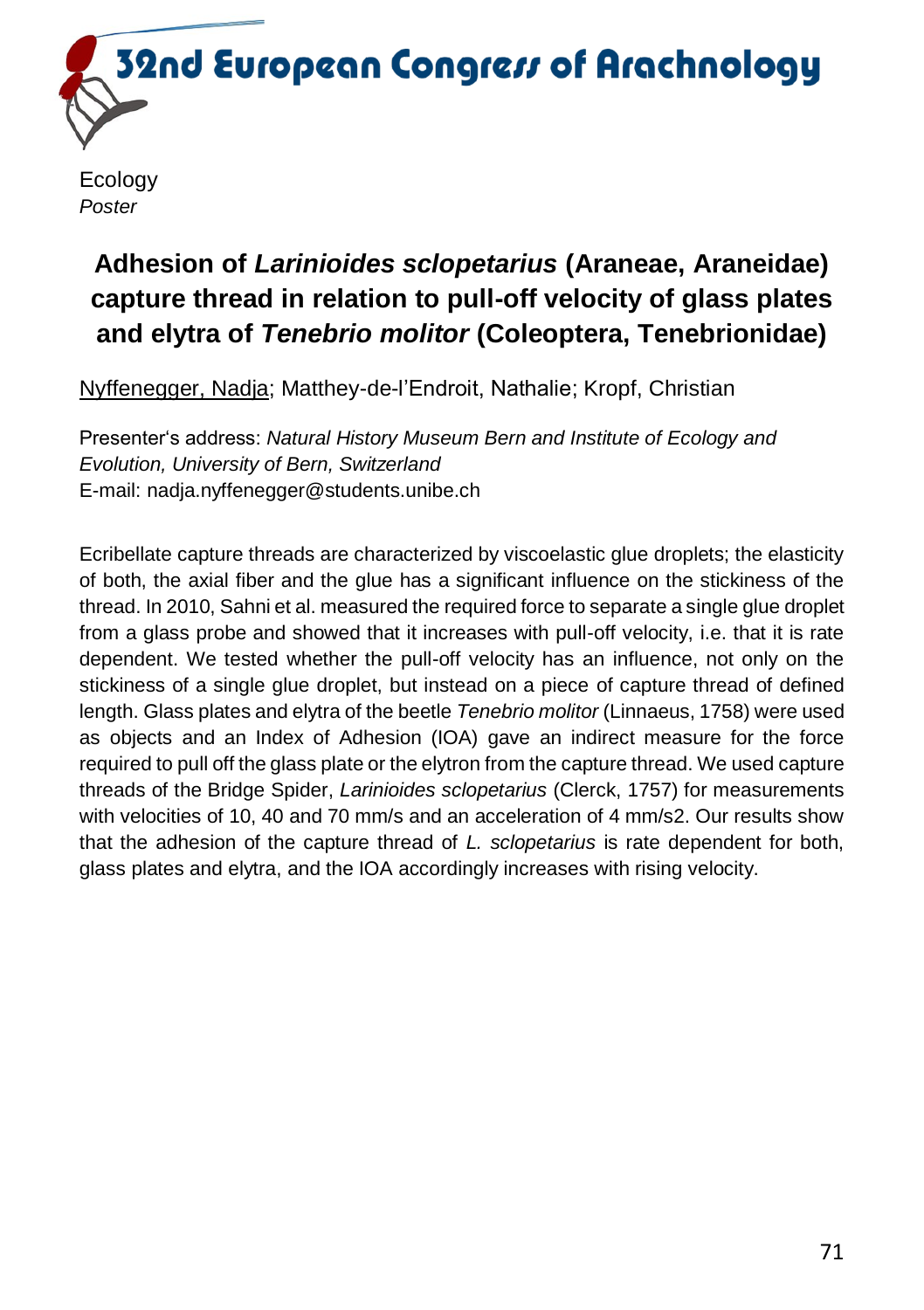

Evolutionary Biology *Poster*

### *Araneus diadematus* **microbiome composition and its possible changes due to urbanization**

Rose, Clémence; Bechsgaard, Jesper; Schramm, Andreas; Bilde, Trine

Presenter's address: *Section for Genetics, Ecology and Evolution, Department of Biology, Aarhus University, Aarhus, Denmark* E-mail: clemence.rose@bio.au.dk

Organisms harbour microorganisms that can sustain essential function to the host. Hostsymbionts association are shaped by the host but also influenced by the host's environment. Microbiome of various taxa has been shown to be affected by anthropogenic perturbation such as exposure to pesticide and heavy metals, climate change and habitat fragmentation. As urbanization integrates several of these environmental perturbations it can be predicted to affect host-symbionts interactions. Microbiome variation induced by urbanization may increase host phenotypic variation and thus contribute to host urban adaptation. A few studies have investigated urbanised population compared to rural population in birds and the impact of urbanization on microbiome vary according species, season and spatial scale. The garden spider *Araneus diadematus* (Araneae) is one of the most common species in both urban and non-urban orb web spider communities in western Europe making it a valuable model to study the effect of urbanization on spider's microbiome. The goal of this study is to describe the unknown microbiome of the garden spider and to investigate whether it varies according to its occurrence in urban and rural habitats. 20 adult females were sampled in 7 cities and in the associated rural area across Denmark, Sweden, Germany and Belgium for a total of 14 sites. DNA was extracted from whole animals and the microbiome analysed by 16sRNA gene amplicon sequencing.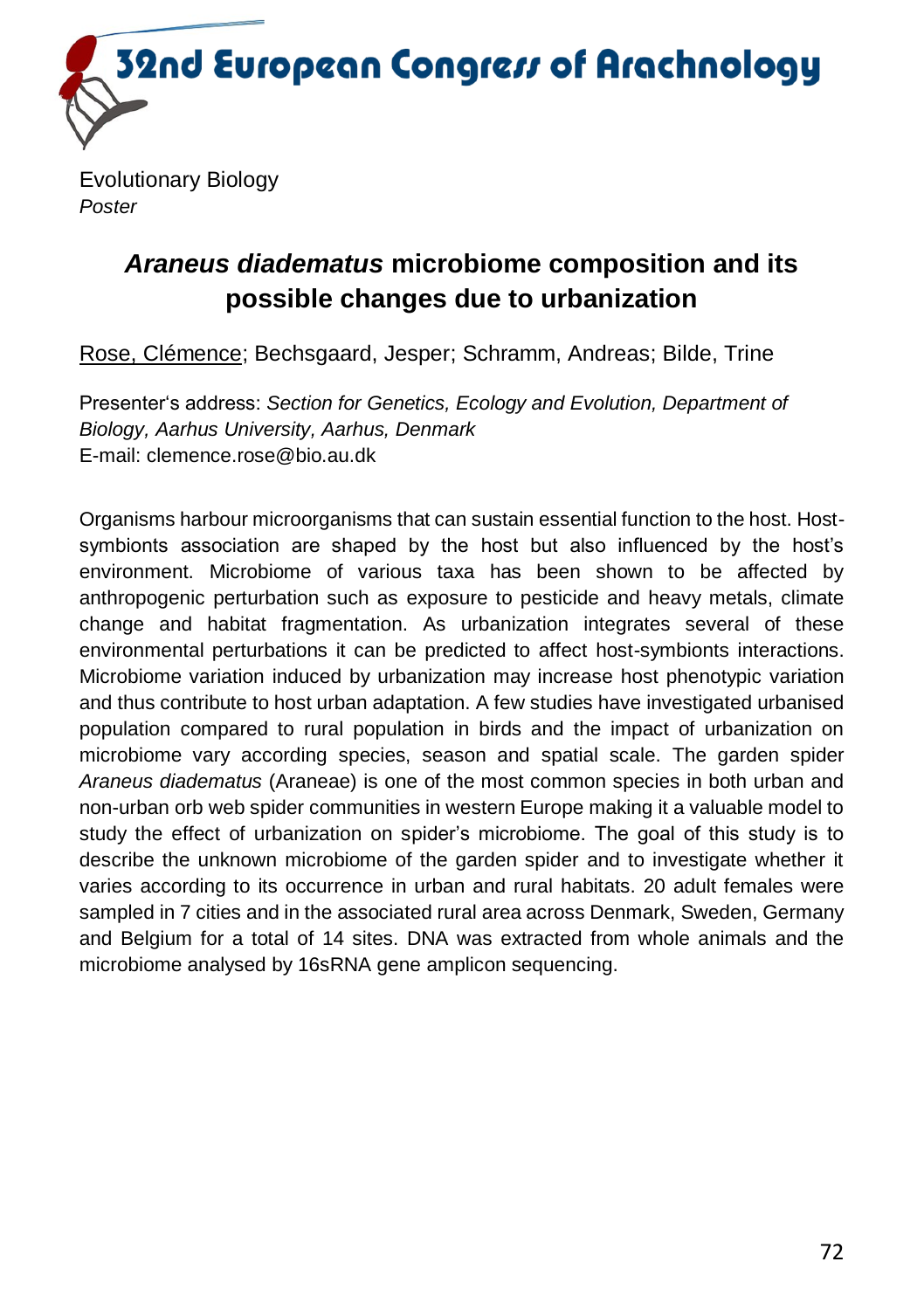32nd European Congress of Arachnology

Systematics, Biogeography & Diversity *Poster*

#### **New data on the genus** *Pardosa* **from Iran (Araneae, Lycosidae)**

Shafaie, Sepideh; Marusik, Yuri; Mirshamsi, Omid

Presenter's address: *Ferdowsi University of Mashhad, Mashhad, Iran* E-mail: sepideh.shafaie@alumni.um.ac.ir

The Lycosidae, commonly known as wolf spiders, is the sixth-largest family distributed worldwide. *Pardosa* C. L. Koch, 1847 is the most species-rich lycosid that currently contains 536 species. The genus is including small to medium size slender wolf spider species. The members can be distinguished from other genera by the vertical sides of the head and the ratio of AME diameter/clypeus height. Although Iran is amongst the most biodiverse countries geographically, the spider composition of the country is poorly understood. The wolf spiders of Iran are no exception and up to now, only 26 *Pardosa* species have been recorded for the country. During the period of study Iranian lycosids, we found a new species, *Pardosa karadagh* sp. n., belonging to the northwest of Iran. Also, *Pardosa caucasica* Ovtsharenko, 1979 and *Pardosa incerta* Nosek, 1905 are reported from the country for the first time. Accordingly, the total number of lycosid species recorded from Iran is raised to 73 species.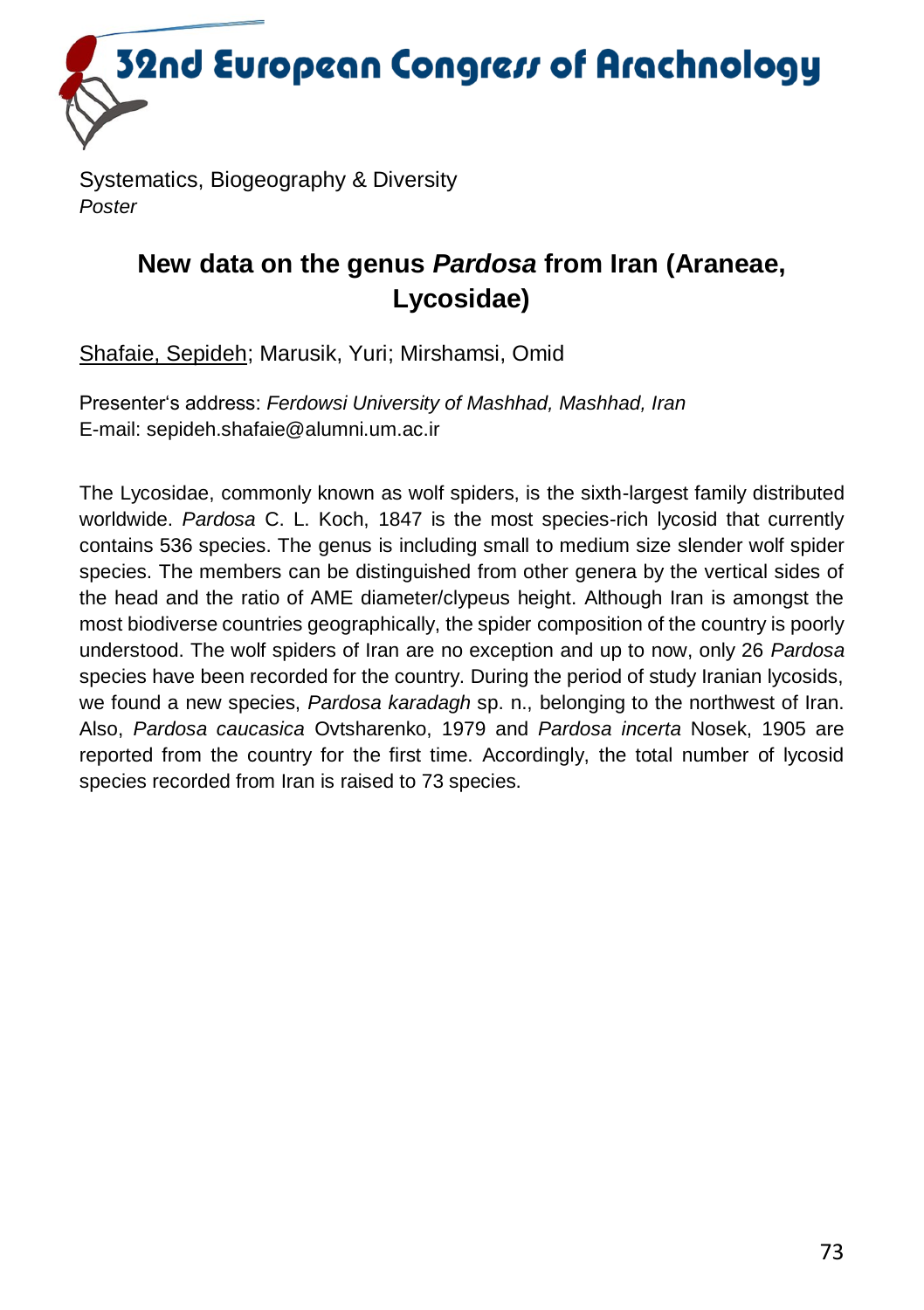32nd European Congress of Arachnology

# **Author index**

| Aagaard, Anne 13                 |
|----------------------------------|
|                                  |
| Aharon, Shlomi  14, 65           |
| Andrade, Maydianne 52            |
| Arabesky, Valeria  15, 45        |
| Armiach Steinpress, Igor  16, 65 |
| Arnedo, Miquel A. 35             |
| Arvidsson, Fredrik 17            |
|                                  |
|                                  |
| Bader, Maaike Y. 40              |
|                                  |
| Ballantyne, Gavin47              |
| Ballarin, Francesco18            |
| Ballesteros, Jesus A. 14         |
|                                  |
|                                  |
| Baumgartner, Werner41            |
| Bechsgaard, Jesper  13, 38, 72   |
| Bellvert, Adriá 35               |
| Ben Othmen, Abdelwaheb61         |
| Benjamin, Suresh P.  21, 51      |
| Beydizada, Narmin19              |
| Beyer, Michelle  20, 37          |
|                                  |
| Bilde, Trine 13, 38, 72          |
| Birkhofer, Klaus 17, 39, 43      |
|                                  |
| Bonte, Dries 55                  |
| Bopearachchi, Dilini 21          |
| Broekmann, Rieke56               |
|                                  |
| Buchberger, Gerda41              |
| Burns, Mercedes62                |
| Cabra-García, Jimmy68            |
| Calatayud-Mascarell, Arnau35     |
| Cardoso, Pedro 44                |
| Castanheira, Pedro de S. 22      |
| Castellini, J. Margaret 67       |
|                                  |

Cera, Inese .....................................64 Chatzaki, Maria ..............................44 Chee, Beatrice................................27

| Chipman, Ariel 16       |  |
|-------------------------|--|
| Chumchal, Matthew M. 67 |  |
| Cohen, Mira 16          |  |
| Cotoras, Darko D9, 22   |  |
| Czaczkes, Tomer J. 20   |  |
|                         |  |

| De Agrò, Massimo 10, 25, 29 |  |
|-----------------------------|--|
| De Wolf, Katrien 55         |  |
|                             |  |
|                             |  |
| Dušátková, Lenka 30         |  |

| Eberhard, Monika J.B. 23 |  |
|--------------------------|--|
|                          |  |
| Enguídanos, Alba 35      |  |

| Faiz, Lariab Zahra 24        |  |
|------------------------------|--|
| Fakhar-i-Abbas 24            |  |
|                              |  |
| Ferrante, Federico  25, 29   |  |
|                              |  |
| Fischer, Andreas27           |  |
| Fukushima, Caroline Sayuri44 |  |
|                              |  |

| Gainett, Guilherme 14              |  |
|------------------------------------|--|
|                                    |  |
| Gajski, Domagoj 28                 |  |
| Galinskaya, Tatiana50              |  |
|                                    |  |
| Ganske, Anne-Sarah70               |  |
|                                    |  |
| Gavish-Regev, Efrat 14, 16, 59, 65 |  |
|                                    |  |
| Giacomazzi, Davide  25, 29         |  |
| Gibbons, Alastair T. 44            |  |
| Gillespie, Rosemary49              |  |
|                                    |  |
| Gravesen, Eigil 30                 |  |
| Gries, Gerhard 27                  |  |
| Gurung, Tek Bahadur 69             |  |
|                                    |  |
|                                    |  |

| Hacala, Axel 31         |  |
|-------------------------|--|
| Hannappel, Madeline P67 |  |
| Harms, Danilo 39        |  |

| Harzsch, Steffen54                  |
|-------------------------------------|
| Hawlena, Dror 14, 59                |
|                                     |
| Heitz, Johannes 41                  |
| Henriques, Sergio44                 |
|                                     |
|                                     |
|                                     |
|                                     |
| Isaia, Marco  44, 46                |
|                                     |
|                                     |
| Jensen, Rasmus Aagaard63            |
| Joel, Anna-Christin  11, 32, 41, 57 |
| Jones, Therésa 58                   |
|                                     |
| K.C., Rabin Bahadur 69              |
|                                     |
| Khum, Warbota33                     |
|                                     |
|                                     |
| Klein, Roland56                     |
|                                     |
| Košulič, Ondřej 33                  |
| Kovařík, František26                |
| Krehenwinkel, Henrik 39, 49, 56     |
| Krogh, Paul Henning30               |
| Kropf, Christian71                  |
| Künzel, Sven56                      |
|                                     |
| Lafage, Denis31                     |
| Lamichhane, Babu Ram69              |
| Lauridsen, Astrid 38                |
| Lin, Shou-Wang36                    |
|                                     |
| Lopardo, Lara36                     |
| Lubin, Yael 15, 45, 65              |
|                                     |
| Lund, Marie Braad 13                |
|                                     |
| Machnis, Alexandra 23               |
| Macías-Hernández, Nuria44           |
| Magar, Kiran Thapa69                |
| Mammola, Stefano  18, 44            |
| Mangliers, Julia 37                 |